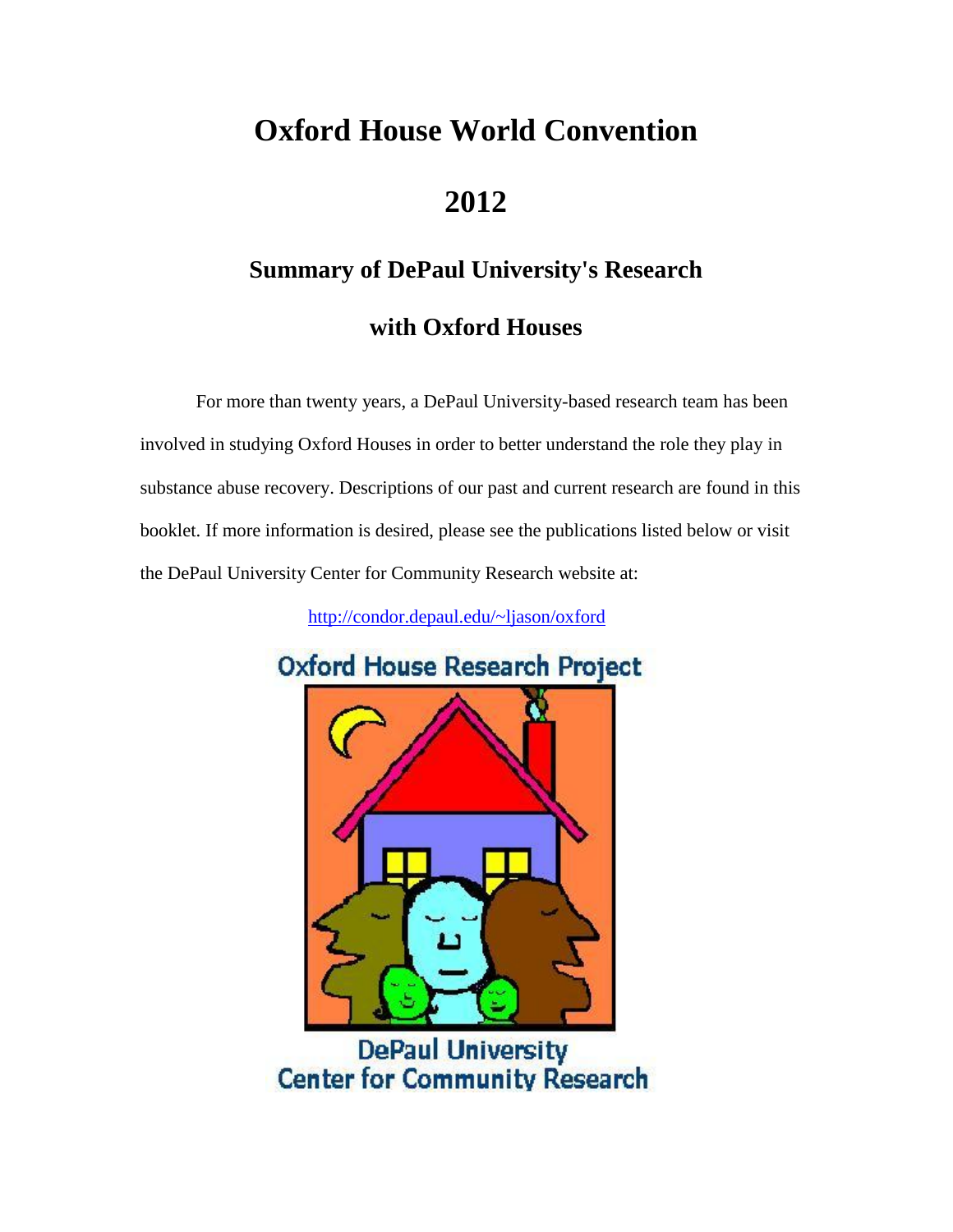## **Our book dedicated to Oxford House:**

Jason, L.A., Olson, B.D., & Foli, K. (2008). *Rescued lives: The Oxford House approach to substance abuse.* New York: Routledge.



#### **About the Book**

**Rescued Lives: The Oxford House Approach to Substance Abuse** gives an insightful review of Oxford House's history and the development of the approach. Residents' stories reveal the treatment process on the road to recovery, allowing readers to glimpse the path each individual must travel to gain entrance and assimilate into the House community. As the residents gain more control over themselves living substance free, the reader discovers the importance of relationships and reframing of self in the recovery process. This powerful book can provide hope to those individuals who feel they have lost themselves in alcohol, drugs, and mental illness. Foreword by substance abuse scholar Bill White.

Paperback versions of this book cost \$29.95 and can be ordered from Routledge Publisher's toll free number at 1-800-634-7064. (ISBN 978-0-7890-3631-5).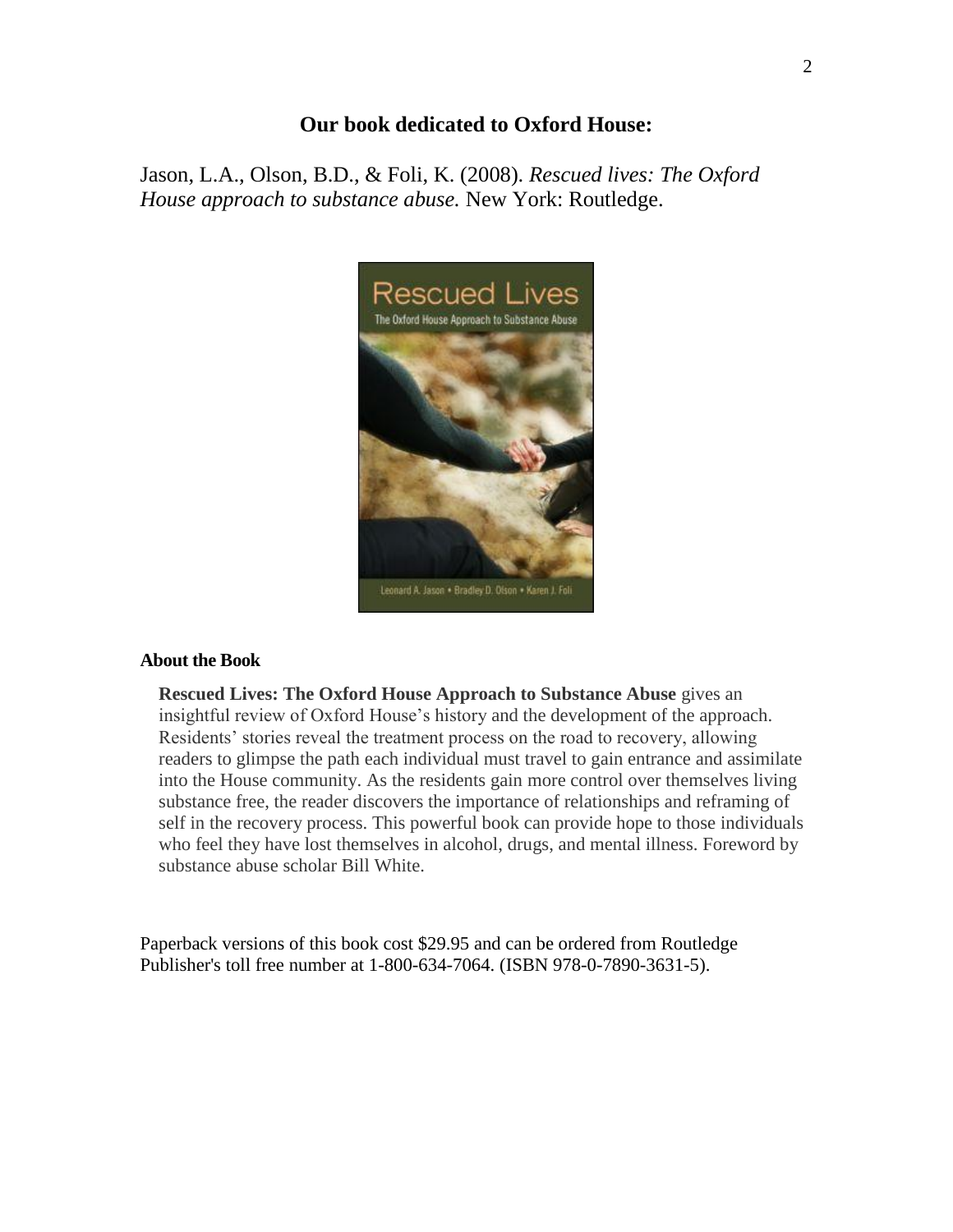Jason, L.A. & Ferrari, J.R. (2011). *Recovery from Addiction in Communal Living Settings: The Oxford House Model*. New York: Taylor & Francis Books Ltd.



#### **About the Book**

**Recovery from Addiction in Communal Living Settings: The Oxford House Model** reviews research on treatment outcome for addictive disorders. Findings indicate that the progress clients make in treatment frequently is undermined by the lack of an alcohol and drug free living environment supporting sustained recovery. This book suggests that treatment providers have not paid sufficient attention to the social environments where clients live after residential treatment or while attending outpatient programs. It also describes the need for alcohol and drug free living environments. We then review the history of communal living for recovering addicts and alcoholics and provide concrete examples of the Oxford House model, which is a widespread communal living option for over 10,000 recovering persons in the US. The structure and philosophy of Oxford Houses are presented along with recent outcome studies providing support for their effectiveness.

Available from Taylor & Francis website: <http://www.taylorandfrancis.com/books/details/9780415610100/>

Also available from Amazon website: [http://www.amazon.com/Recovery-Addiction-Communal-Living-](http://www.amazon.com/Recovery-Addiction-Communal-Living-Settings/dp/0415610109)[Settings/dp/0415610109](http://www.amazon.com/Recovery-Addiction-Communal-Living-Settings/dp/0415610109)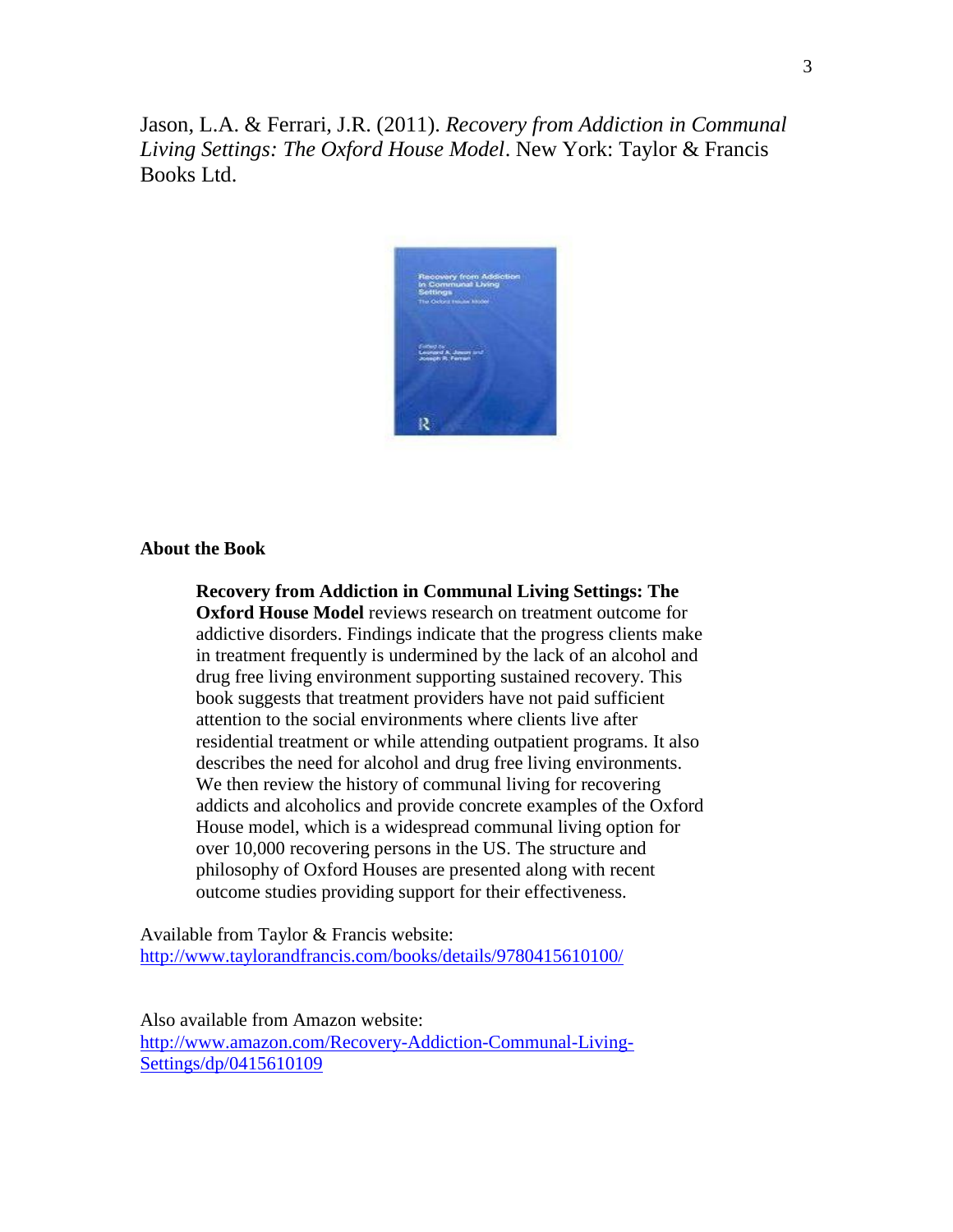Jason, L.A., Ferrari, J.R., Davis, M.I., & Olson, B.D. (2006). *Creating communities for addiction recovery: The Oxford House model.* New York: Taylor & Francis Journals.



#### **About the Book**

**Creating Communities for Addiction Recovery: The Oxford House Model** reviews crucial research conducted in a 13-year collaborative partnership between Oxford House and DePaul University researchers detailing socioeconomic factors and other variables that make Oxford Houses ideal settings for those in recovery. It also presents practical guidelines and ideas for developing effective, action-orientated, collaborative programs that can develop and maintain mutually beneficial partnerships between researchers and the community.

Paperback versions of this book cost \$50.50 and can be ordered from Taylor & Francis Books' toll free number at 1-800-225-5800. (ISBN 978-0789029294).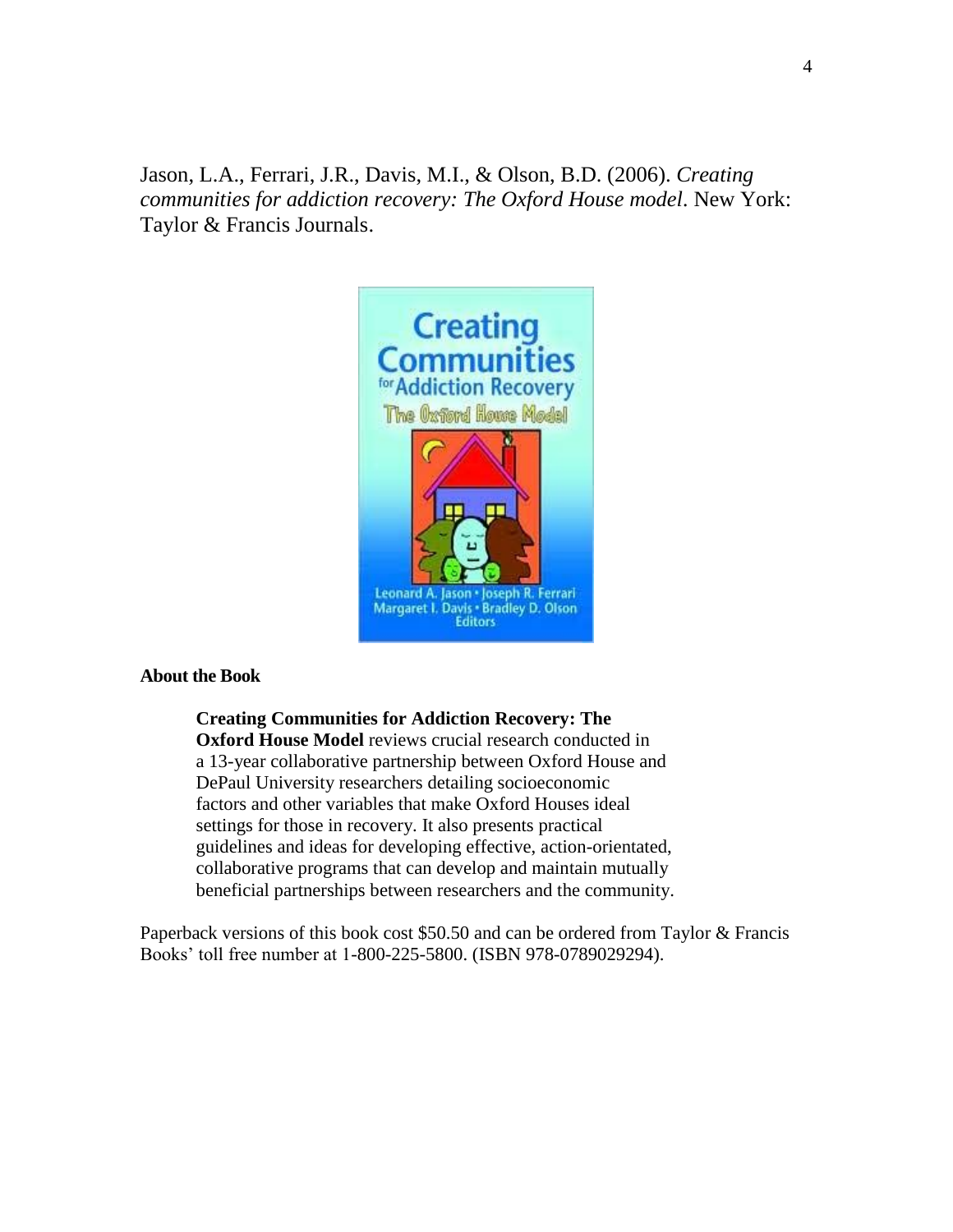Jason, L.A. & Perdoux, M. (2004). *Havens: Stories of true community healing.* Westport: Praeger Publishers.



#### **About the book**

**Havens: Stories of True Community Healing** is about the Journey toward health and recovery. With good reason, most usually resulting from a personal experience—the addiction of a teenage child or spouse, an elderly parent in need of nursing home care, or a chronic medical condition—Americans are becoming increasingly concerned about the cost of health care and housing. The authors illustrate the relatively low-cost and effective solution developing in neighborhoods across the nation: true community such as Oxford Houses. Individuals are uniting to meet each other's needs and in the process, discovering a greater quality of life than any would find alone in an institution. The authors show us how communities created out of need by their members form a sustainable, natural means to healing.

Hardcover versions of this book cost \$43.95 and can be ordered from Greenwood Publishing Group's toll free number at 1-800-368-6868. (ISBN 0-275-98320-X).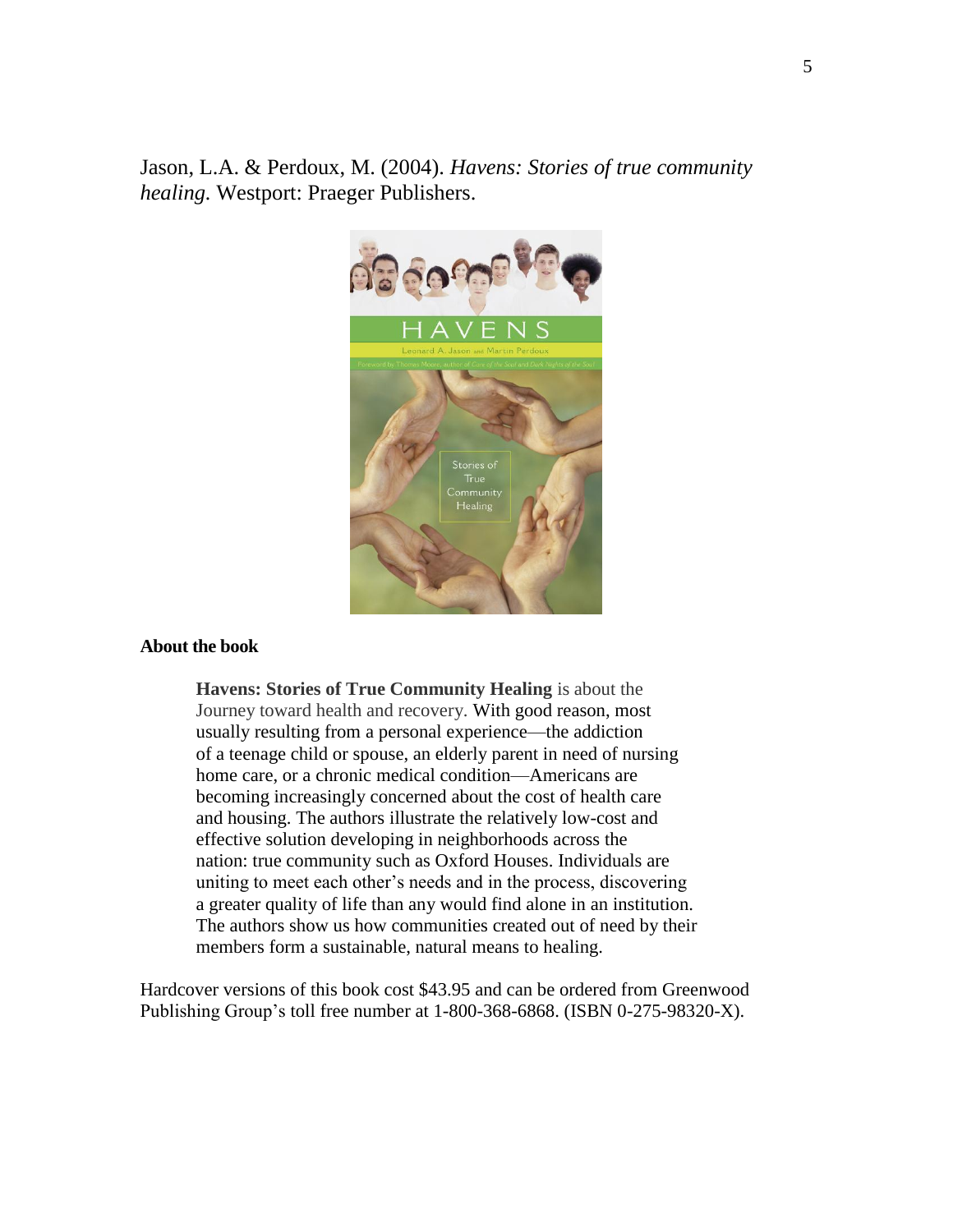Jason, L.A. (2012). *Principles of Social Change.* New York: Oxford University Press. Forward by William L. White.



Principles of Social Change

**OXFORD** 

#### **About the book:**

**Principles of Social Change** illustrates the efforts of social activists and mental health professionals to institute population-level social change, such as reducing poverty, building better schools, and establishing more effective substance abuse programs, often fail. They tend to focus on individuals and not real-life community conditions; they fail to take into account stakeholders' efforts to maintain the status quo; and they do not develop concrete strategies to build coalitions to alter policies. These unsuccessful attempts at change can leave citizens, community groups, and healthcare professionals feeling dispirited and overwhelmed. Principles of Social Change is written for those who are impassioned and driven by social justice issues in their communities and seek practical solutions. Social Change provides answers about what citizens and community action groups can do in collaboration with healthcare groups such as Oxford House to address these seemingly intractable problems. It is essential reading for community psychologists, social activists, policy makers, and students and trainees in these fields.

This soon to be released book has a special price at \$32 which is 20% off the regular price of \$39.99 when a person orders by calling 800-451-7556 and provides the telephone operator with the discount code (31031).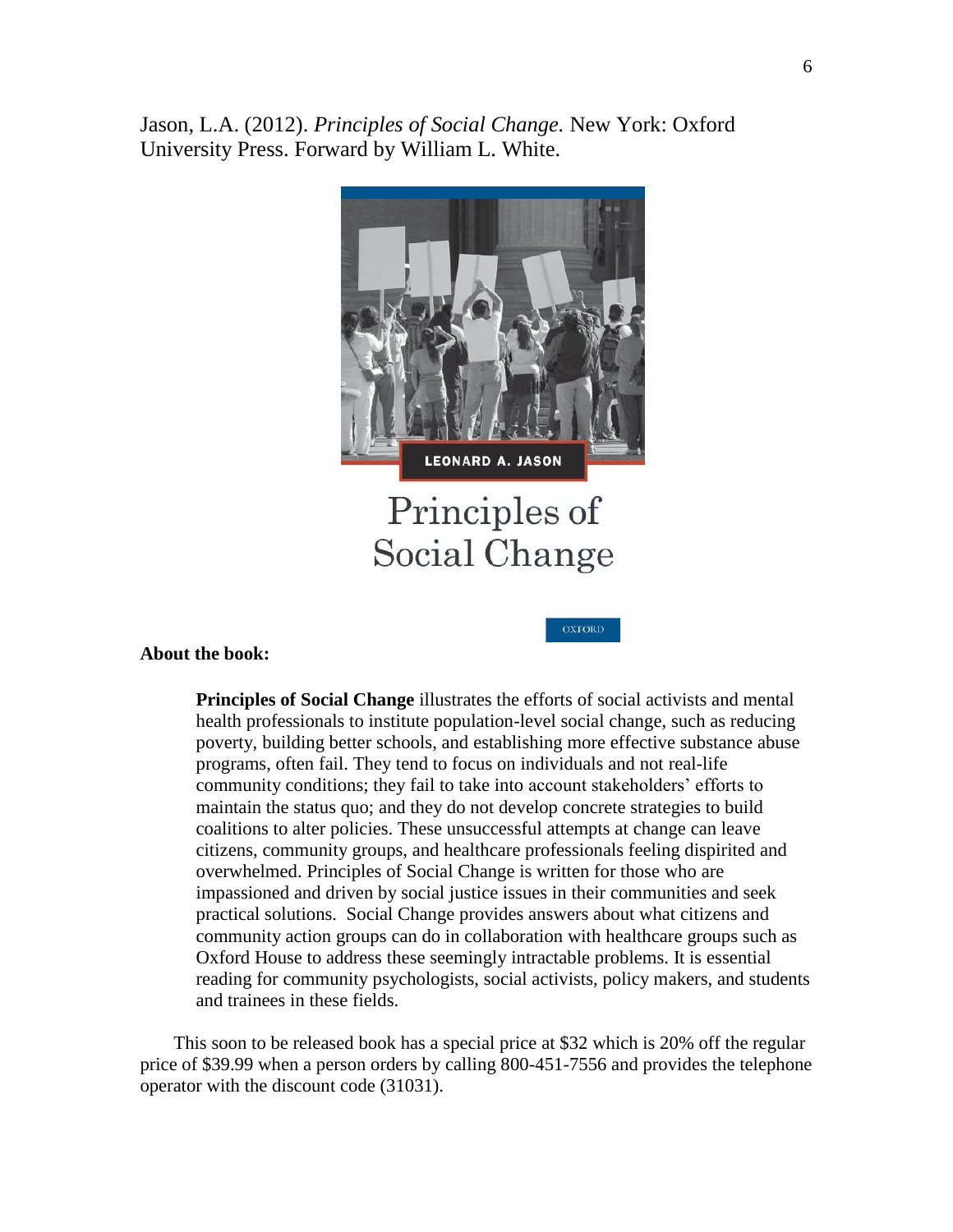## **How have the DePaul research team and the Oxford House worked together?**

The DePaul research team has successfully collaborated with the Oxford House for over a decade and has developed some important guidelines that have helped this partnership succeed. Some of these guidelines include building trust, sharing resources, and focusing on community strengths rather than weaknesses.

One paper describes how seven individuals from the Oxford House worked with the DePaul research team to help with two large research studies. Three females and four males from the Oxford House were hired as recruiters to help us track and interview Oxford House residents for these studies, enter and manage the interview data, and attend weekly research meetings.

The seven individuals from the Oxford House completed a "Process Questionnaire" to evaluate their experience working with the DePaul University research team. The feedback we received about the skills they gained included:

- Improved communication and sales skills
- Increased understanding of individual interests and future career directions
- The opportunity to gain knowledge about psychology
- A new understanding of those in recovery

These findings highlight some of the benefits Oxford House residents saw from

participation with a university research team.

Davis, M. I., Olson, B. D., Jason, L. A., Alvarez, J., & Ferrari, J. R. (2006). Cultivating and maintaining effective action research partnerships: The DePaul and Oxford House collaborative. *Journal of Prevention Intervention in the Community, 31*, 3-12.

Jason, L. A., Davis, M. I., Olson, B. D., Ferrari, J. R., & Alvarez, J. (2006). Attitudes of community members as a function of participatory research with Oxford Houses. *Journal of Prevention & Intervention in the Community, 31*, 13-26.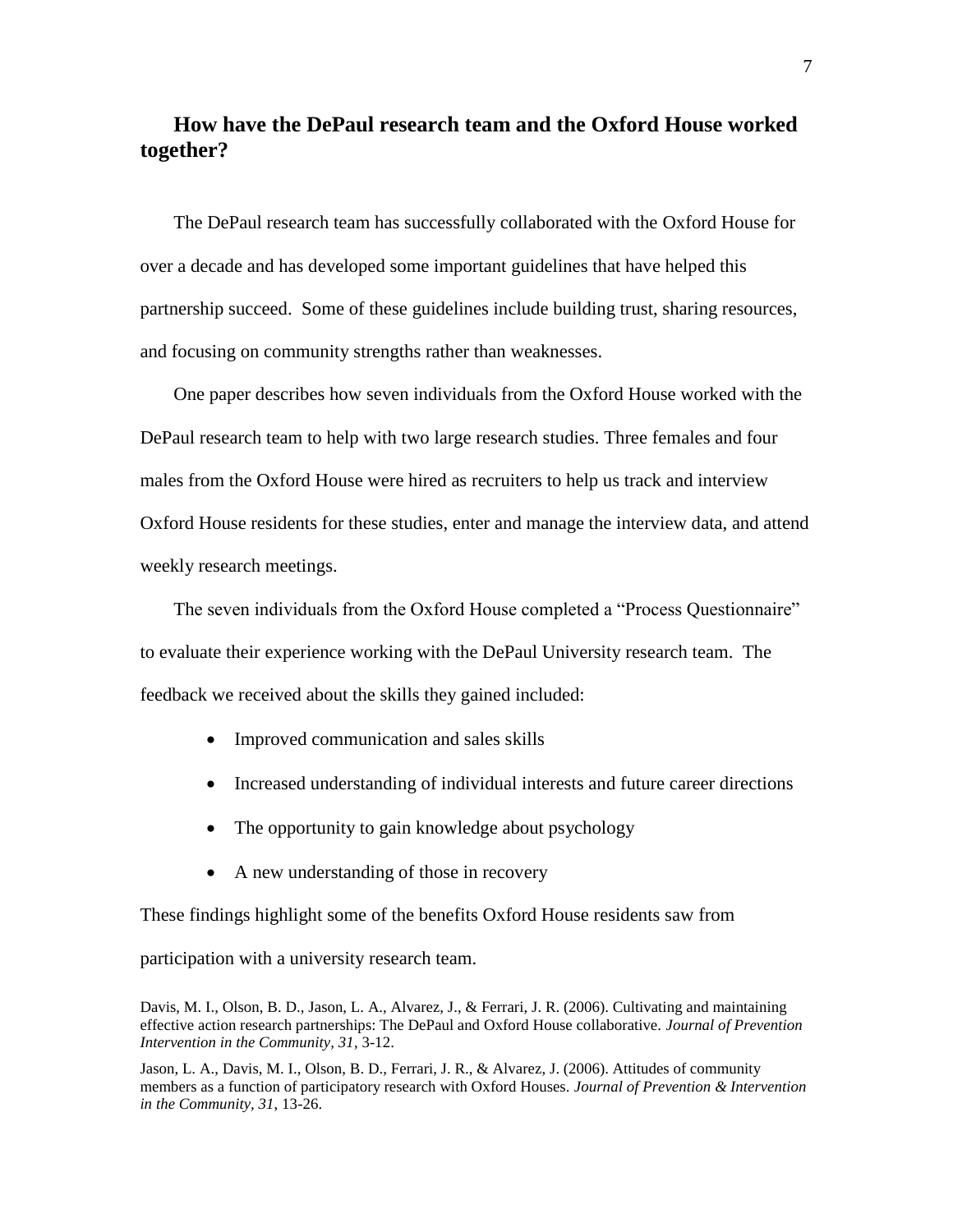## **How effective is the Oxford House compared to living arrangements that do not include an Oxford House?**

We recruited 150 people who are finishing substance abuse treatment at an alcohol and drug abuse facility in Illinois as part of a grant from NIAAA: National Institute on Alcohol Abuse and Alcoholism. Half were assigned to live in an Oxford House while the other half received regular after-care services after leaving this facility. Each of these individuals were interviewed every six months for a two-year period of time. This study looked at the effects of Oxford House on recovering alcoholics' sobriety and their belief about their ability to maintain abstinence.

We found that participants assigned to a communal living Oxford House compared to usual care condition had significantly less substance use and criminal involvement and, significantly better employment outcomes. After tracking each group for 2 years, those in the Oxford House condition compared to the usual care condition had lower substance use (31.3% vs. 64.8%), higher monthly income (\$989.40 vs. \$440.00), and lower incarceration rates (3% vs. 9%). These findings suggest that there are significant public policy benefits for these types of lower cost, residential, nonmedical, community-based care options, such as Oxford House, for individuals with substance abuse problems.

Jason, L. A., Olson, B., & Ferrari, J. R. (2006). An evaluation of communal housing settings for substance abuse recovery. *American Journal of Public Health*, 91, 1727-1729*.*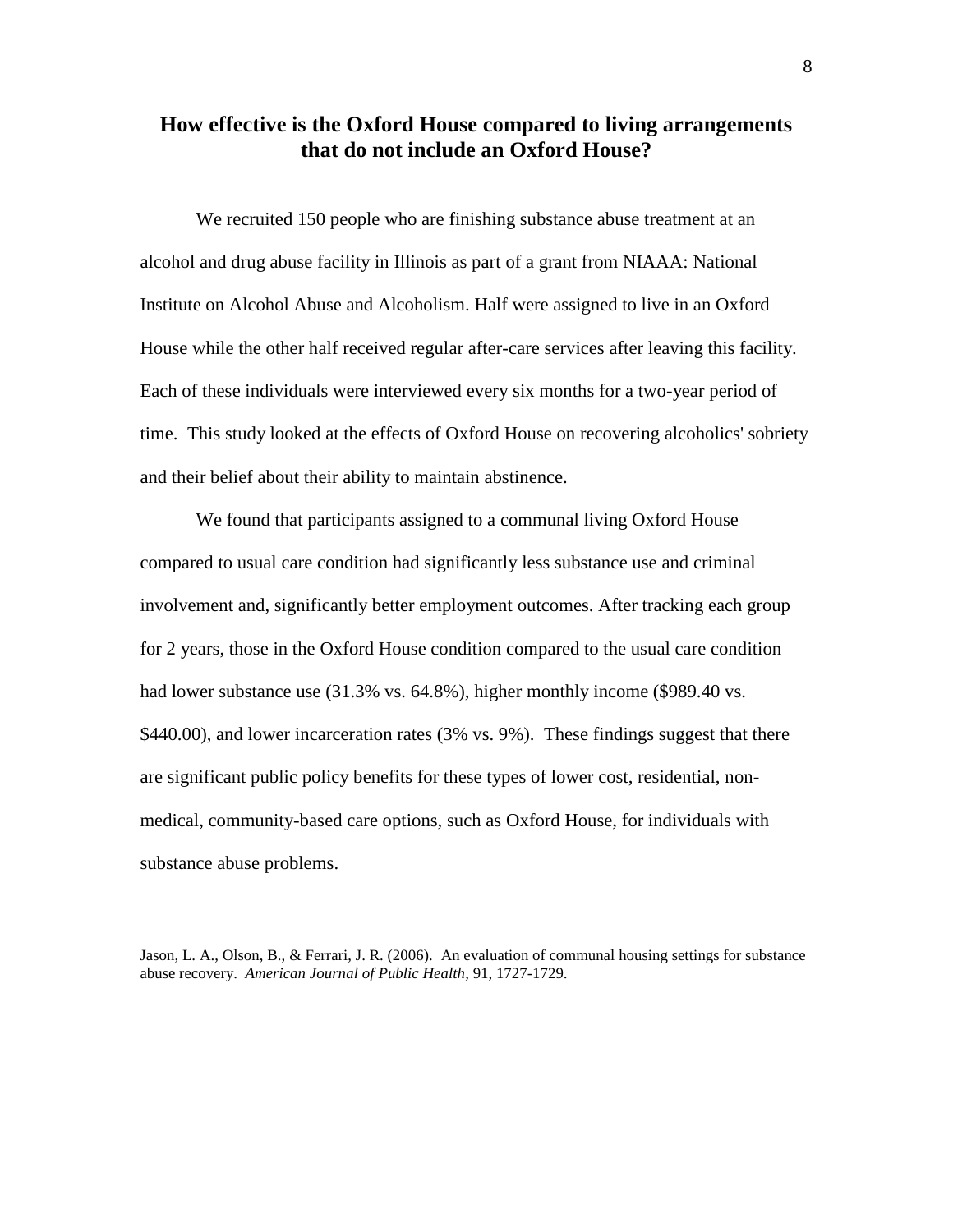#### **Does length of time living in an Oxford House make a difference?**

At the 24 month follow-up for the study described on the preceding page, there was less substance abuse for residents living in Oxford Houses for 6 or more months (15.6% usage prevalence) compared to participants with less than 6 months (45.7%) or to participants assigned to the usual after-care condition (64.8%).

Findings from the present study suggest that maintaining residency within an Oxford House for at least 6 months may be a critical factor in maintaining abstinence. One possible explanation of this might be that abstinent self-efficacy expectations stabilize after six months of abstinence; furthermore, adults in the recovery process might need to be in supportive environments for this critical period to experience positive longterm effects of abstinence.

Results also indicated that older residents and younger members living in a house for 6 or more months experienced the most effective outcomes in terms of substance use, employment, and self-regulation. As changes in self regulation have in the past been related to less alcohol abuse and better adjustment, these findings take on added theoretical significance. This significant increase in self regulation over time might be due to the Oxford House experience which, provides residents appropriate role models and other sources of support that allow them to better cope with interpersonal issues, maintain employment, not engage in criminal activity and remain abstinent.

Jason, L.A., Olson, B.D., Ferrari, J.R., Majer, J.M., Alvarez, J., & Stout, J. (2007). An examination of main and interactive effects of substance abuse recovery. *Addiction, 102, 1114-1121.*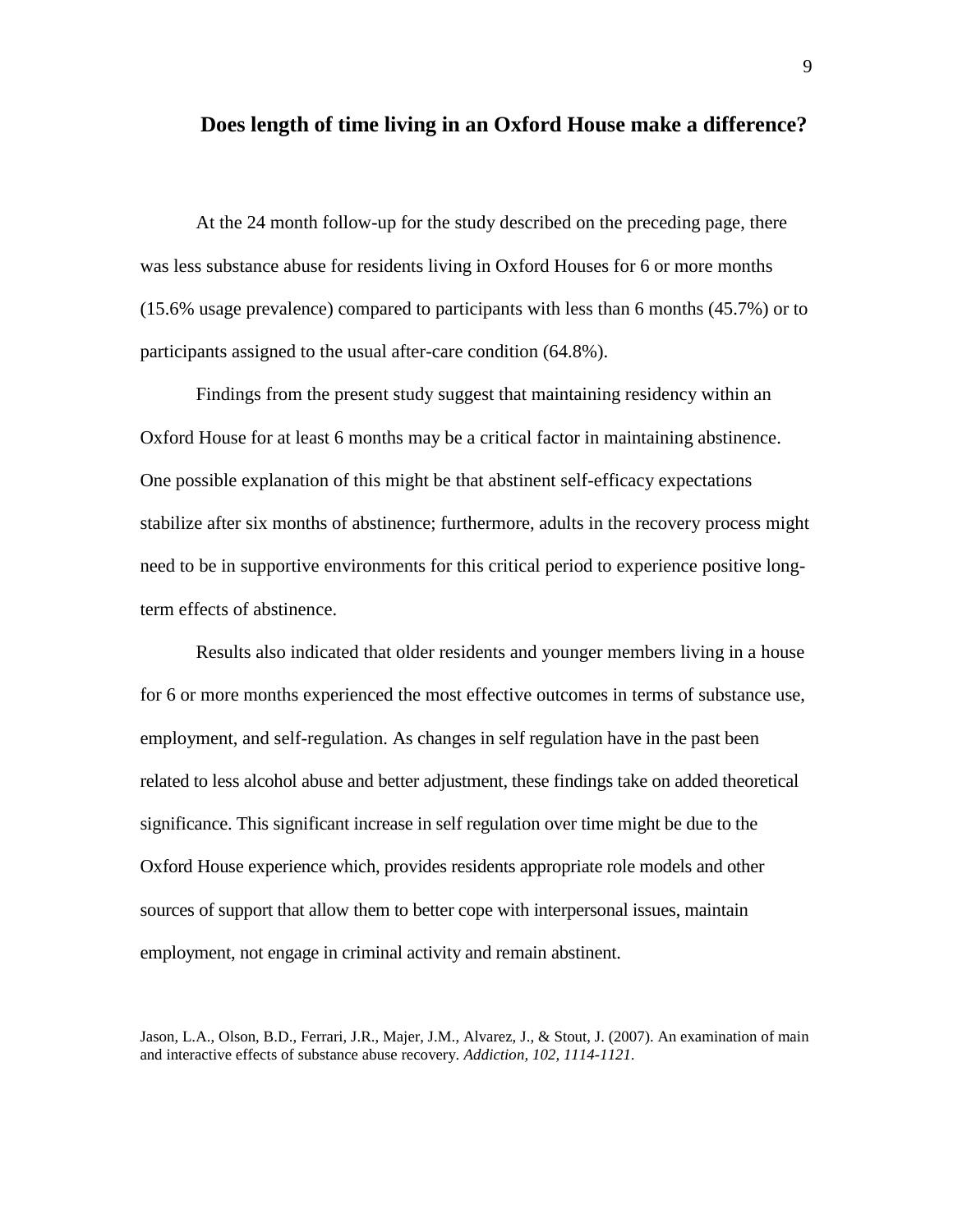#### **How do Oxford House residents change over the course of a year?**

Another study, funded by a grant by NIDA: National Institute on Drug Abuse, involved researching Oxford House residents across the country. Approximately 900 participants were interviewed at four-month intervals, four times. In this large, national study, we examined how a sample of Oxford House members changed during the course of a year. We also examined how their sense of confidence in staying abstinent changed, and how they do when they leave Oxford Houses. These studies gave us a unique perspective for better understanding the many benefits of living in Oxford Houses. At the fourth interview we found:

- Only 13.5% of participants reported using either alcohol or drugs, and of those who had left the OH, only 18.5% indicated using any substances.
- Employment income significantly increased over time from \$794 to \$942 per month, and 80% of participants reported being employed by the last assessment.
- The percentage of incarceration remained at low levels throughout the study (less than 5% were incarcerated by the last assessment).

Our results supported the original notion that staying in OH at least 6 months was related to increased self-efficacy and maintaining abstinence.

Jason, L.A., Davis, M.I., Joseph R. Ferrari, J.R., Anderson, E. (2007). The need for substance abuse aftercare: Longitudinal analysis of Oxford House. *Addictive Behaviors (32), 802-818.*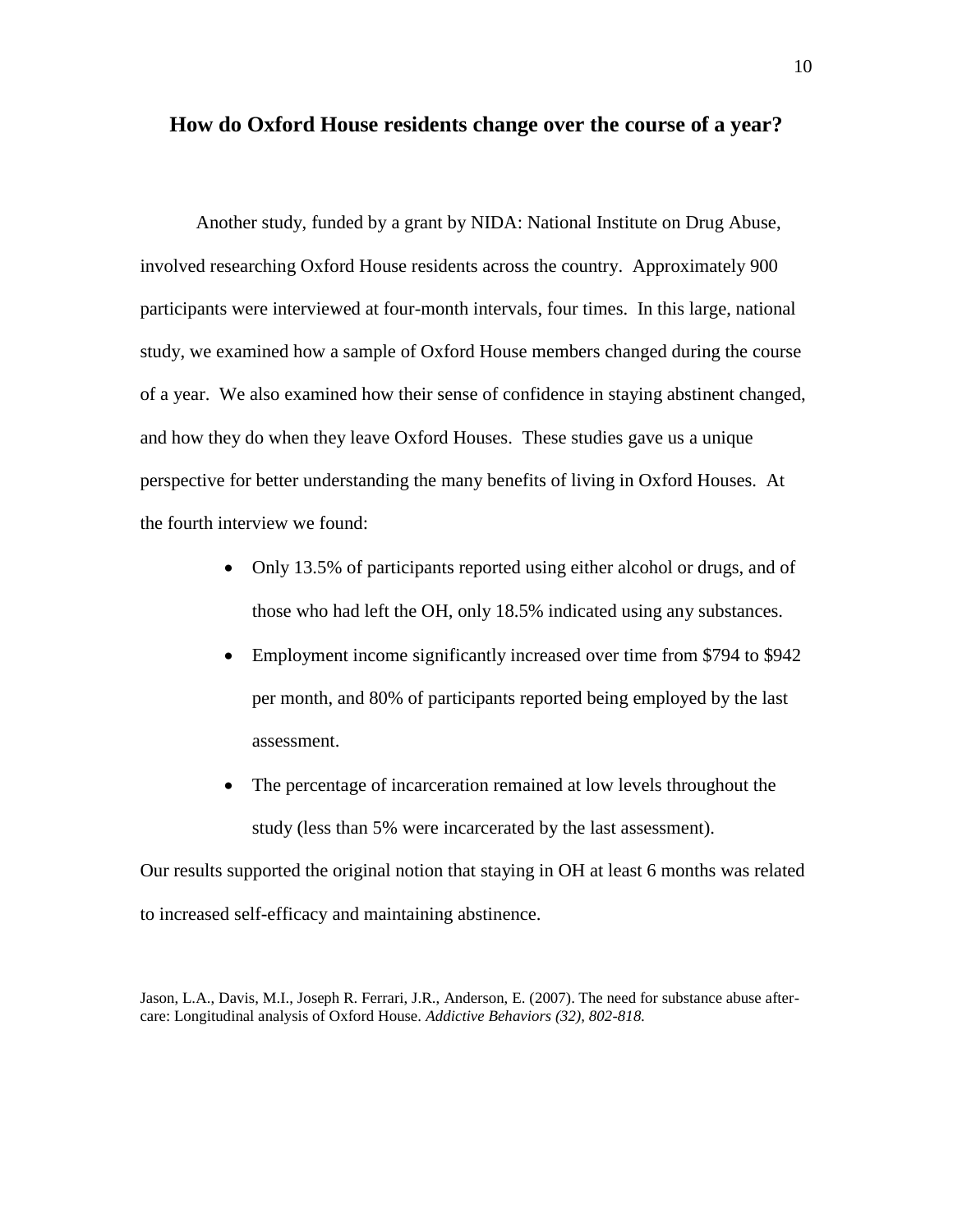## **Characteristics of people living in Oxford Houses**

An important goal of this study was to examine whether Oxford House residents differed from people in other drug and alcohol recovery programs. The information for this study was collected by Oxford House, Inc. between 1988 and 1993. We found that:

- 53% of the residents were never married
- 58% of the residents were Caucasian
- 70% of the residents were male
- 71% of the residents had at least completed high school
- 69% were employed with an adequate income to live independently
- 53% used other drugs along with alcohol
- 64% had experienced homelessness.

What we found in this initial study is that Oxford House residents, in the late 1980's and

early 1990's, were demographically similar to people in other recovery programs.

Jason L.A., Ferrari J.R., and Dvorchak P.A., Groessl E.J., Malloy, P.J. (1997). The characteristics of Alcoholics in self-help residential treatment settings: A multi-site study of Oxford House. *Alcoholism Treatment Quarterly, 15,* 53-63.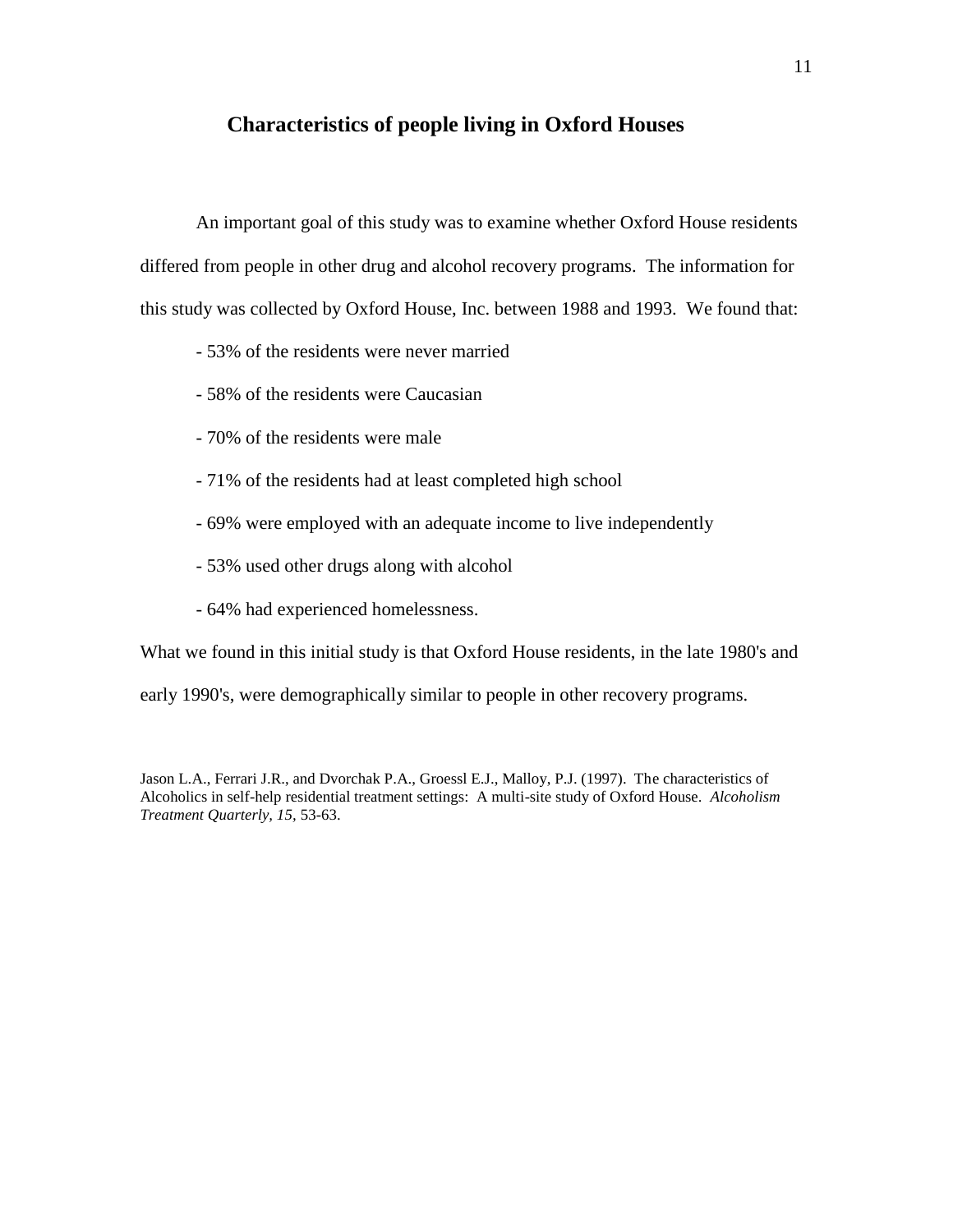#### **What are the reasons for living in Oxford Houses?**

When the first Illinois Oxford House opened in 1992, our research group began assessing the characteristics of male Oxford House residents as they entered one of the eleven newly formed houses. During the course of eighteen months, we conducted faceto-face interviews with 134 men who had lived in Oxford Houses. Most men were employed (65.3%) and had an average monthly income of \$805.88. In addition, most men (74.2%) indicated that they used more than one substance, such as alcohol and at least one other drug.

Residents reported that their primary reason for choosing to reside in an Oxford House was the fellowship provided and the existence of a structured setting where avoidance of substance use was enforced. Moreover, they reported that the most important benefits of living in an Oxford House was the sense of community with similar others in a stable environment. In addition, they believed that Oxford House was unique in that it provided them with a self-paced recovery option and gave them sufficient time for personal psychological growth while avoiding the use of alcohol and other substances. Conclusively, they believed Oxford House differed from other recovery programs they had experienced because it allowed fellowship with similar others, stability in their lives, and sufficient time for change and personal growth.

Jason L.A., Ferrari J.R., Smith B., Marsh P., Dvorchak P.A., Groessl E.K., Pechota M.E., Curtin M., Bishop P.D., Knot E., & Bowden B.S. (1997). An exploratory study of male recovering substance abusers living in a self-help, self-governed setting. *Journal of Mental Health Administration, 24*, 332-339.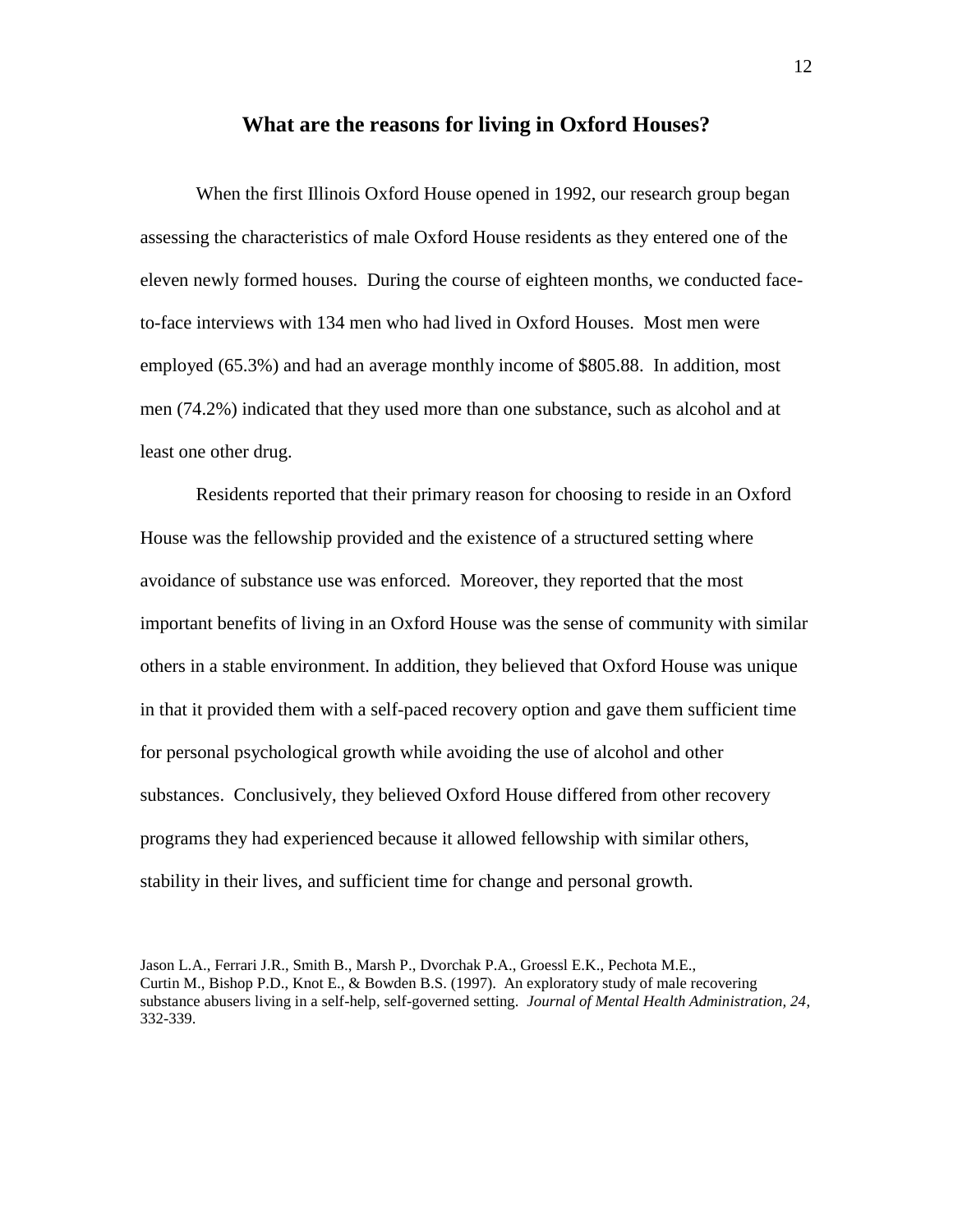#### **What do Oxford House members say are their most important goals?**

According to the participants, growth vs. stagnation (or regression) referred specifically to an increased feeling of social connectedness, a greater personal sense of community, and a new tolerance for others different from oneself. This discussion in fact helped us become interested in how Oxford House may reduce various prejudices in residents, leading to study on the topic. One of our hypothesized constructs "sobriety vs. using" came in only eighth place. Therefore we were somewhat surprised for this primary outcome-related topic like abstinence or the ability to stop using drugs to stand so far behind this personal and interpersonal form of "growth" that emerged as the most central Oxford House process. The second top bipolar construct is *accountability vs. irresponsibility*, which received 19% of the vote. Despite the communal, liberating, noninstitutional nature of Oxford House, no house is a loosely run, laissez-faire setting. It is a place of *accountability*. Through the rules and structure of the house, there is an internal, organizational structure is about mutual accountability for non-drug use or behavior that can put it at risk. *Irresponsibility* in this case is not about treatment settings, but life while using drugs and alcohol. The lower voted bipolar construct of *structure vs. chaos* provides a similar message.

Olson, B.D., & Jason, L.A. (2011). The community narration (CN) approach: Understanding a group's identity and cognitive constructs through personal and community narratives. *Global Journal of Community Psychology Practice,* 2(1), 1-7. Retrieved June 10, 2011, from http://www.gjcpp.org/.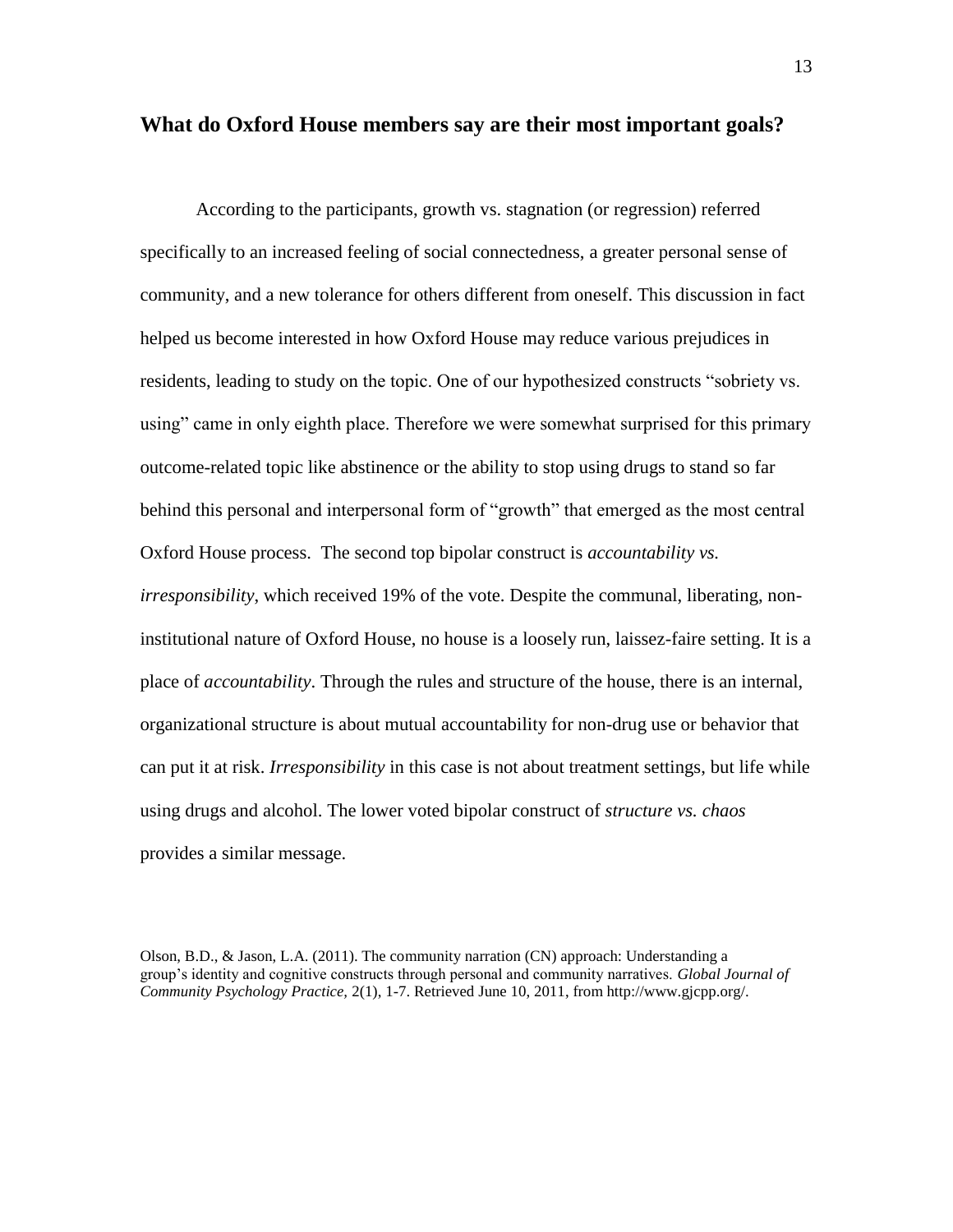## **What do we know about self-help group attendance and spirituality among Oxford House members?**

We conducted interviews with the male Oxford House participants in Illinois in order to further explore self-help group attendance and issues of spirituality in these Oxford House residents. We found:

- 76% reported current involvement with an Alcoholics Anonymous 12-step recovery program

- 53% claimed fellowship with other AA members was important
- 11% indicated their sense of spirituality increased from the AA experience
- 24% prayed regularly
- 16% read the Bible regularly
- 8% attended formal religious ceremonies

These findings indicate that during recovery, many people in Oxford Houses shift from being dependent on alcohol and drugs to depending on peers, which may be helpful in maintaining sobriety. Furthermore, this study suggests that AA spirituality is important for some people in recovery who live in self-help communal settings. Therefore, the spirituality components of AA and the fellowship provided by such programs are important for helping some Oxford House recovering substance abusers remain sober.

Nealon-Woods, M.A., Ferrari, J.R., & Jason, L.A. (1995). Twelve-step program use among Oxford House residents: Spirituality or social support in sobriety*? Journal of Substance Abuse, 7,* 311-318.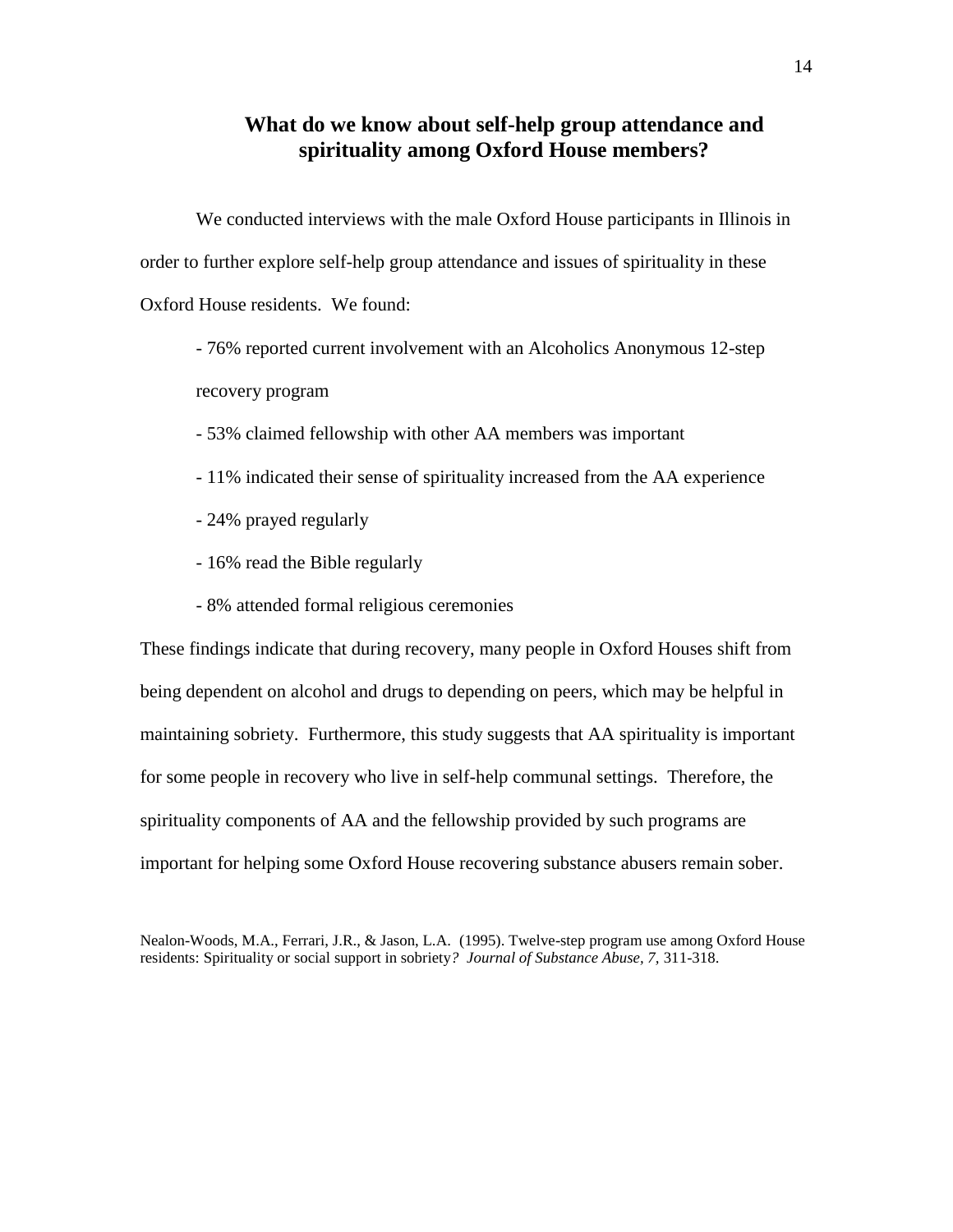#### **What influences how long people stay in Oxford Houses?**

In this study, we were interested in finding out what factors are related to the length of time people stay in an Oxford House. From the information collected from the 134 men in the earlier studies elaborated on in the two previous pages, we found that older men were more likely to remain in an Oxford House for a longer period of time than younger men. Older men had a length of stay approximately 196 days, while younger residents stayed approximately 156 days. In addition, we discovered that those who were pessimistic about the future stayed in Oxford Houses for a shorter period of time. Most importantly, we found that 69% of those interviewed either remained in the house or left on good terms, thus indicating that Oxford House residency was a positive experience for most residents.

Further, we were interested in finding out how members of Oxford Houses felt about their community of peers in their home. In this study, we created a scale to measure the psychological sense of community. Our scale, the Perceived Sense of Community Scale, was given to 133 males with substance abuse problems. We found that residents who stayed in Oxford Houses for longer periods of time experienced increases in their sense of community. These findings support suggestions that Oxford Houses provide residents with a strong sense of fellowship with similar others in a supportive, abstinent setting.

Bishop, P.D., Jason, L.A., Ferrari, J.R., Huang, C.F. (1998). A survival analysis of communal-living selfhelp, addiction recovery participants. *American Journal of Community Psychology, 26*, 803-821.

Bishop, P.D., Chertok, F., Jason, L.A. (1997). Measuring sense of community: Beyond local boundaries. *Journal of Primary Prevention, 18* (2), 193-212.

Ferrari, J.R., Jason, L.A., Olson, B.D., Davis, M.I., & Alvarez, J. (2002). Sense of community among Oxford House residents recovering from substance abuse: Making a house a home. In. A. Fischer (Ed). *Psychological Sense of Community*. (pp. 109-122). New York: Kluger/Plenum, Inc.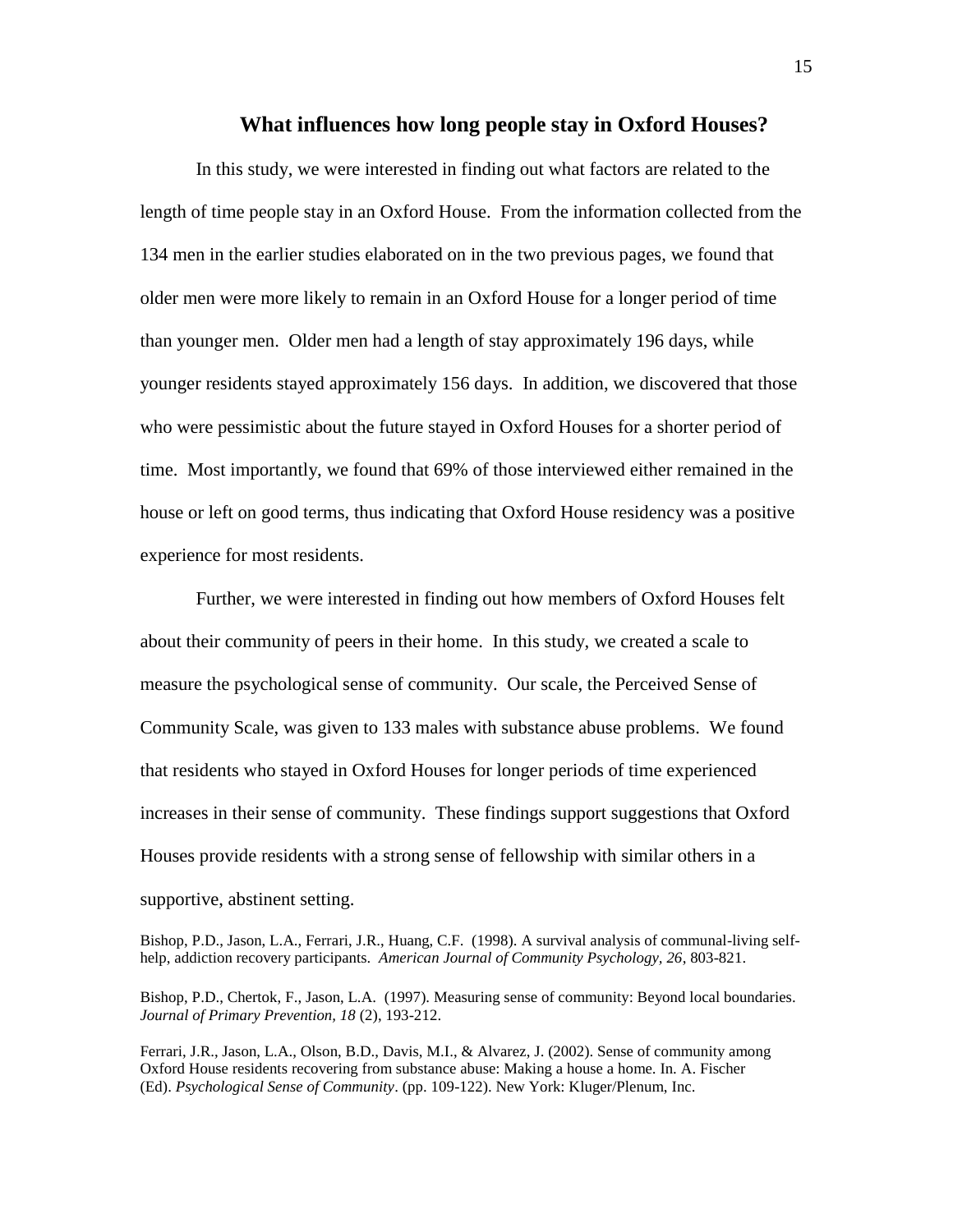#### **What factors are related to harmony among members of Oxford Houses?**

We next explored the experience of psychological sense of community and the setting-level variables of age and income amongst participants from our national sample of Oxford Houses. Houses with wider age and income ranges reported a higher level of harmony. A possible interpretation of this finding is that the presence of one or two highearning individuals in the house positively influenced the sense of harmony members felt in the house. Perhaps, the presence of members who were established financially and professionally provided positive role modeling for other members trying to readjust in society after years of addiction. This finding was consistent with some previous OH research (Ferrari et al., 2002), and supports the notion that diverse groups may experience a high sense of harmony when united around a common purpose.

Graham, B.C., Jason, L.A., & Ferrari, J.F. (2009). Sense of community within recovery housing: Impact of resident age and income. In L.A. Jason, & J.R. Ferrari (Eds.). *Recovery from addiction in communal living settings: The Oxford House model [Special Issue]. Journal of Groups in Addiction & Recovery, 4,* 62-70.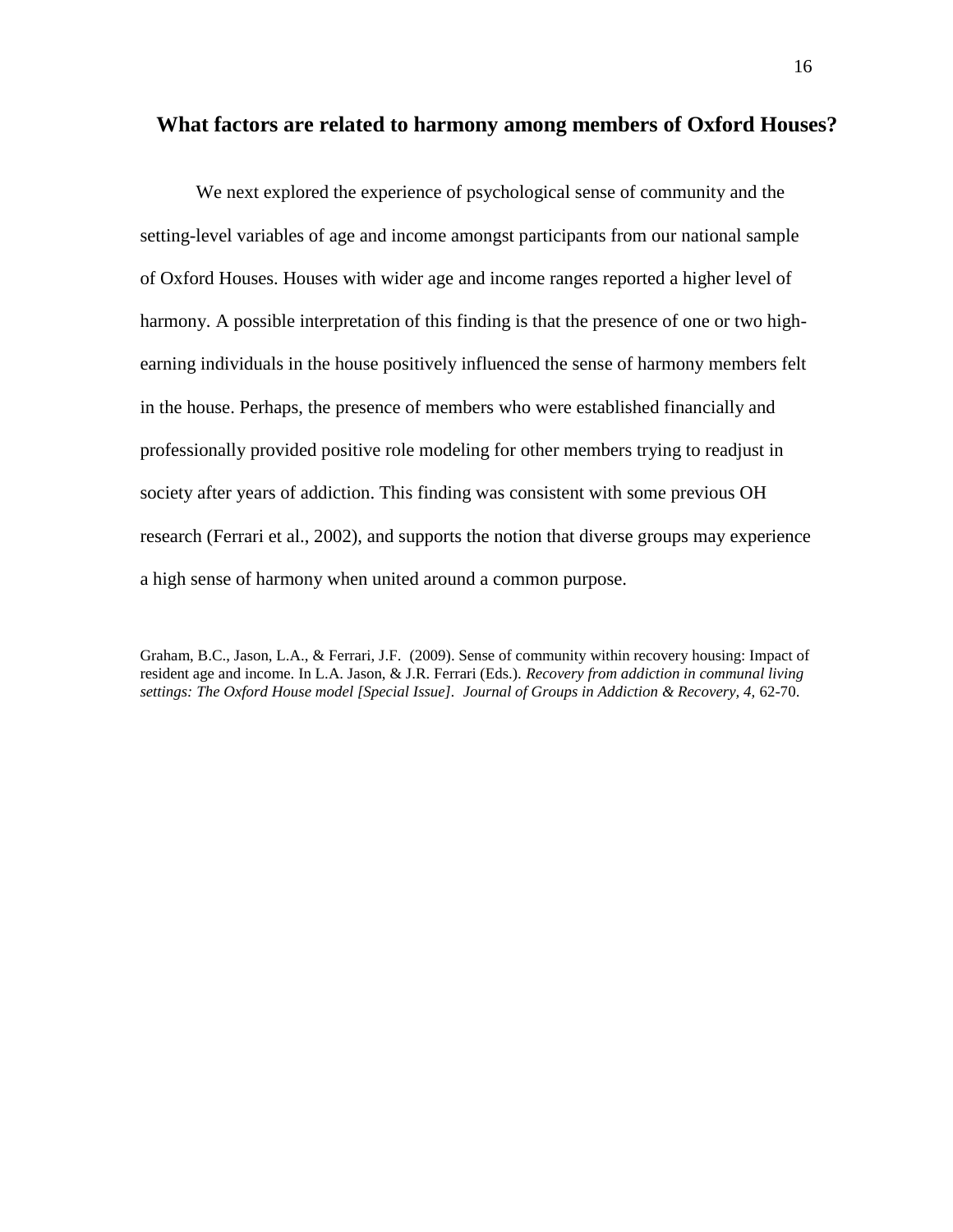## **Does sense of community affect an individual's belief in his/her ability to maintain abstinence?**

Past research has shown that abstinence-specific self-efficacy or, an individual's beliefs regarding his/her ability to remain abstinent from alcohol and/or drugs, is predictive of the likelihood of relapse. The present study explored the influence of sense of community within an Oxford House on abstinence-specific self-efficacy.

A significant positive relationship between house level sense of community and self-efficacy was observed; houses that reported greater levels of mutual support corresponded with individual residents who felt more confident in their ability to remain abstinent. This suggests that Oxford Houses are a valuable recovery resource for individuals recovering from substance abuse.

Stevens, E.B., Jason, L.A., Ferrari, J.R., & Hunter, B. (2010). Self-efficacy and sense of community among adults recovering from substance abuse. *North American Journal of Psychology, 12*, 255-264.

Other studies on Sense of Community by our group have also been published.

Stevens, E.B., Jason, L.A., Ferrari, J.R., Olson, B., & Legler, R. (2012). Sense of community among individuals in substance abuse recovery. *Journal of Groups in Addiction and Recovery*, 7, 15–28.

Stevens, E.B., Jason, L.A., Ferrari, J.R., Olson, B., & Legler, R. (in press). Sense of community among individuals in substance abuse recovery. *Journal of Groups in Addiction & Recovery.* 

Stevens, E.B., Jason, L.A., & Ferrari, J.R. (2011). Measurement performance of the Sense of Community Index in substance abuse recovery communal housing. *Australian Community Psychologist*, 23, 135-147.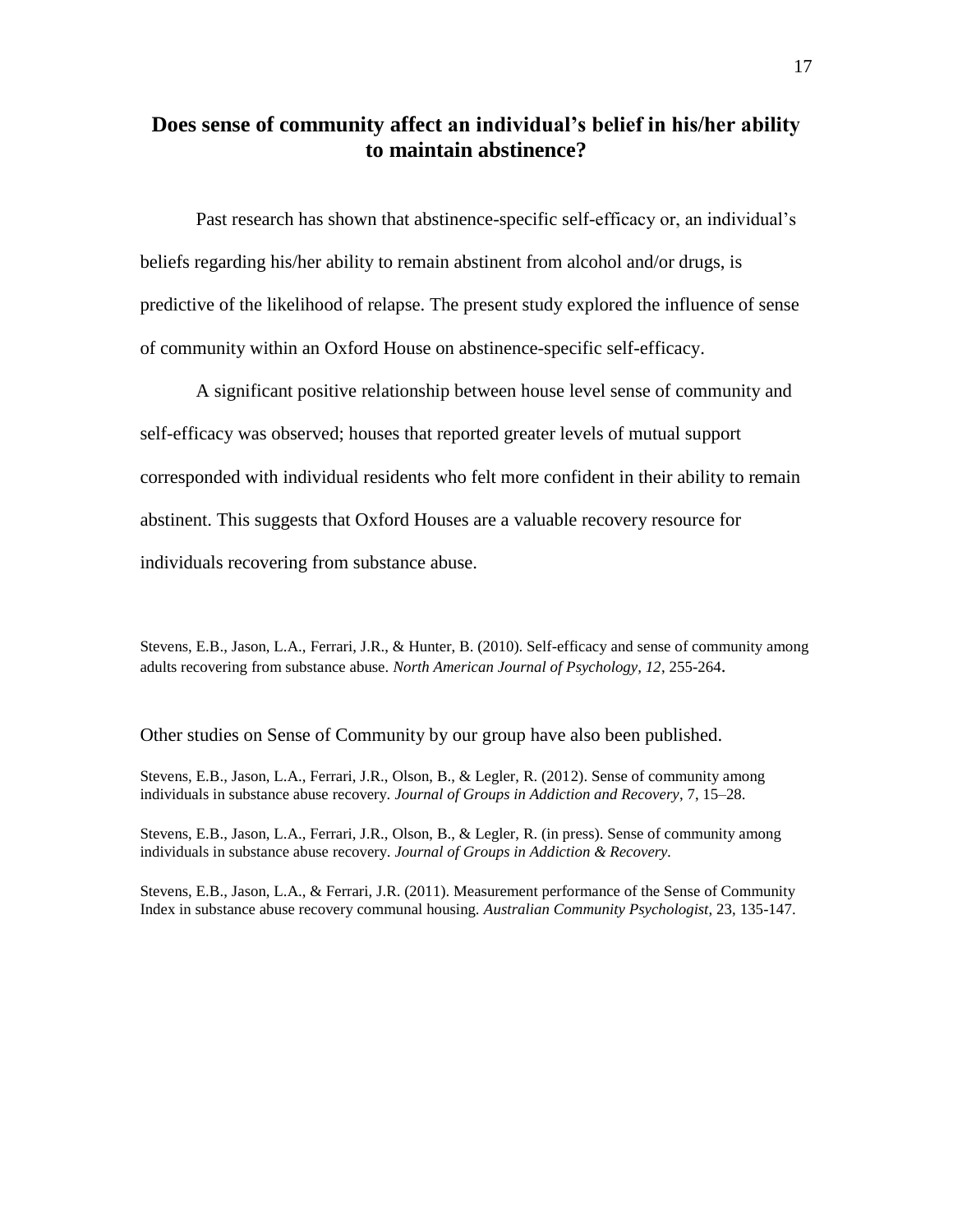## **Are there gender differences within Oxford Houses?**

Our research team studied African-American women and men residing in

Midwest Oxford Houses for an average of four months. We found that women were

more likely than men to:

- report sexual abuse as an adult (24.6% of women, 10.7% of men)
- be diagnosed with an eating disorder (10.7% of women, 1.5% of men)
- engage in writing bad checks prior to recovery (32.3% of women, 16.9% of men).

We found that men, on the other hand, were more likely to:

- have engaged in drug sales (44.6% of men, 23.1% of women)
- have engaged in residential theft prior to recovery (15.4% of men, 3.1% of women).

In another study, we compared men and women with and without children in

Oxford Houses in the Midwest. We found that:

- All groups reported they felt Oxford House would provide them a safe and

sober setting in which to rebuild their lives.

- Men were hospitalized for their recovery more often than women with and

without children.

- Women without children were the youngest residents.
- Women without children reported that they were least likely to share in

communal living processes.

Ferrari, J.R., Curtin, M., Dvorchak P., Jason, L.A. (1997). Recovering from alcoholism in communal living settings: Exploring the characteristics of African-American men and women*. Journal of Substance Abuse, 9,* 77-87.

Ferrari, J.R., Jason, L.A., Nelson, R., Curtin-Davis, M., Marsh, P., & Smith, B. (1999). An exploratory analysis of women and men within a self-help, communal-living recovery setting: A new beginning in a new house*. American Journal of Drug and Alcohol Abuse, 25*, 305-317.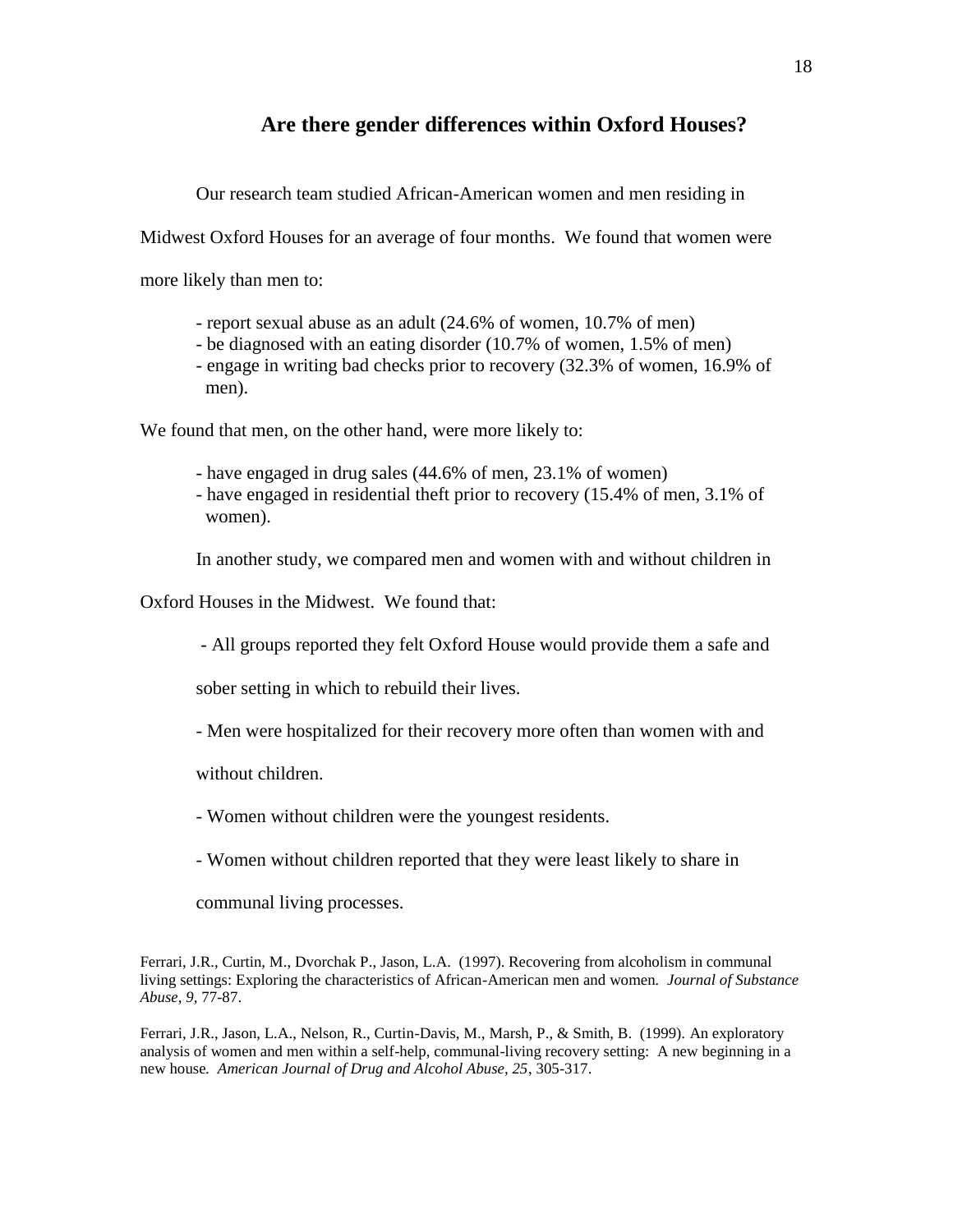#### **What other issues are related to substance abuse in women?**

There is a high percentage of women who suffer from substance abuse and eating disorders and past research has shown that many of these women have past experiences with physical, sexual, and emotional abuse. These findings led us to become interested in studying this special group of women.

Sixty female Oxford House residents from across the United States were interviewed. We found that over 90% of those interviewed had suffered past physical, sexual, or emotional abuse. Furthermore, the rates for these types of abuse were even higher for women who also reported disordered eating. In general, having disordered eating coupled with trauma seems to affect one's experiences when recovering from substance abuse problems. However, it is important to note that women with disordered eating and/or traumatic experiences were able to experience a very good sense of community, and this suggests that the Oxford House setting can be beneficial for the substance abuse recovery of these women.

Curtis, C., Jason, L.A., Olson, B.D., & Ferrari, J.R. (2005). Disordered eating, trauma, and sense of community: Examining women in substance abuse recovery homes. *Women and Health, 41,* 87- 100*.*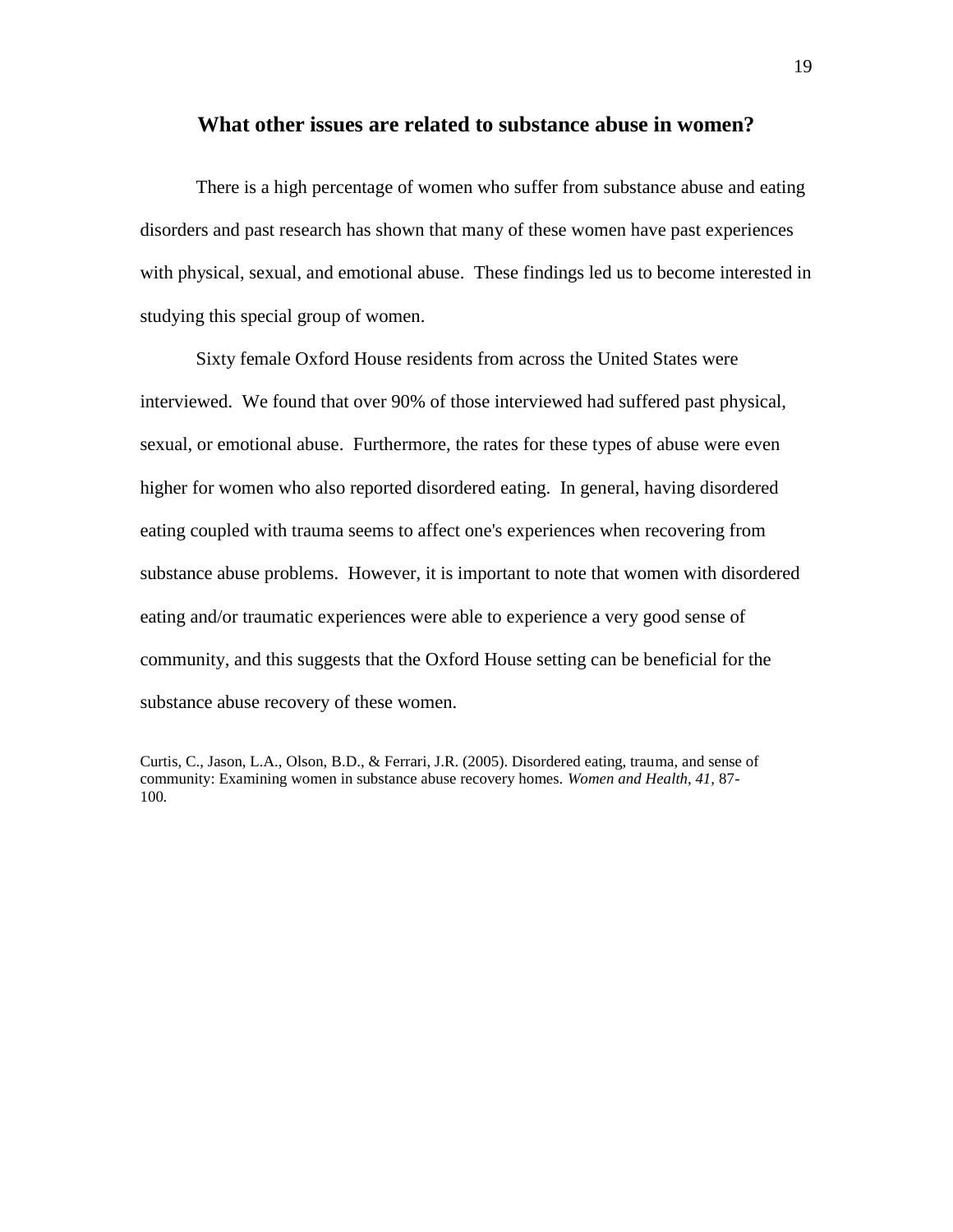#### **Do some women have eating disorders in Oxford House?**

This study used multiple methods to evaluate eating behaviors and attitudes among women in Oxford Houses. Interviews were conducted by phone to administer diagnostic interviews for eating disorders, experiencing an eating disorder as a potential substitute addiction, scales for self-efficacy, and qualitative questions about the types of support that individuals receive in Oxford Houses relevant to these issues. The present study evaluated the prevalence of eating disorders among 31 women residing in selfgoverned recovery homes for substance abuse using common diagnostic indicators while also exploring eating-related self-efficacy.

Results indicated that a high percentage of women in the study met criteria for eating disorders (predominantly binge eating disorder), and that differential findings were evident for eating-related self-efficacy measures depending on the time lived in the mutual help setting. Qualitative findings suggested that most women received social support for their body image problems in their recovery setting.

Czarlinski, J.A., Aase, D.M., & Jason, L.A. (2012). Eating disorders, normative eating self-efficacy and body image self-efficacy: Women in recovery homes. *European Eating Disorders Review, 20*, 190-195.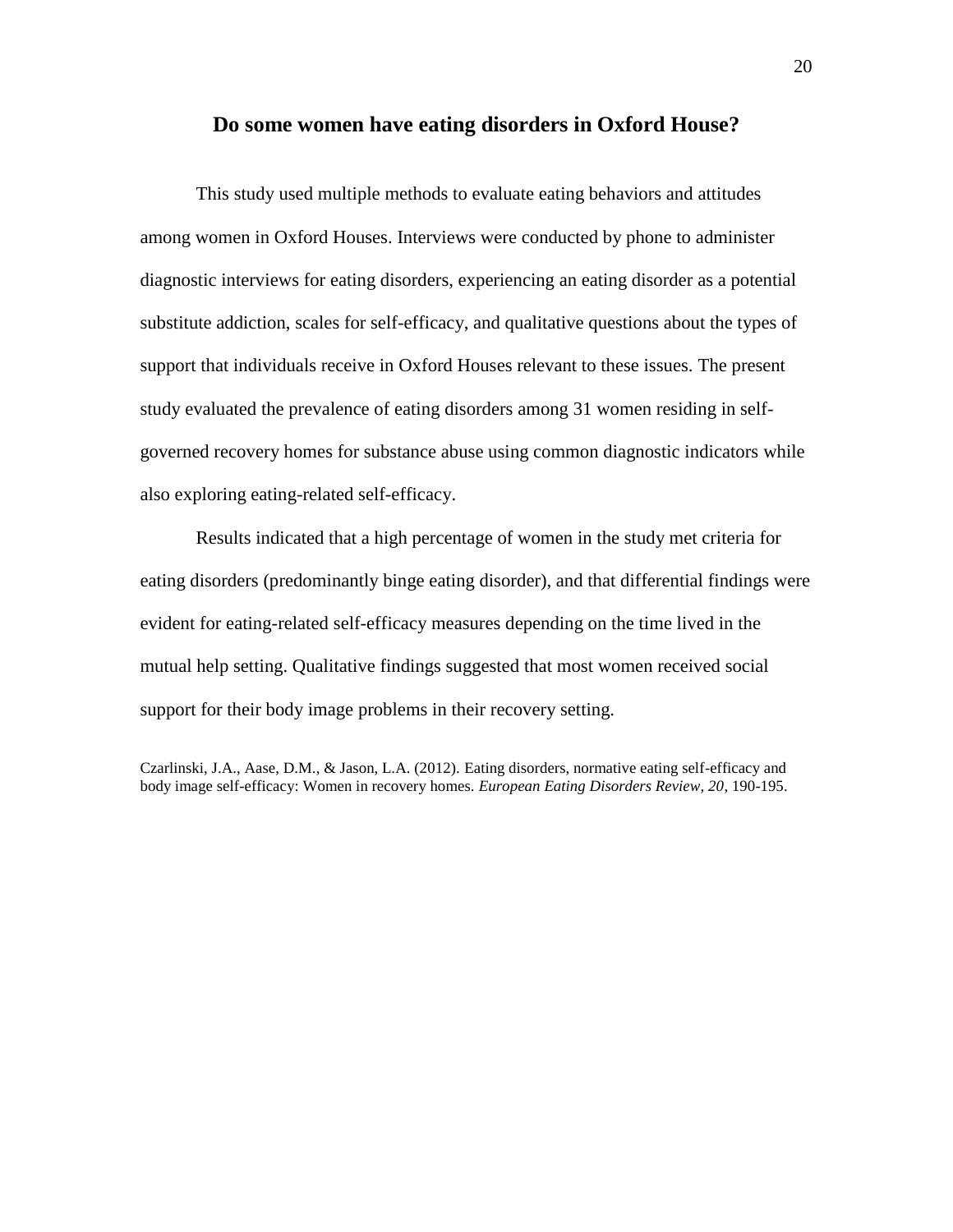## **What other gender and racial differences have been found among Oxford House residents?**

We explored similarities and differences between women and men, particularly looking at their social support networks and their beliefs that they could remain abstinent from alcohol and drugs. Participants were 120 residents of Oxford Houses from several states. Findings revealed that both men and women were similar in terms of the size and strength of their social support networks and their beliefs about remaining abstinent. Also for both women and men, living in Oxford House was significantly related to increased social networks that emphasize abstinence. Interestingly, for women, social support networks were directly related to their confidence in remaining abstinent, whereas for men, social support seemed to play a smaller role in determining these beliefs. Findings suggest that social support plays a different role in women's recovery than it does in men's.

Belyaev-Glantsman, Jason, and Ferrari (2009) examined employment and sources of income for different genders and ethnic groups residing in our NIDA funded national Oxford House sample. Men compared to women, reported a significantly higher average income from employment as well as total income. African Americans compared to European Americans reported significantly more work in the past 30 days; however, the rate of pay between these two ethnic groups was not significantly different. Longer length of stay in an Oxford House was related to higher incomes.

Davis, M. I., & Jason, L. A. (2005). Sex differences in social support and self-efficacy within a recovery community. *American Journal of Community Psychology, 36, 259-274.*

Belyaev-Glantsman, O., Jason, L.A., & Ferrari, J.R. (2009). The relationship of gender and ethnicity to employment in recovery homes. In L.A. Jason, & J.R. Ferrari (Eds.). Recovery from addiction in communal living settings: The Oxford House model [Special Issue]. *Journal of Groups in Addiction Recovery, 4,* 92-99.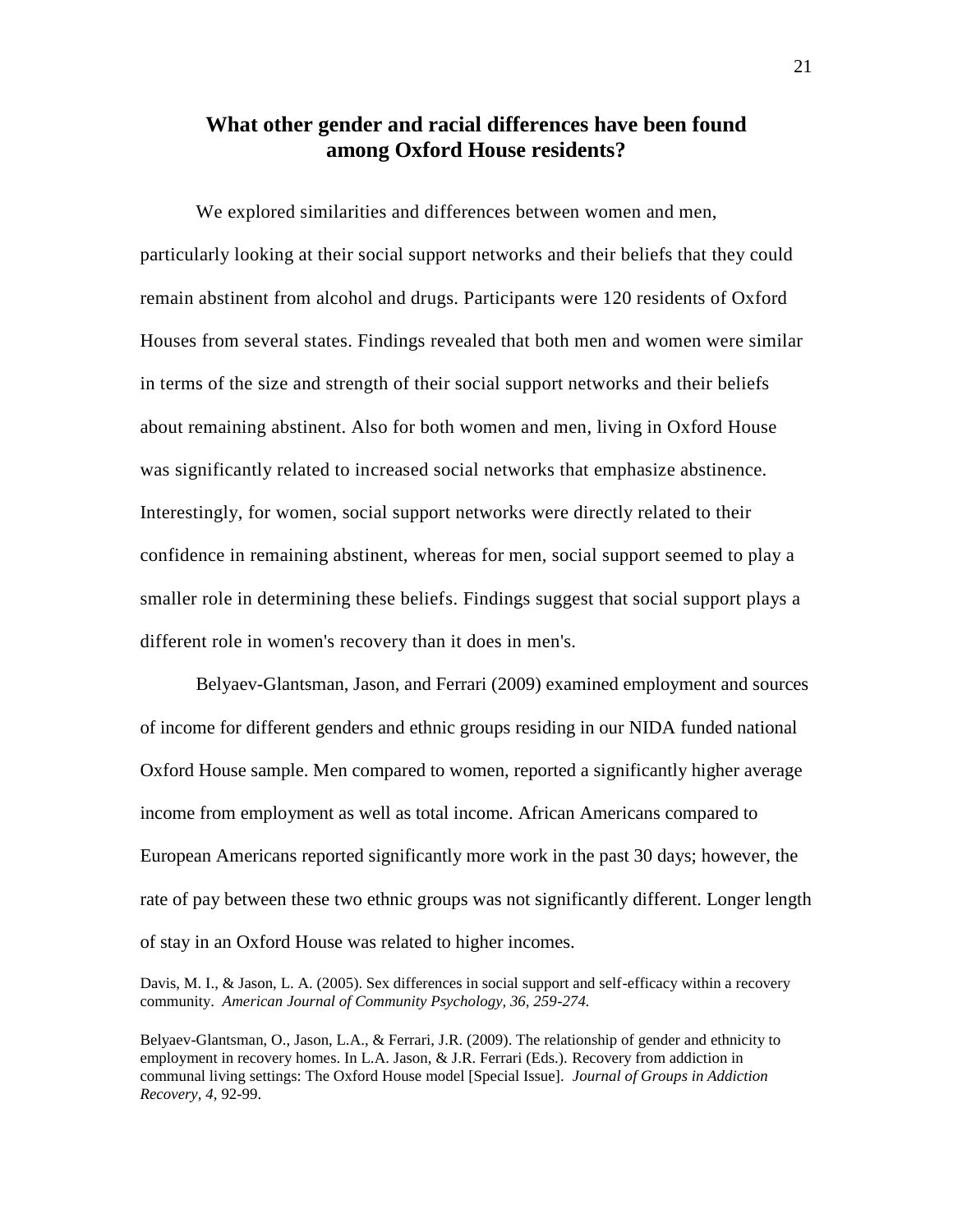## **What do we know about traumatic events and psychological symptoms among Oxford House Residents?**

In a national study of women and children Oxford Houses, our team examined the history of trauma, substance abuse, and psychiatric symptoms of residents. The sample was 50% African American and over 90% of the sample had used alcohol and cocaine for over 10 years.

Among this sample, 66.7% had experienced depression at some point in their lives and 45.6% had attempted suicide. Roughly 95% had experienced some form of past trauma. It was found that women in Oxford House who had histories of adult physical abuse also had greater histories of depression, suicide attempts, and anxiety. Despite the severe past histories, the sample had among the highest sense of community scores of any group ever examined with this measure.

Olson, B. D., Curtis, C. E., Jason, L. A., Ferrari, E. V., Horin, E.V., Davis, M. I., Flynn, A. M., & Alvarez, J. (2003). Physical and sexual trauma, psychiatric symptoms, and sense of community among women in recovery: Toward a new model of shelter aftercare. *Journal of Intervention and Prevention in the Community, 6, 67-80.*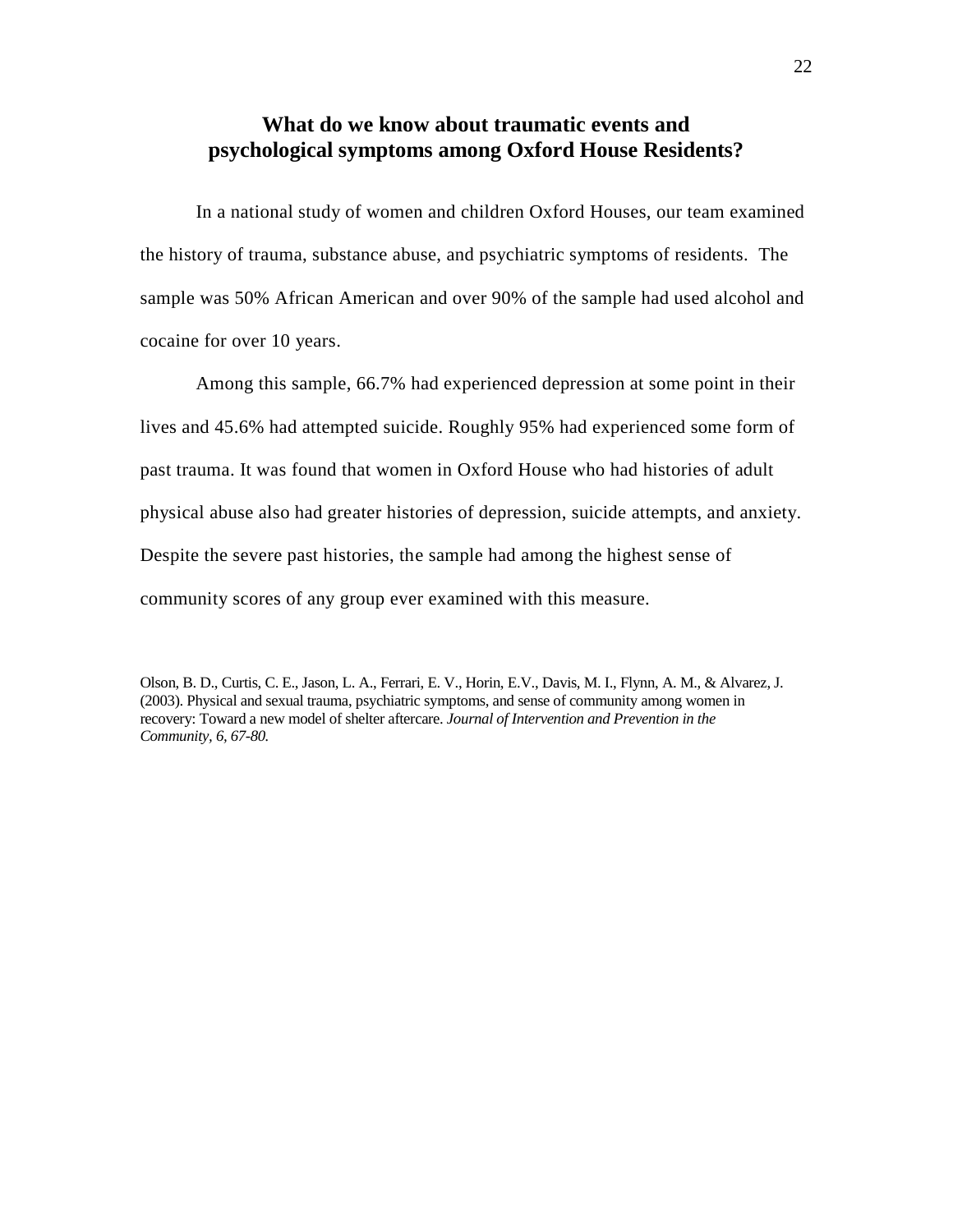## **What do we know about women's and women's with children Oxford Houses?**

At a mini-conference for women's Oxford House residents, we surveyed 20 alumni and 20 residents of women's and women's and children Oxford Houses in efforts to better understand leadership in women's houses. We found that 41.2% of attendees desired more female leadership at the organizational, Chapter level. We found that good leaders had the following qualities:

- Knowledge of rules
- Demonstration of role modeling skills without being overbearing or bossy
- Compassionate, open-minded, and listened to others making an effort to take action when conflicts arose.

In a separate study, we explored the sense of community within women and children's Oxford Houses to understand how the presence of children would affect the household. By interviewing residents, we found that the sense of community in women's and children's were the same for those who had been in the house for more than 3 months and those who had been there less. We also found that women in the houses might view children with a sense of responsibility, regardless of whether or not the child was their own. We also found that children tend to have a positive effect on every house member.

D'Arlach, L., Olson, B. D., Jason, L. A., & Ferrari, J. R. (2006). Children, women, and substance abuse: A look at recovery in a communal setting. *Journal of Prevention & Intervention in the Community, 31,* 121-132.

Davis, M. I., Dziekan, M. M., Horin, E. V., Jason, L. A., Ferrari, J. R., & Olson, B. D. (2006). Women leadership in Oxford House: Examining their strengths and challenges. *Journal of Prevention & Intervention in the Community, 31*, 133-143.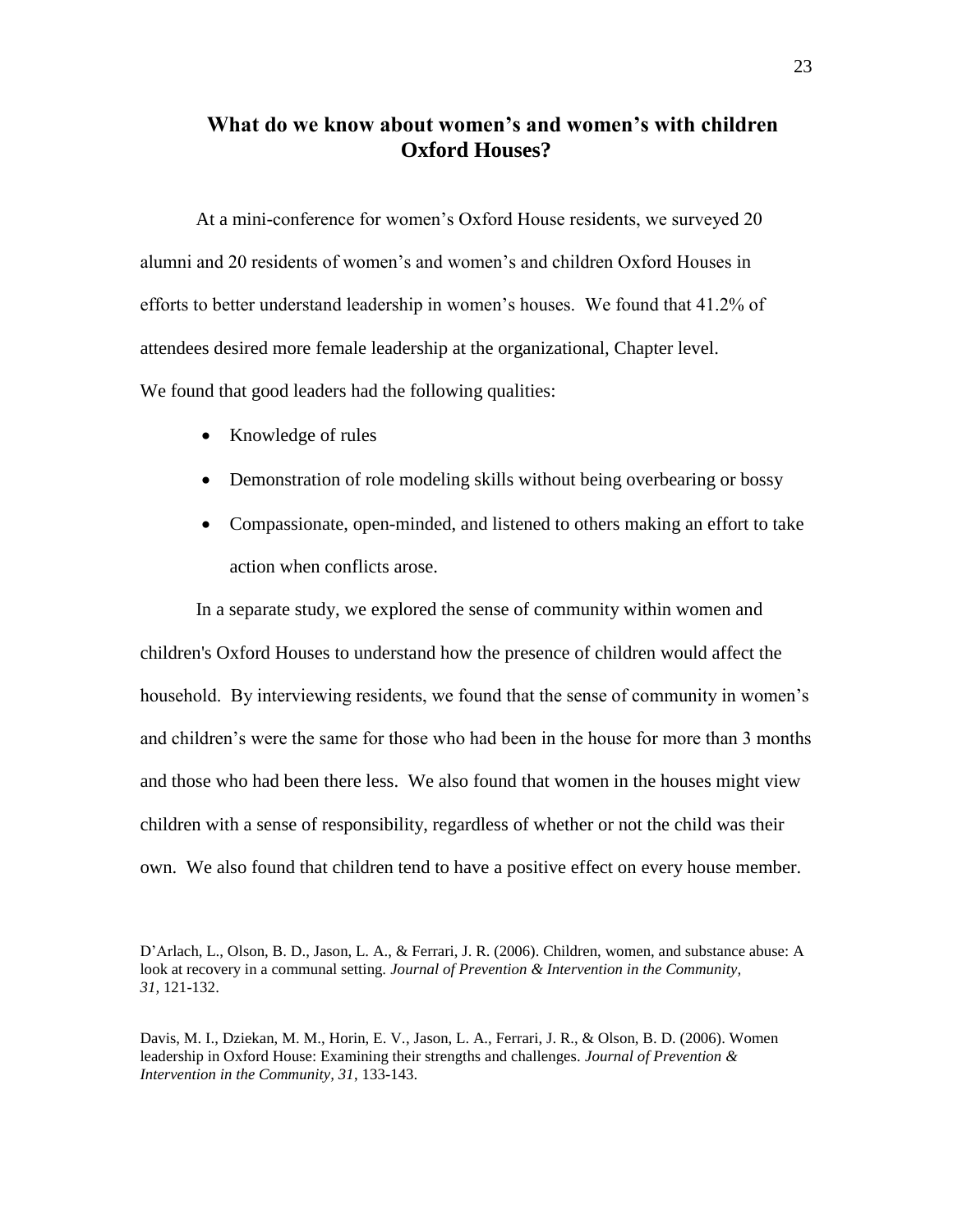## **What do we know about Oxford Houses for Men and their Children?**

Many people do not know that there are actually some Oxford Houses for men

that allow their children to live there with them. We decided to study those houses.

We found that men living with children reported better outcomes than men and women living without children such that they have more abstinent social support and have fewer users in their social networks.

Ortiz, E., Alvarez, J., Jason, L.A., Ferrari, J.R., & Groh, D. (2009). Abstinence social support: The impact of children in Oxford House. In L.A. Jason, & J.R. Ferrari (Eds.). *Recovery from addiction in communal living settings: The Oxford House model [Special Issue]. Journal of Groups in Addiction & Recovery, 4,*  71-81.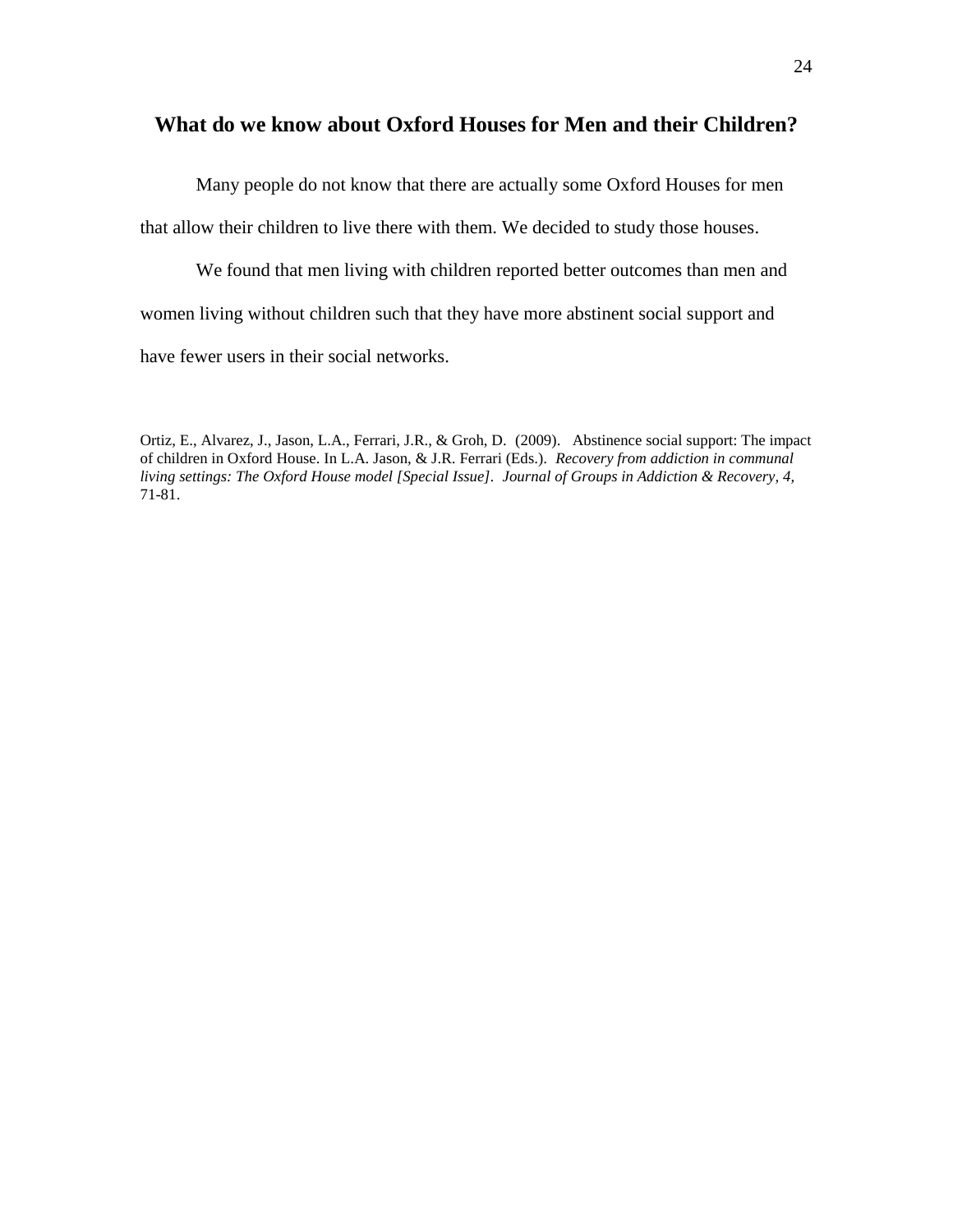## **How do gender and ethnicity relate to available resources?**

Participants from over 170 Oxford Houses completed a survey regarding the resources they have gained or lost dealing with substance abuse. Some resources on the survey included the support of family and friends as well as skills to cope with recovery. Women tended to gain more resources then men in recovery; however, men lost less resources during stressful situations. African Americans tended to gain more resources than European American as they entered recovery. There was no difference of resource loss between African American and European Americans. Finally, individuals with more than 6 months in the Oxford House reported significantly less resource loss than those with less than six months in the Oxford House.

The results of this study show that the Oxford House model may be beneficial to all residents, regardless of their ethnicity or gender. It also shows that Oxford House may be an ideal recovery environment that allowed individuals sufficient time to stabilize their lives and gain valuable resources.

Brown, J. T., Davis, M. I., Jason, L. A., & Ferrari, J. R. (2006). Stress and coping: The roles of ethnicity and gender in substance abuse recovery. *Journal of Prevention & Intervention in the Community, 31,* 75- 84.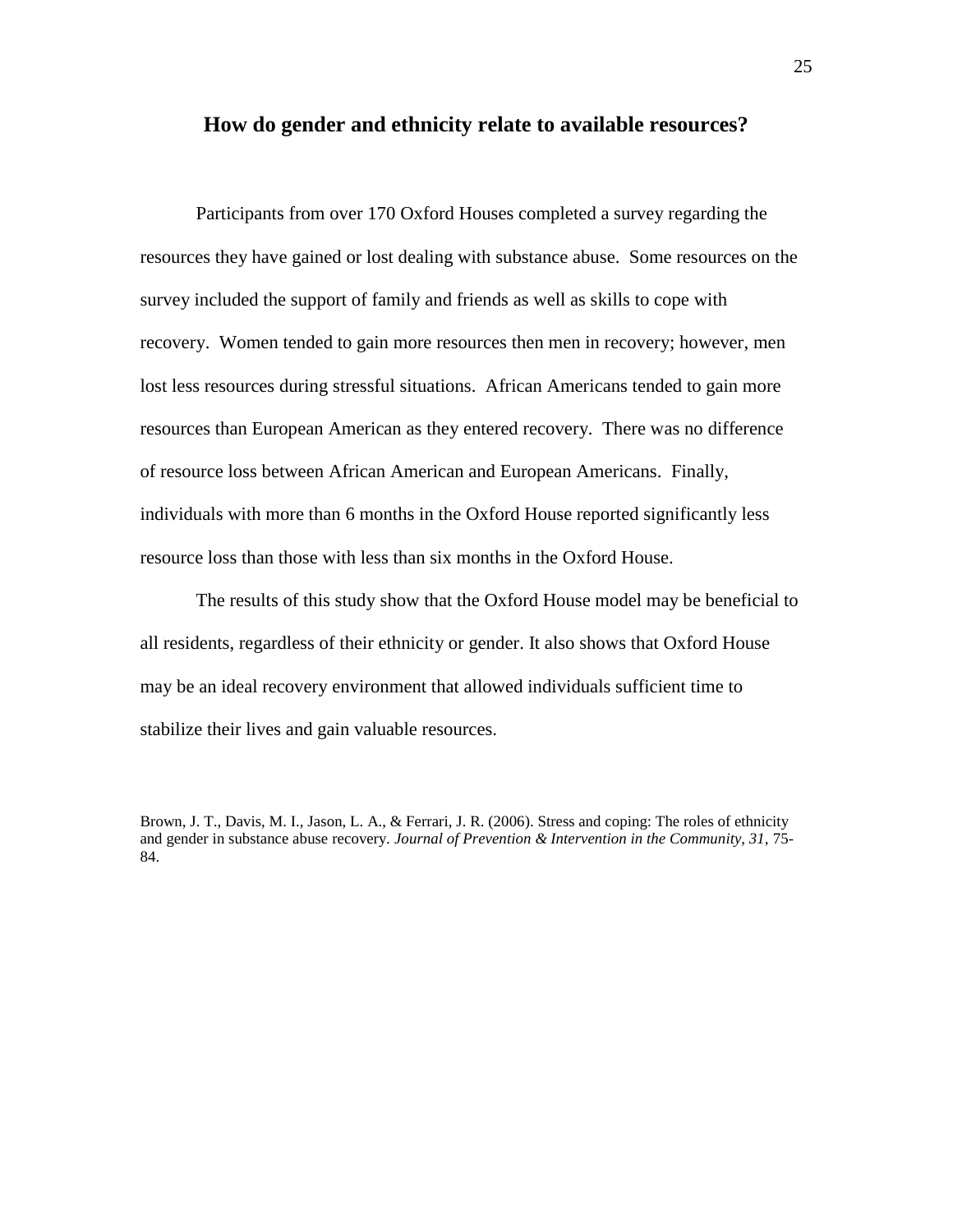## **Are there gender differences that occur among helping behaviors of OH members?**

With a national U.S. sample of Oxford House members, we investigated whether members help others inside and/or outside their community. Women compared to men reported providing more help to housemates over the past six months, were more likely to report that they helped others maintain their abstinence as a result of OH, and reported engaging in more reciprocal help related to abstinence in their houses. In contrast, men reported greater rates of helping strangers and acquaintances who did not live in OH than women.

In past research, women in OH have reported strong appreciation for the safe and supportive environment of Oxford Houses (Dvorchak, Grams, Tate, & Jason, 1995) and have reported psychological sense of community both when they enter the homes and after being there for sometime (d'Arlach, Curtis, Ferrari, Olson, & Jason, 2006). An increased sense of comfort may account for the greater helping tendency reported by women's Oxford Houses.

Viola, J.J., Ferrari, J.R., Davis, M.I., & Jason, L.A. (2009). Measuring in-group and out-group helping in communal living: Helping and substance abuse recovery. In L.A. Jason, & J.R. Ferrari (Eds.). *Recovery from addiction in communal living settings: The Oxford House model [Special Issue]. Journal of Groups in Addiction & Recovery, 4,* 110-128.

d'Arlach, L., Curtis, C.E., Ferrari, J.R., Olson, B.D., & Jason, L.A. (2006). Substance-abusing women and their children: A cost-effective treatment option. *Journal of Social Work Practice in the Addictions, 6,* 71- 90.

Dvorchak, P.A., Grams, G., Tate, L. & Jason, L.A. (1995). Pregnant and postpartum women in recovery: Barriers to treatment and the role of Oxford House in the continuation of care. *Alcoholism Treatment Quarterly,* 13, 97-107.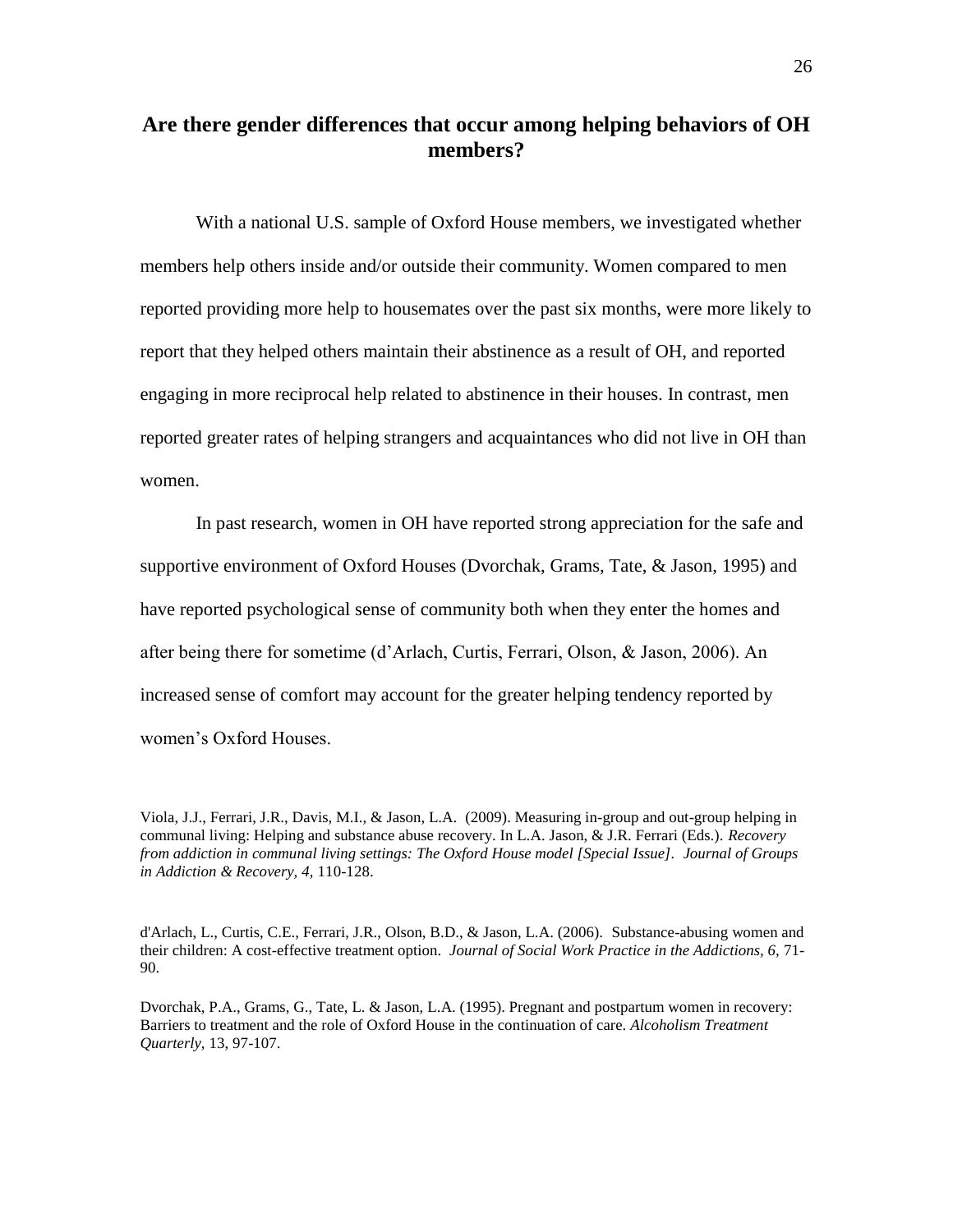#### **What do we know about Latinos/Latinas and substance abuse?**

Substance abuse prevalence rates for Latinos/as generally mirror those of the general U.S. population; however, a number of indicators of adaptation to U.S. culture as well as sociodemographic variables predict substance use and abuse among Latinas/os.

Latino/a ethnicity predicts premature treatment exit rates and poorer outcomes among individuals in substance abuse treatment programs. Yet, there is no observed, empirical evidence that explains the problems these individuals experience in treatment, and there are few studies on the use and effectiveness of mutual help groups among this population.

In the review article that our group has written, we make recommendations for future research including the need for substance abuse researchers to use multidimensional definitions of ethnicity that include place of birth, generation in the United States, racial/ethnic identity, behaviors and values, in addition to ethnic selfdefinition.

Alvarez, J., Jason, L.A., Olson, B.D., Ferrari, J.R., & Davis, M.I. (2007). Substance abuse prevalence and treatment among Latinas/os. *Journal of Ethnicity in Substance Abuse, 6,* 115-141.

Alvarez, J., Jason, L.A., Davis, M.I., Ferrari, J.R., & Olson, B.D. (2004). Latinos and Latinas in Oxford House: Perceptions of barriers and opportunities. *Journal of Ethnicity in Substance Abuse, 3(*4), 17-32.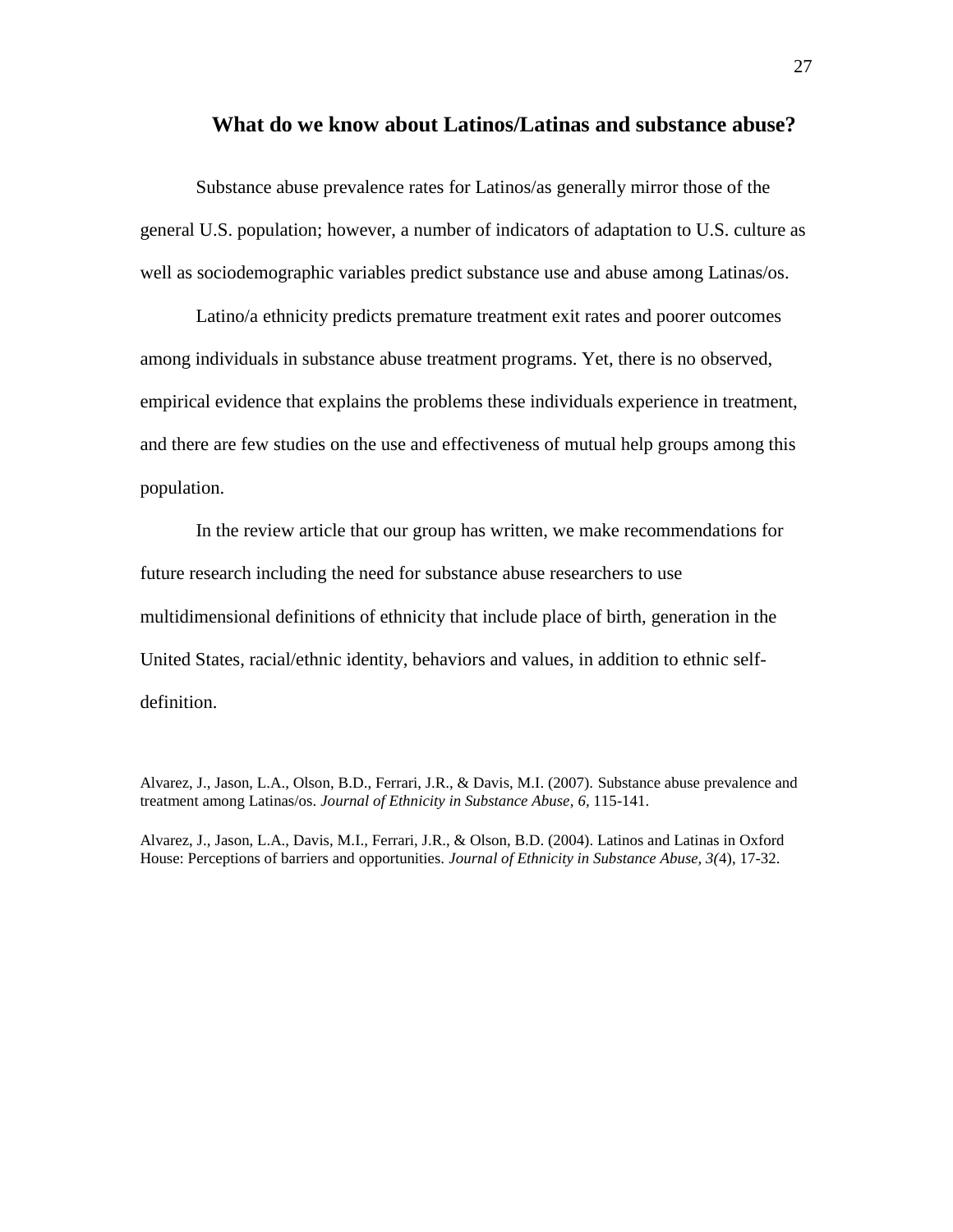## **Is there a theory to help us understand recovery for Latinos?**

Semi-structured interviews were conducted with 12 Latino/a residents of a mutual help residential recovery program in order to understand their theories of the program's therapeutic elements. A model of recovery emerged from the analysis including several themes supported by existing literature: personal motivation and readiness to change, mutual help, sober environment, social support, and accountability. Consistent with a broad conceptualization of recovery, outcomes included abstinence, new life skills, and increased self-esteem/sense of purpose. Most participants were the only Latino/a in their houses; however, cultural differences did not emerge as significant issues.

The study's findings highlight potential therapeutic aspects of mutual-help communal recovery programs and suggest that English-speaking, bicultural Latinos/as have positive experiences and may benefit from participating in these programs.

Alvarez, J., Jason , L.A., Davis, M.I., Olson, B.D., & Ferrari, J.R. (2009). Latinos and Latinas in communal settings: A grounded theory of recovery. *International Journal of Environmental Research and Public Health, 6,* 1317-1334; doi:10.3390/ijerph6041317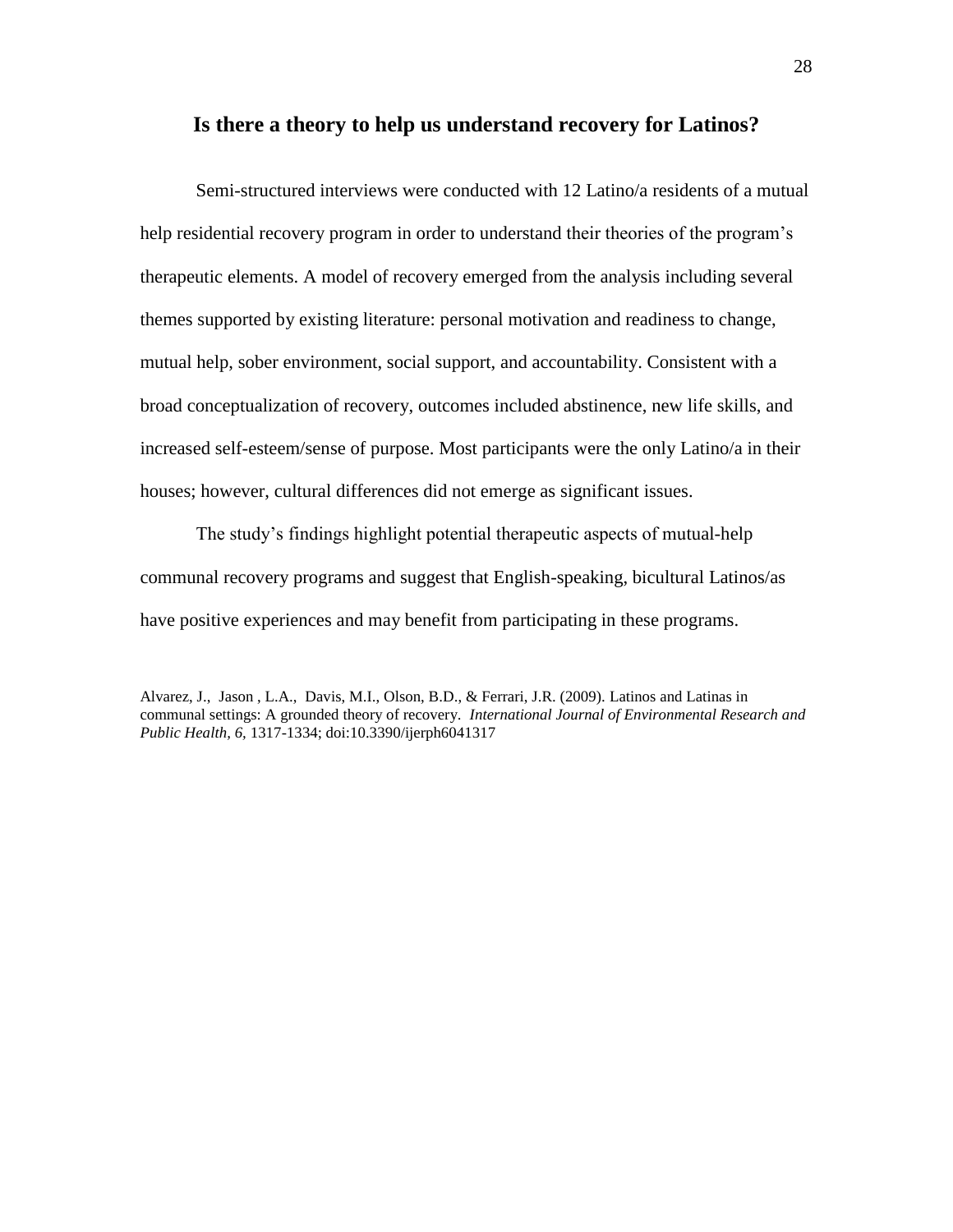#### **What do we know about American Indians who live in Oxford Houses?**

This study compared the characteristics and outcomes of four ethnic groups living in mutual help recovery homes. The sample consisted of 524 Caucasian, 305 African American, 31 Latino/a, and 17 American Indian (AI) participants.

This article includes a short review of relevant literature on AIs and substance use, provides an analysis of characteristics and outcomes of four ethnic groups and includes a discussion of the implications of the findings for knowledge of patterns of use among AIs.

AIs were more likely to report being on parole or probation and being referred for aftercare by the legal system. Additionally, AIs reported greater disharmony within their recovery residences than Caucasians, but there were no significant ethnic differences in initial length of stay in Oxford House, length of alcohol or drug sobriety, or substance use outcomes four months after the initial assessment.

Kidney, C.A., Alvarez, J., Jason, L.A., Ferrari, J.R., & Minich, L. (2011). Residents of mutual help recovery homes, characteristics and outcomes: Comparison of four US ethnic subgroups. *Drugs: Education, Prevention & Policy. 18*, 32–39.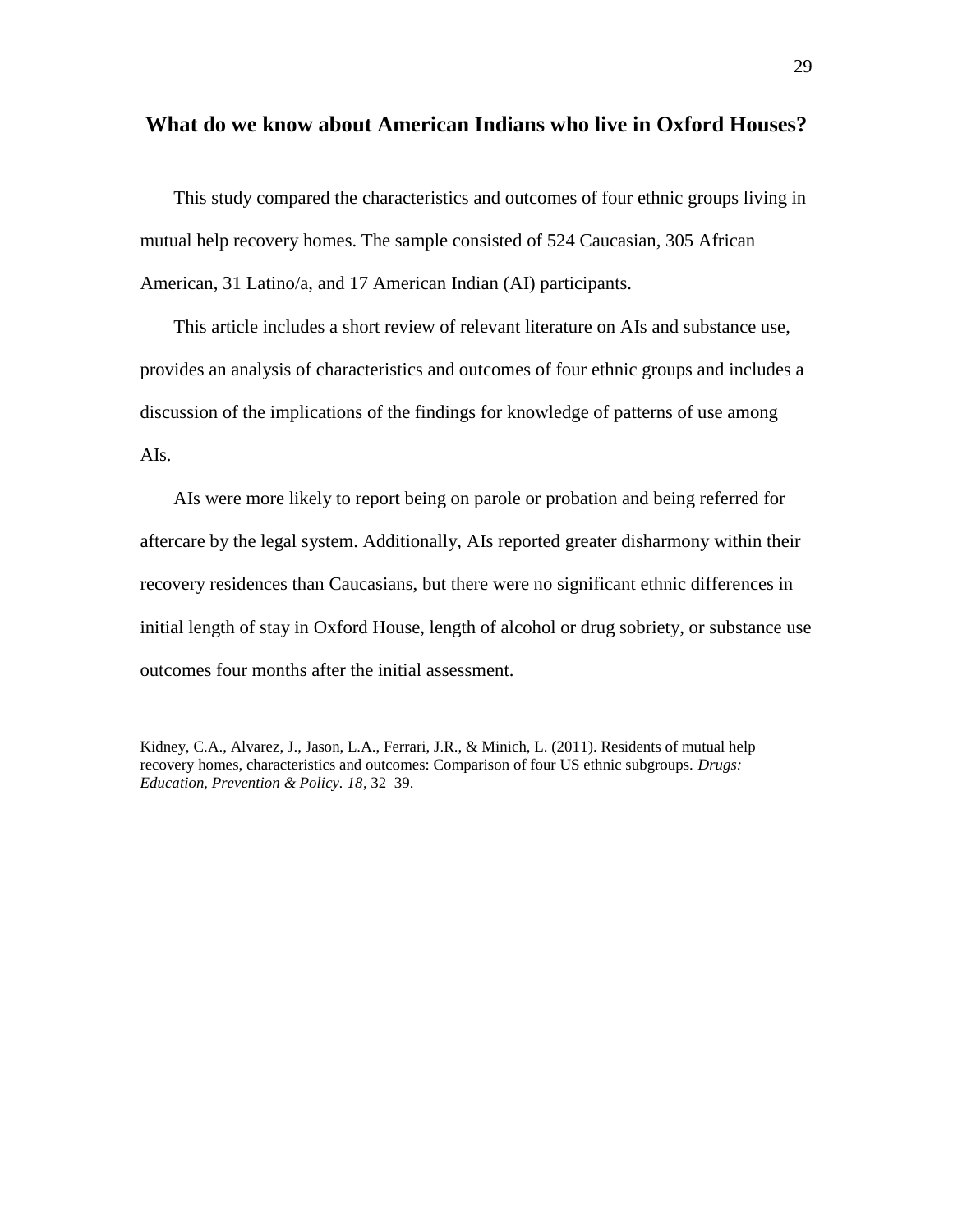## **Have there been Oxford Houses established for individuals who are deaf?**

Individuals who are deaf seeking substance abuse recovery are less likely to have access to treatment and aftercare services because of a lack of culturally and linguistically specific programs. Furthermore, insufficient information about existing services creates a barrier to treatment and aftercare opportunities.

The present study found no significant differences between deaf and hearing men living in Oxford House in terms of sense of community and abstinence self-efficacy. However, while most of the hearing participants were employed, none of the deaf Oxford House members were. The study's findings indicate that Oxford House may be a promising deaf-affirmative alternative for individuals seeking recovery from substance abuse. However, since Oxford Houses are self-supporting, Oxford Houses designed for the deaf community may possibly face unique economic challenges.

Alvarez, J., Adebanjo, A.M., Davidson, M.K., Jason, L.A., & Davis, M.I. (2006). Oxford House: Deafaffirmative support for substance abuse recovery. *American Annals of the Deaf, 151,* 418-422.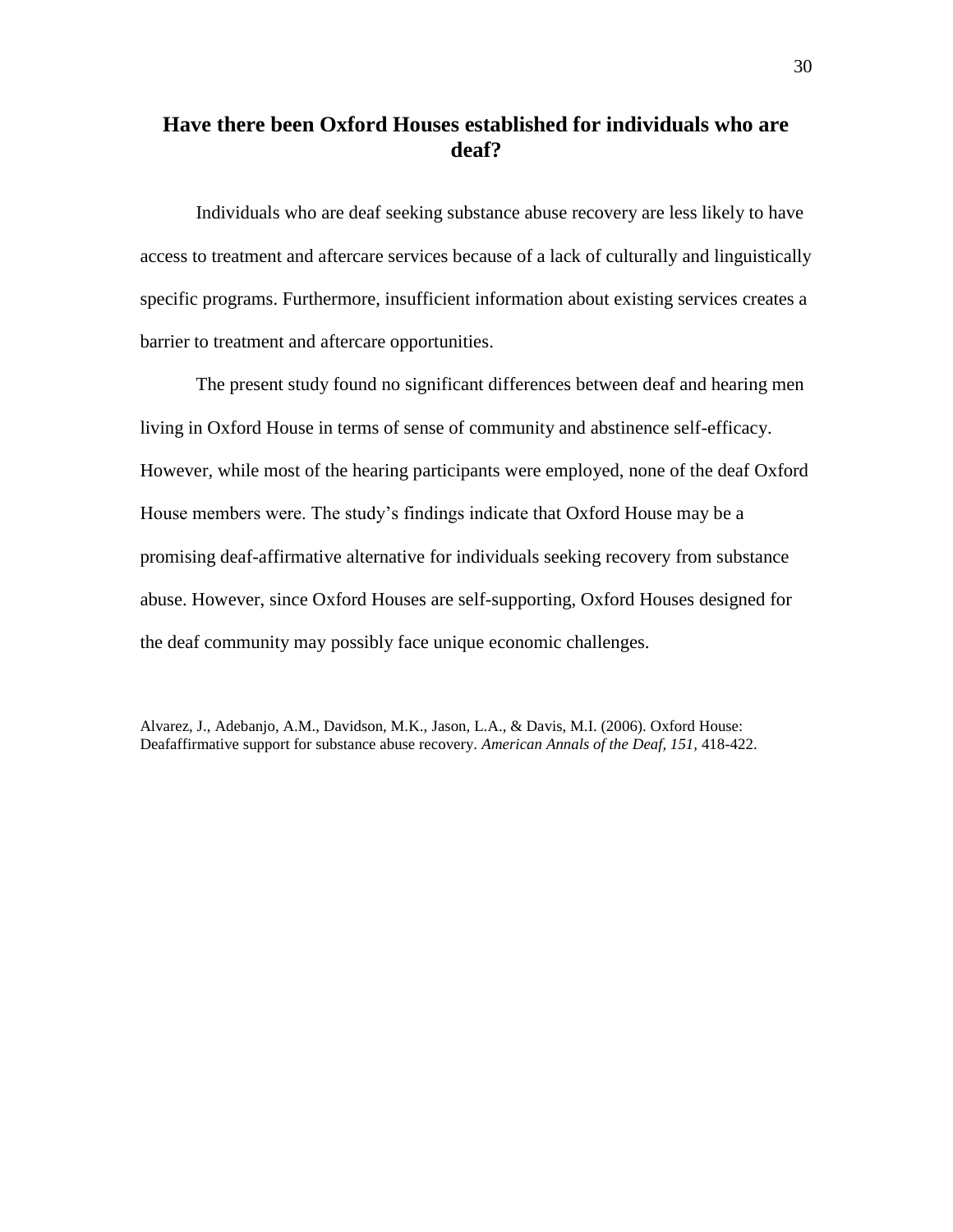#### **What about other problems people with substance abuse face?**

We interviewed 52 substance abusers that lived in Oxford Houses in the Midwest to find out if these individuals faced issues other than substance addictions. We found that that many individuals deal with substance abuse and other psychological problems. Twenty-one percent of the residents did not report any psychiatric disorder other than substance abuse, 52% reported two or more psychiatric disorders. Specifically, antisocial, mood, and anxiety disorders were most common in people whose drugs of choice were cocaine, alcohol, and cannabis. Antisocial Personality Disorder was diagnosed in 57.7% of residents, mood disorders were diagnosed in 38.5% of residents, Post Traumatic Stress Disorder in 34.5% of residents, and major depression in 26.9% of residents. Women were diagnosed more frequently than men with observed panic disorder (26.1% of women, 6.9% of men).

Another important finding was that 69.2% of the residents studied either remained residents or left the house on good terms. This suggests that most individuals entering Oxford Houses had a successful experience.

Majer, J., Jason, L.A, Ferrari J.R., & North, C. (2002). Comorbidity among Oxford House residents: A preliminary outcome study. *Addictive Behaviors, 27*, 837-845.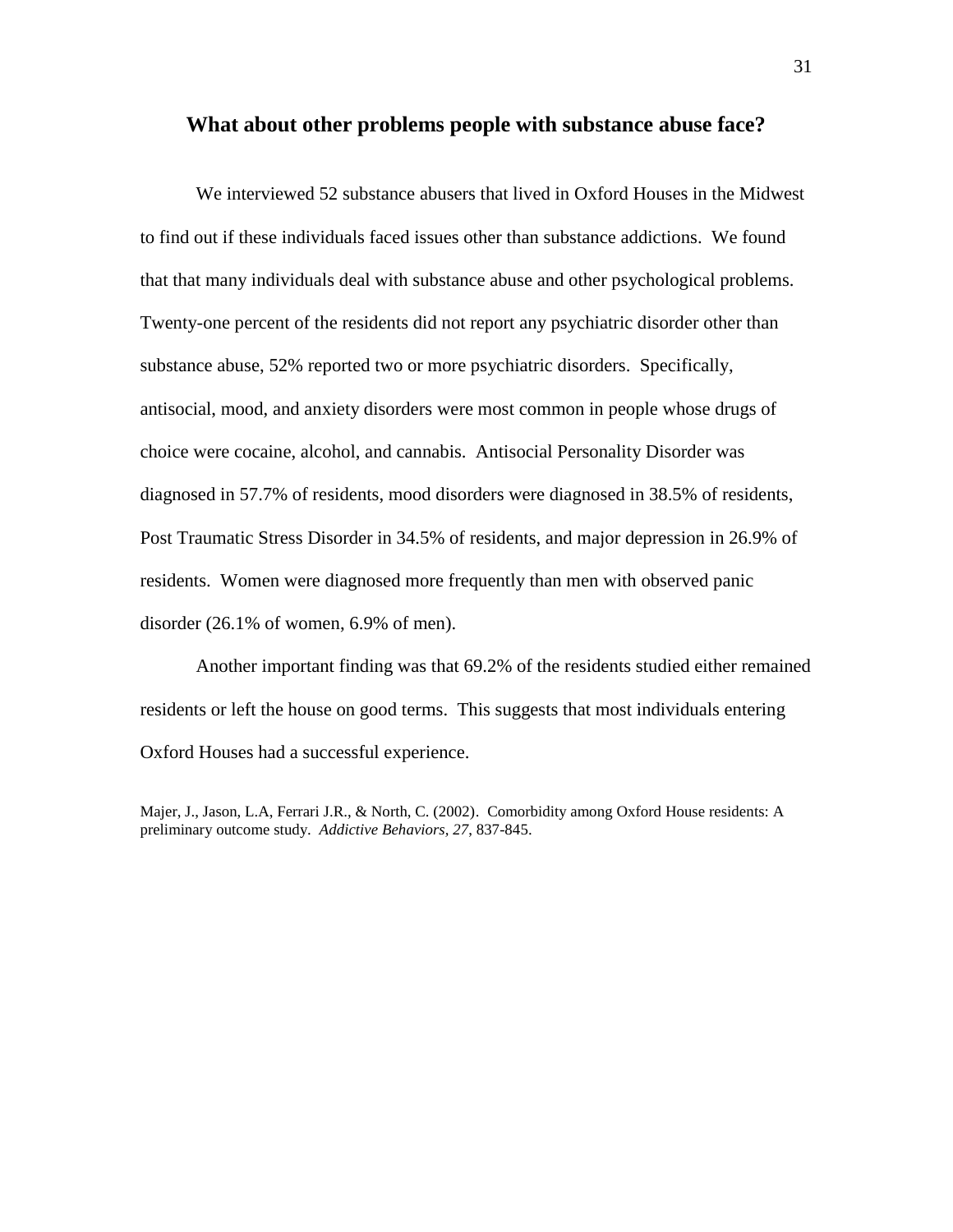## **How effective are Oxford Houses for people with co-occurring psychiatric conditions?**

A longitudinal analysis, a study conducted over an extended period of time, of psychiatric severity was conducted with a national sample of 897 recovering substance abusers living in self-help, communal-living settings (Oxford Houses). Outcomes related to residents' psychiatric severity were examined at three follow-up intervals over a oneyear period.

No significant differences were found between residents with high versus low baseline psychiatric severity in terms of their number of days in outpatient and residential psychiatric treatments, abstinence rates, and Oxford House residence status at the oneyear follow-up. These findings suggest that self-help settings such as Oxford Houses may be appropriate settings for some persons with a psychiatric disorder co-occurring with a substance use disorder.

Majer, J. M., Jason, L.A., North, C.S., Ferrari, J.R., Porter, N. S, Olson, B.D., Davis, M.I., Aase, D., & Molloy, J.P. (2008). A longitudinal analysis of psychiatric severity upon outcomes among substance abusers residing in self-help settings. *American Journal of Community Psychology, 42*, 145-153.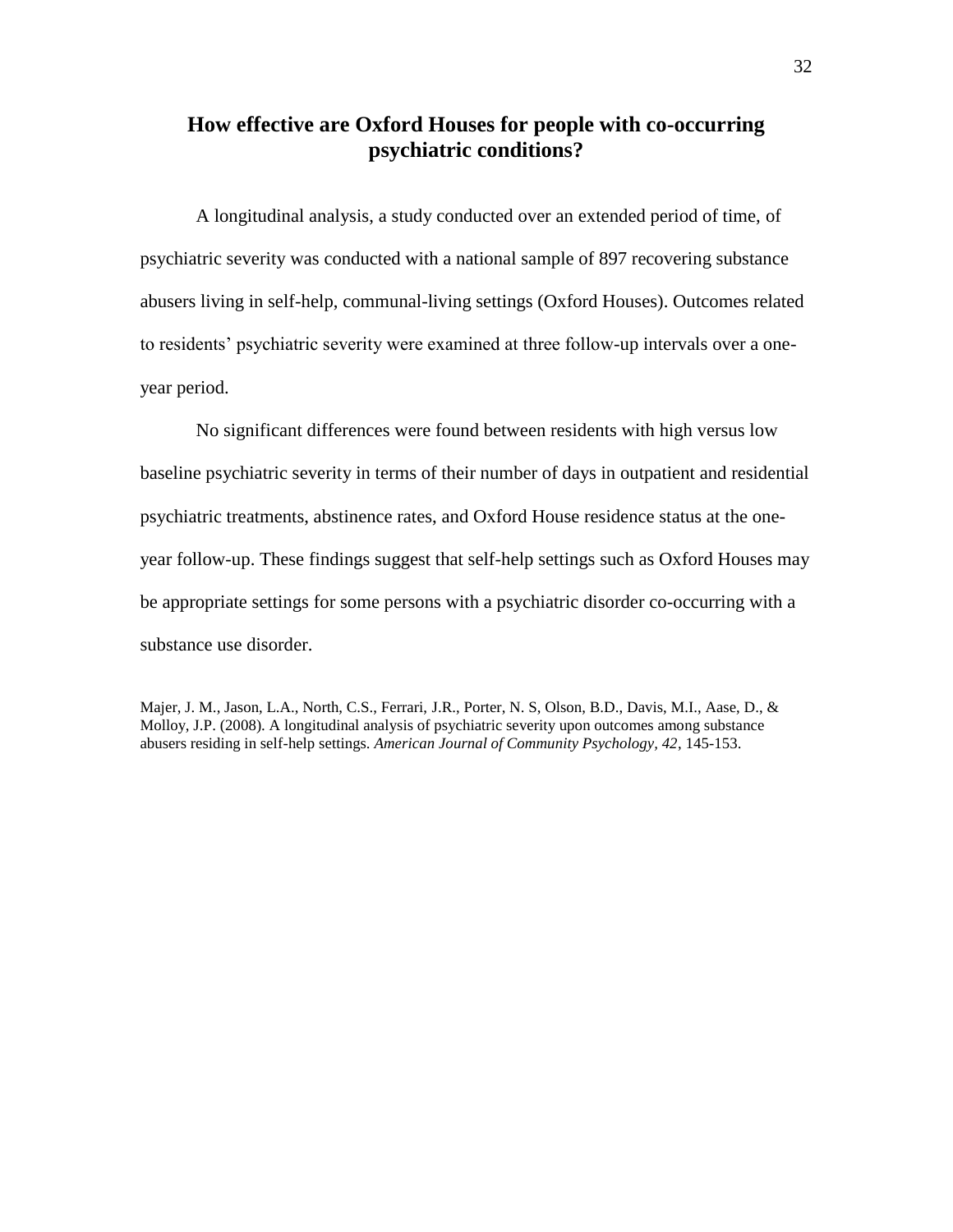#### **How does living in an Oxford House reduce levels of anxiety?**

Anxiety often co-occurs with alcohol abuse and predicts both the initial development of alcohol abuse problems and relapse among individuals in recovery. Individuals with co-occurring substance abuse and anxiety symptoms may benefit from mutual-help environments as these settings offer an increased amount of social support for individuals in recovery. Because symptoms of anxiety predict higher rates of relapse, mutually-supportive environments that potentially buffer anxiety might be beneficial recovery settings.

This study examined anxiety symptoms and alcohol use over a one-year period among a sample of adults in self-governed, communal-living recovery homes for substance abuse. We explored whether staying in a supportive recovery environment for six months or longer was associated with lower levels of anxiety and alcohol use over time. Findings indicated that individuals who remained for at least six months had significantly lower anxiety symptoms and rates of alcohol use over time.

Aase, D.M., Jason, L.A., Ferrari, J.R., Groh, D.R., Alvarez, J., Olson, B.D., & Davis, M.I. (2006-2007). Anxiety symptoms and alcohol use: A longitudinal analysis of length-of-time in mutual help recovery homes. *International Journal of Self Help & Self Care*, 4, 19-33.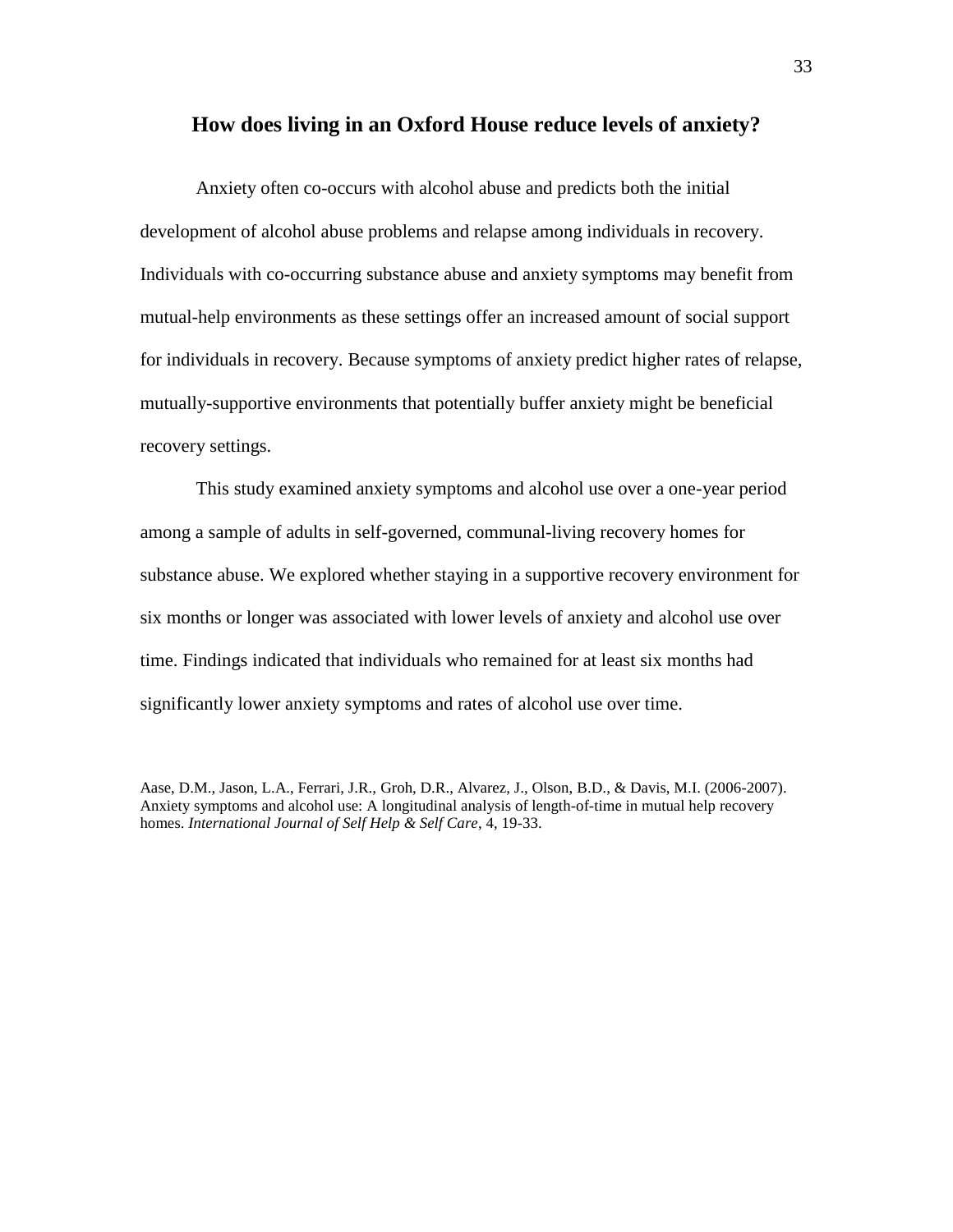#### **What coping strategies are helpful for Oxford House residents?**

The study investigated levels of social support and one's feelings about being able to remain abstinent among 57 men and 43 women living in Oxford Houses. Residents' length of time in an Oxford House and 12-step participation were related to increased levels of social support and belief in being able to maintain abstinence. However, residents who reported their veteran status or prior incarceration experiences as issues they perceived that made identification with other recovering peers difficult, reported lower levels of social support. In addition, residents who reported having at least one identification issue (57%) also reported lower levels of belief in their able to stay abstinent.

In a separate study, we found that a sense of optimism and the belief in being able to stay abstinent were important and effective resources for individuals recovering from substance abuse living in Oxford Houses. However, it is important to highlight that a strong sense of control is contrary to spiritual principles such as surrendering power.

Majer, J.M., Jason, L.A., Ferrari, J.R., Venable, L.B., & Olson, B.D. (2002). Social support and selfefficacy for abstinence: Is peer identification an issue? *Journal of Substance Abuse Treatment, 23*, 209- 215.

Majer, J.M., Jason, L.A., Ferrari, J.R., Olson, B.D., & North, C.S. (2003). Is self-mastery always a helpful resource? Coping with paradoxical findings in relation to optimism and abstinence self-efficacy. *American Journal of Drug and Alcohol Abuse, 29, 385-400.*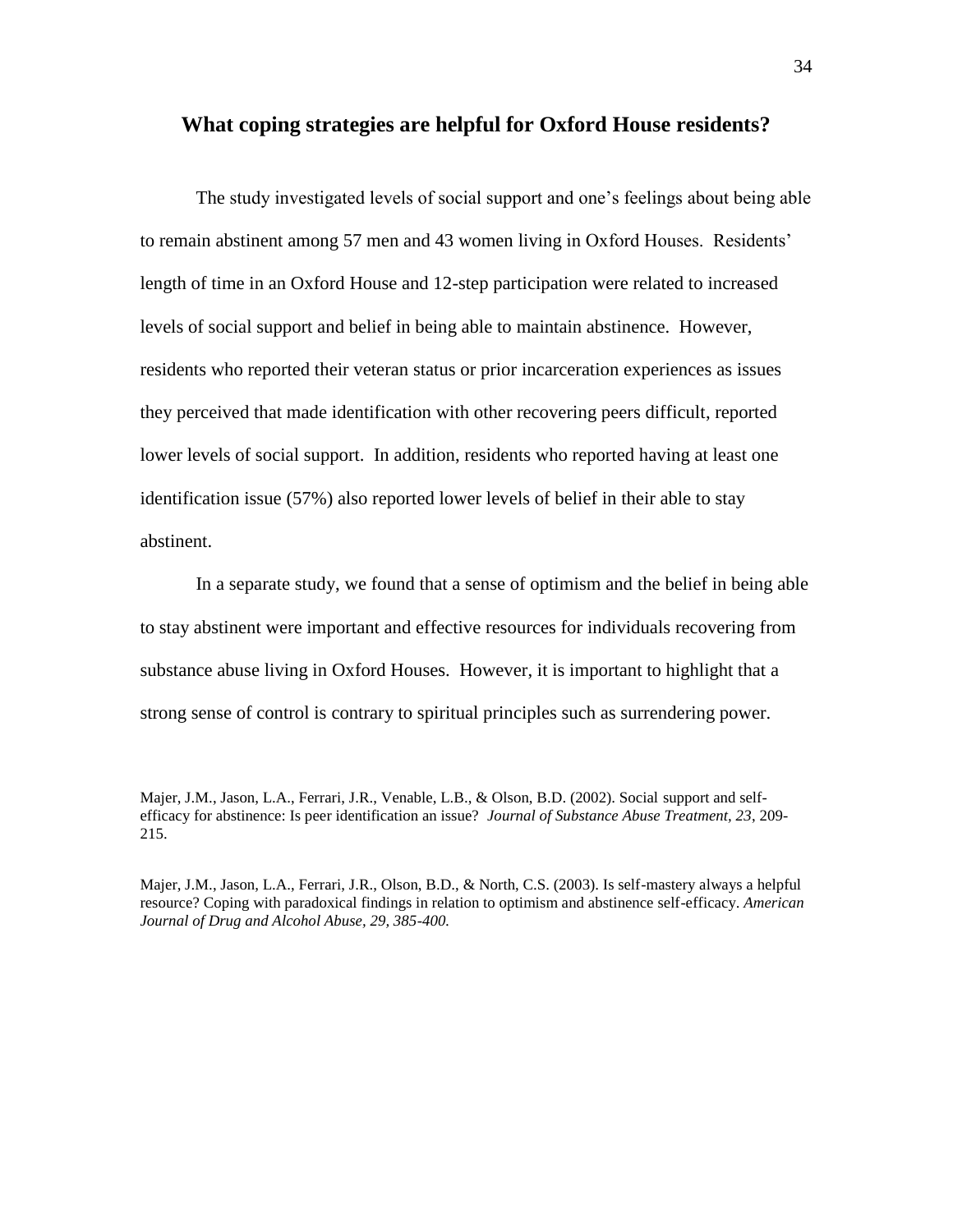## **What do we know about differences between Oxford House residents and those who just attend AA?**

In another study, we compared 42 Oxford House members to 42 members of AA self-help groups. For individuals with less than 180 days abstinent, Oxford House residents had higher levels of optimism and were more likely to believe they could remain abstinent than those in the self-help groups. Eighty-three percent of Oxford House members reported a history of serving time in jail whereas the rate was only 55% for the 12-step members. Twelve-step members who had one or more convictions reported lower optimism and were less confident that they could remain abstinent than those without one or more convictions; however, for the Oxford House members, those with and without convictions had similar levels of optimism and beliefs regarding their ability to remain abstinent. These findings suggest that the Oxford House model, in comparison to a 12-step model, might be effective in empowering residents in their ongoing abstinence as it enhances the perception of control in their lives, particularly for those with criminal histories.

Majer, J.M., Jason, L.A., & Olson, B.D. (2004). Optimism, abstinence self-efficacy, and self-mastery among Oxford House residents: A comparative analysis of personal resources. *Assessment, 11, 57- 63.*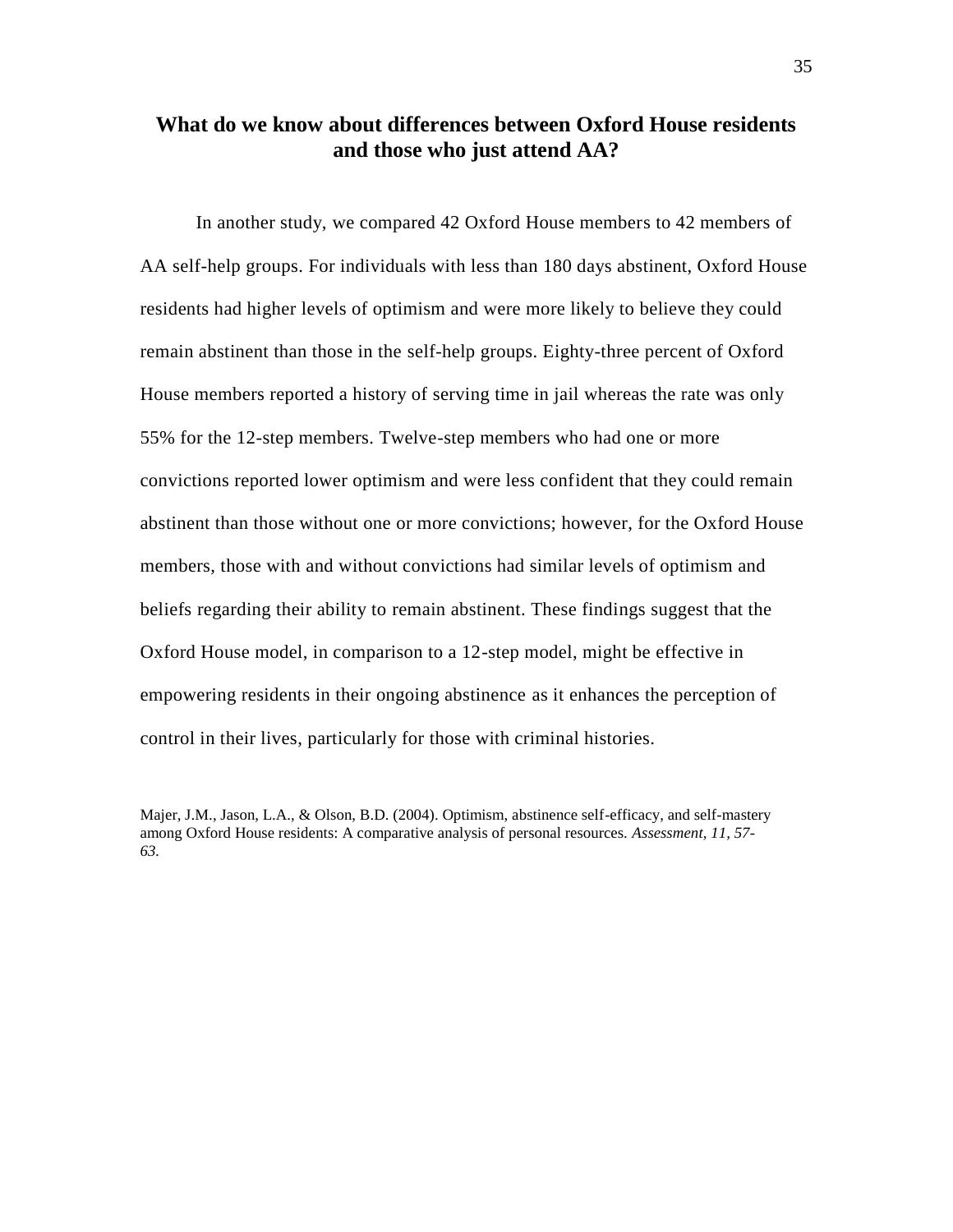## **How does utilization of both NA/AA and Oxford House contribute to members' recovery?**

Two mutual-help approaches for substance abuse recovery are 12-step groups (AA and NA) and Oxford House. This study examined the combined effects of AA and Oxford House residence on abstinence over a 24-month period with 150 individuals randomly assigned to either an Oxford House or to usual after-care.

Among individuals with high 12-step involvement, the addition of Oxford House residence significantly increased the odds of abstinence (88% vs. 53%). Results suggested that the joint effectiveness of these mutual-help programs promote very high levels of abstinence.

A combination of these two mutual-help programs might have produced the best outcomes for OH residents because of the joint emphasis on positive social support, strict rules, abstinent living, and self-direction. These two programs offered adults in recovery settings the opportunity to develop a strong sense of community with similar others who share common abstinence goals (Ferrari et al., 2002). Receiving support for abstinence, guidance, and information from others committed to maintaining long-term recovery may enable addicts to avoid relapse.

Groh, D.R., Jason, L.A., Ferrari, J.R., & Davis, M.I. (2009). Oxford House and Alcoholics Anonymous: The impact of two mutual-help models on abstinence. In L.A. Jason, & J.R. Ferrari (Eds.). *Recovery from addiction in communal living settings: The Oxford House model [Special Issue]. Journal of Groups in Addiction & Recovery, 4,* 23-31.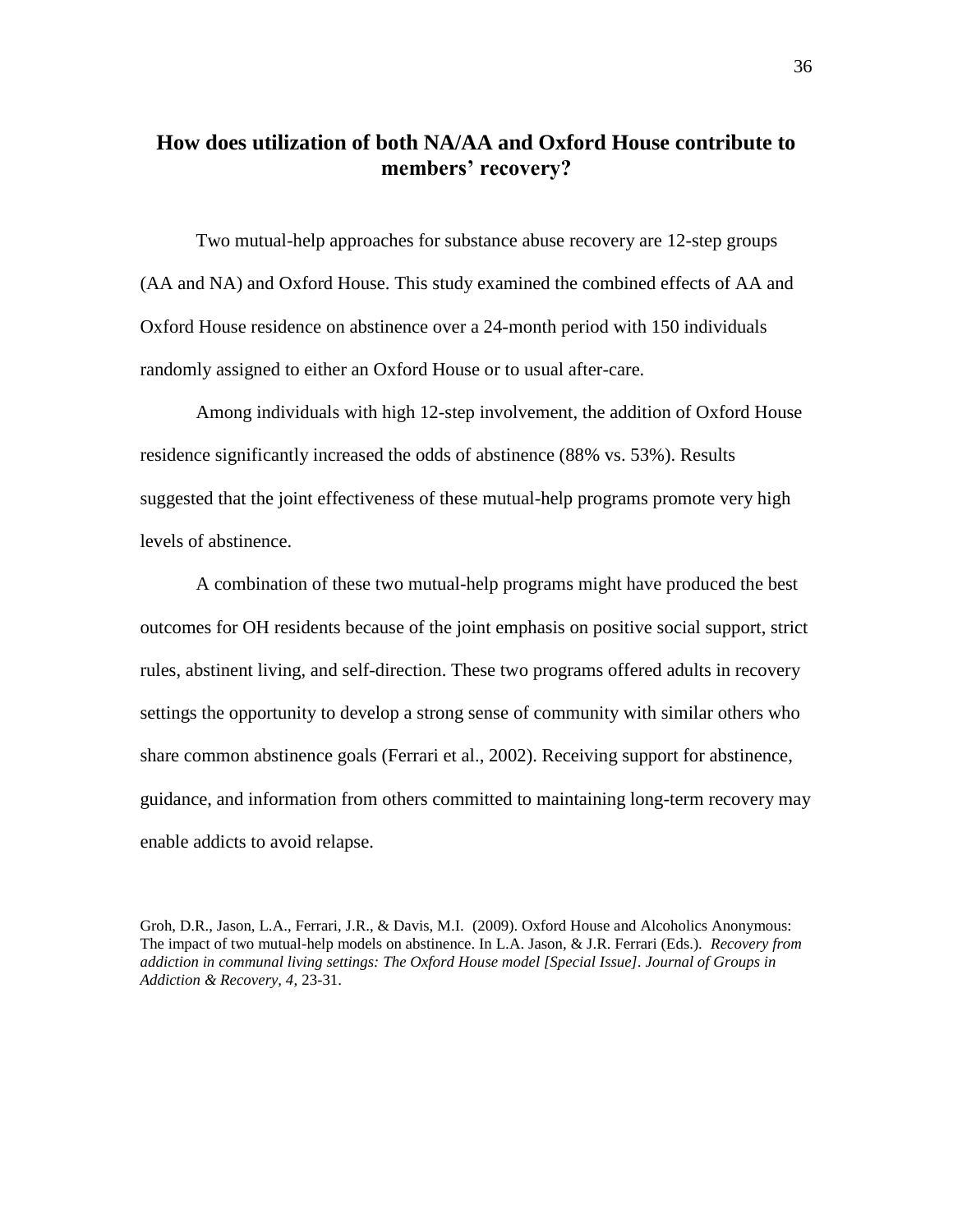#### **Does the practice of 12-step activities increase recovery resources?**

The study investigated the benefits of categorical 12-step involvement for 100 individuals living in recovery homes that is, if active involvement in 12-step activities, not meeting attendance, was effective in providing resources.

Those individuals who were active in 12-step processes or, who were practicing the steps, reported significantly higher levels of recovery resources compared to those who were not actively involved with the practice of the steps. 12-step involvement was also indicative of a longer stay in an Oxford House. Meeting attendance was significantly and negatively related to self-efficacy for abstinence and meaning in life. Previous research most likely explains this as it has been shown that self-efficacy and meaning are developed later in an individual's recovery.

The results suggest the active involvement with the 12-steps helps equip recovering alcoholics/addicts with resources for their recovery.

Majer, J., Droege, J., & Jason, L.A. (2010). A categorical assessment of twelve-step involvement in relation to recovery resources. *Journal of Groups in Addiction & Recovery, 5*, 155-167.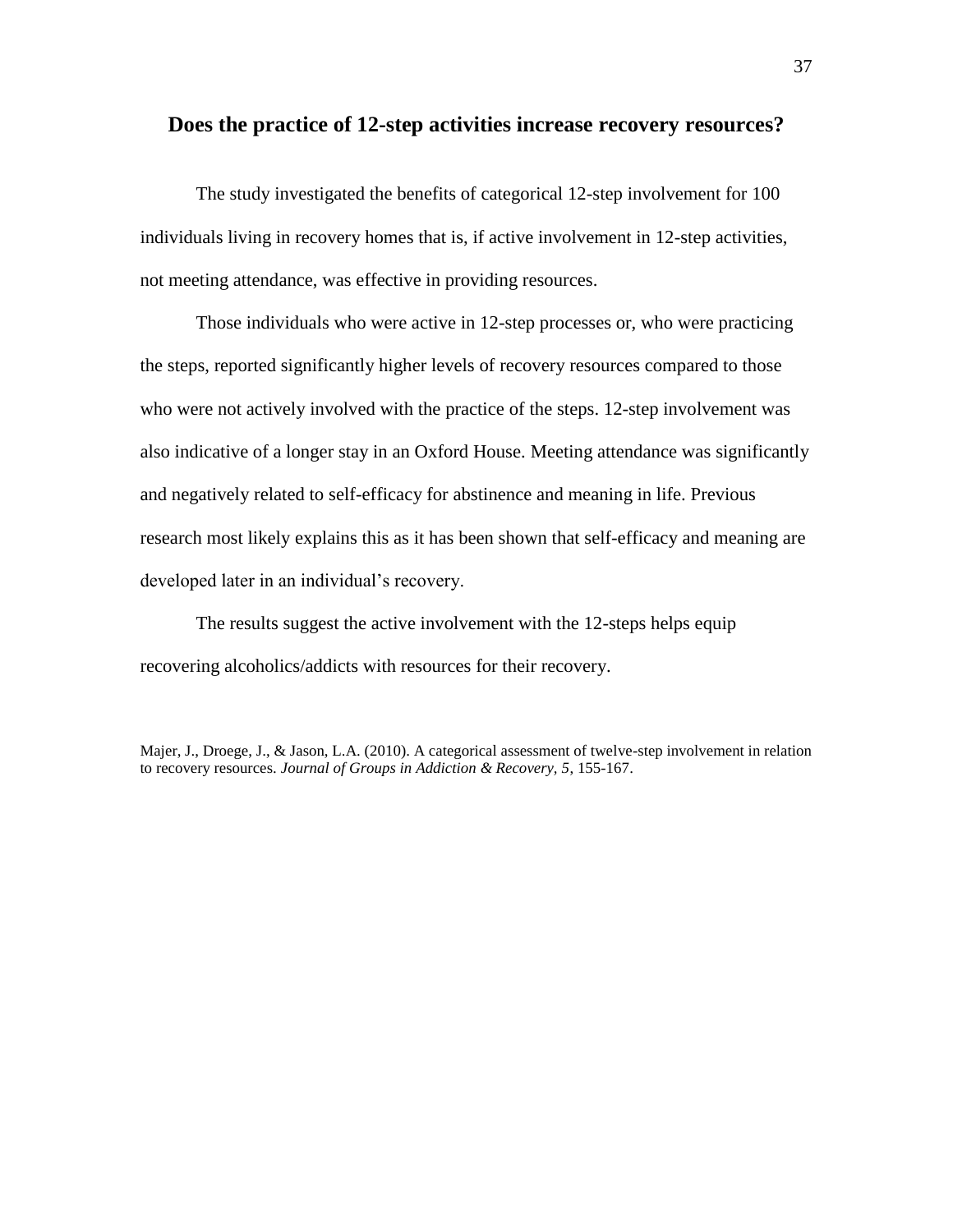# **How does 12-Step involvement affect abstinence?**

Categorical involvement is a set of 12-step activities (i.e., having a sponsor, reading 12-step literature, doing service work, and calling other members for help) and was examined in relation to abstinence and self-efficacy for abstinence. Participants who were categorically involved in all 12-step activities reported significantly higher levels of abstinence and self-efficacy for abstinence at 1 year compared with those who were less involved, whereas averaged summary scores of involvement were not a significant predictor of abstinence. Participants' number of days in Oxford Houses, but not rates of 12-step meeting attendance, was significantly related to increased abstinence. Findings suggest that categorical involvement in a number of 12-step activities equip persons with substance use disorders with resources for ongoing recovery.

A longitudinal analysis of 12-step involvement was conducted among a U.S. sample of patients exiting treatment for substance dependence. Categorical involvement in a set of 12-step activities and summary scores of involvement from the *Alcoholics Anonymous Affiliation Scale* were examined in relation to continuous abstinence and aftercare (Oxford House or usual care) condition. Participants who were categorically involved in 12-step activities were significantly more likely to maintain continuous abstinence at two years compared to those who were less involved, whereas summary scores of involvement were not significantly related to abstinence.

Majer, J.M., Jason, Aase, D. M., L.A., Droege, J.R., & Ferrari, J.R. (in press). Categorical 12-step involvement and continuous abstinence at two-years. *Journal of Substance Abuse Treatment.*

Majer, J.M., Jason, L.A., Ferrari, J.R., & Miller, S.A. (2011). Twelve-step involvement among a U.S. national sample of Oxford House residents. *Journal of Substance Abuse Treatment*, 41, 37–44. PMCID: PMC3110568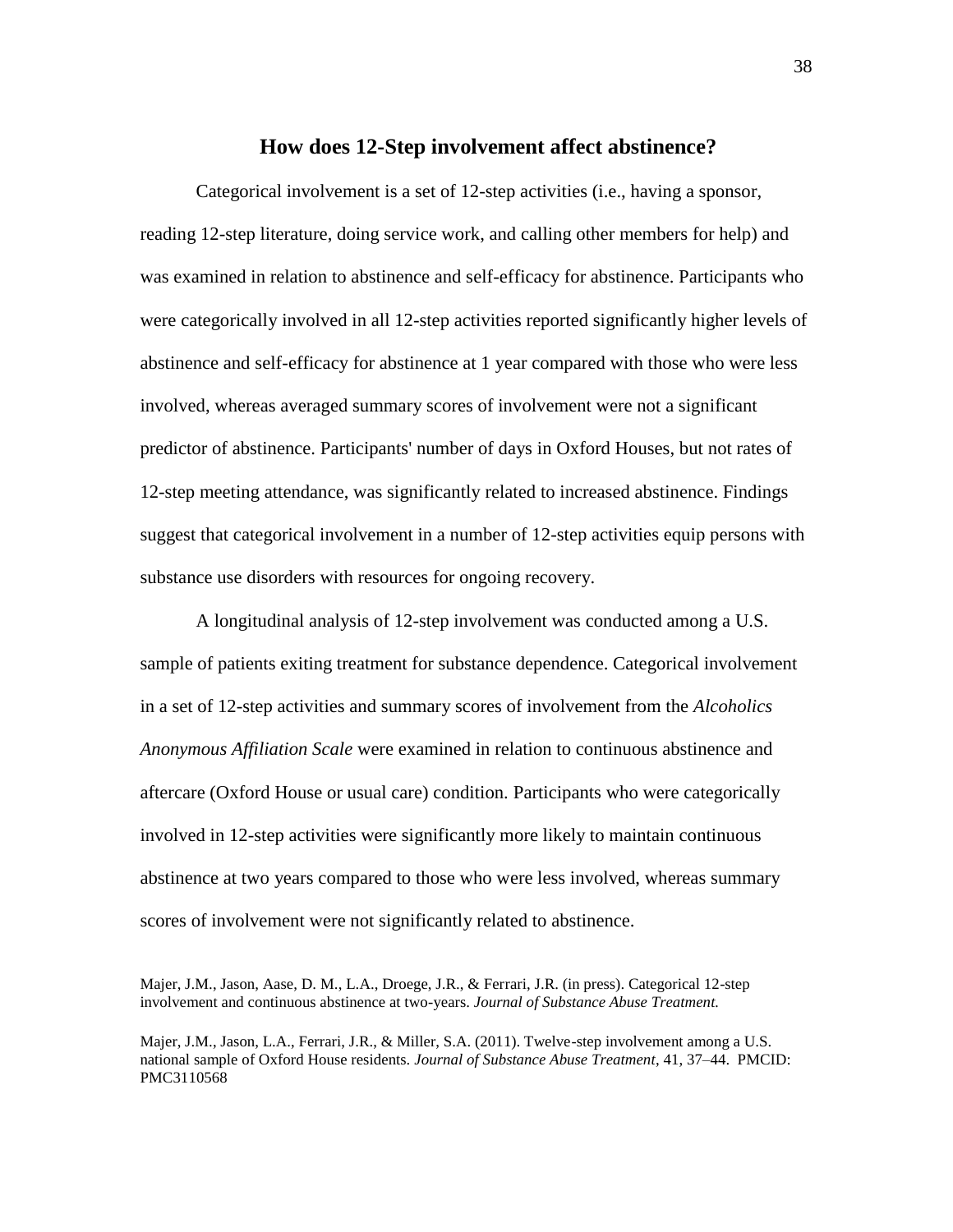#### **How does Oxford House relate to the criminal justice system?**

Forty-six Oxford House residents were compared to a sample of 46 clients from traditional inpatient programs. Few significant differences were found between Oxford House residents and the traditional inpatient sample. After examining such factors as education, job history, criminal history, and drug use, the study suggests that the only significant difference between the two groups is the greater amount of lifetime cannabis use within the Oxford House sample. The average lifetime incarceration in the non-Oxford House group was higher than the average for Oxford House. This was likely due to two extreme non-Oxford House participants, where the participants reported unusually longer periods of time incarcerated. Due to the lack of a large number of differences between the two groups studied, Oxford House could be a justifiable alternative to inpatient treatment and incarceration.

The next study investigated crime rates in areas surrounding 42 Oxford Houses and 42 control houses in a large city in the Northwestern United States. A city-run Global Information Systems (GIS) website was used to gather crime data including assault, arson, burglary, larceny, robbery, sexual assault, homicide, and vehicle theft over a calendar year. Findings indicated that there were no significant differences between the crime rates around Oxford Houses and the control houses. These results suggest that well-managed and governed recovery homes pose minimal criminal risks to neighbors.

Deaner, J., Jason, L.A., Aase, D.M., & Mueller, D. (2009). The relationship between neighborhood criminal behavior and Oxford Houses. *Therapeutic Communities,* 30, 89-93.

Oleniczak, J.T., Olabode-Dada, O., Viola. J.J, Davis, M.I., Olson B.D., Ferrari, J.R., & Jason, L.A. (2002, May). A comparison of past criminal activity in a community-based vs. a traditional approach to substance abuse recovery. A poster presented at the Society for Community Research and Action annual meeting of the Midwestern Psychological Association, Chicago, IL.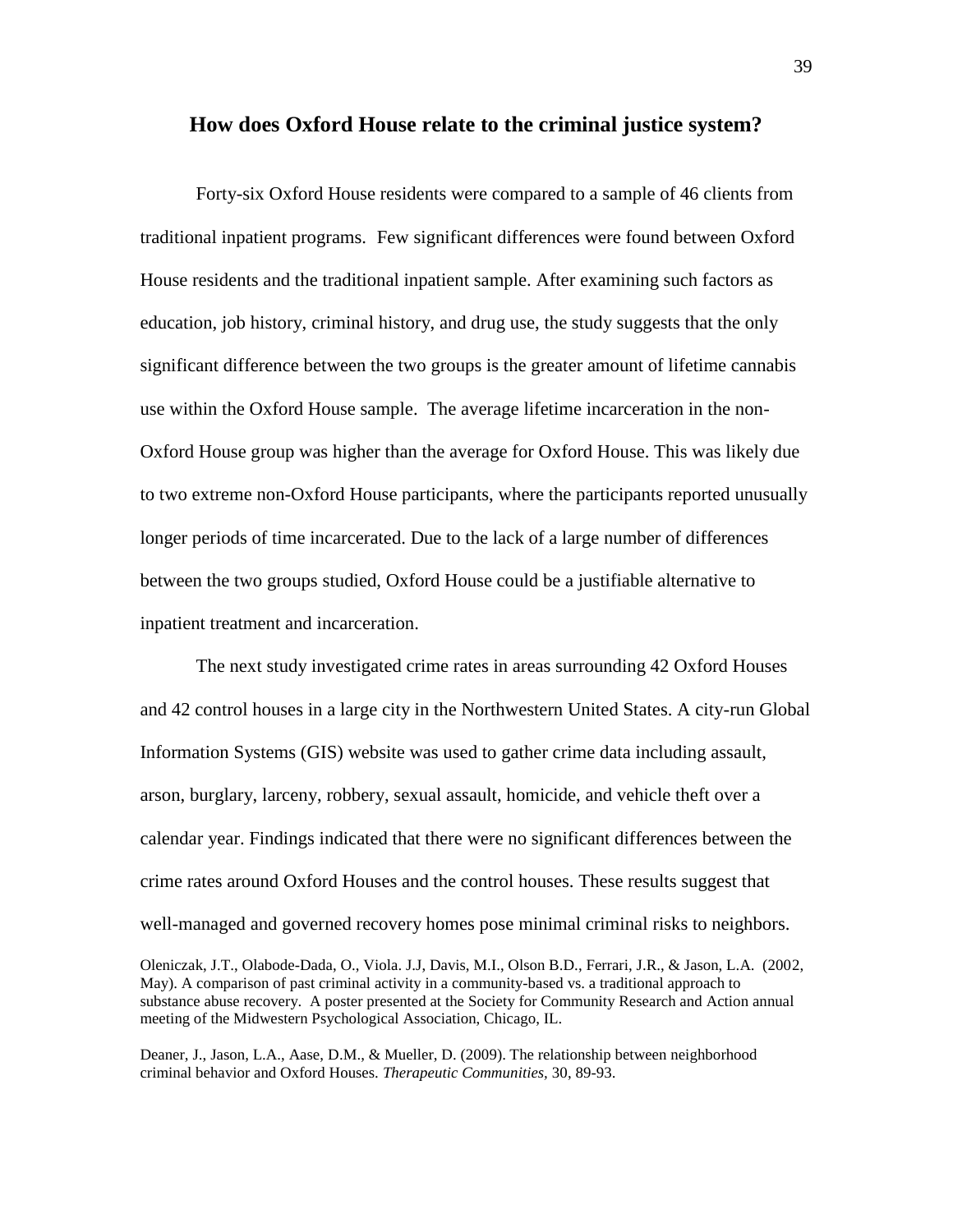# **What are the effects of living in an Oxford House on criminal and aggressive behaviors?**

Criminal and aggressive behaviors are frequently observed among substance abusers. A United States national sample of residents in self-governed, communal living substance abuse recovery homes, Oxford Houses, participated in a one-year longitudinal study. Participants completed initial and follow-up measures of self-reported criminal and aggressive behavior.

Results, at the one-year follow-up, indicated that a length of stay in an Oxford House of six months or longer is associated with lower levels of criminal and aggressive behaviors.

Aase, D.M., Jason, L.A., Olson, B.D., Majer, J.M., Ferrari, J.R., Davis, M.I., & Virtue, S.M. (2009). A longitudinal analysis of criminal and aggressive behaviors among a national sample of adults in mutualhelp recovery homes. In L.A. Jason, & J.R. Ferrari (Eds.). *Recovery from addiction in communal living settings: The Oxford House model [Special Issue]. Journal of Groups in Addiction & Recovery, 4,* 82-91.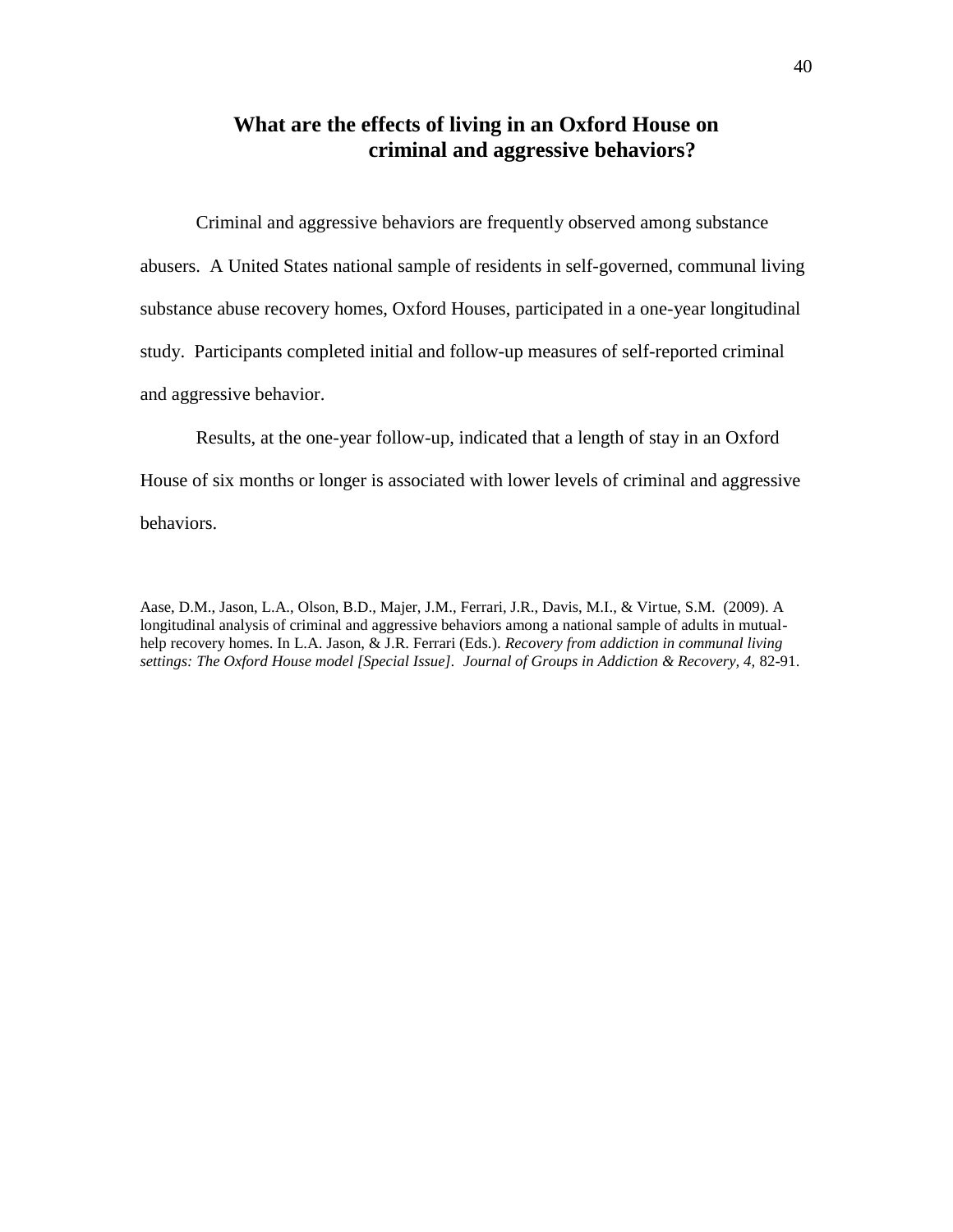#### **How do neighbors feel about Oxford Houses?**

This study investigated the attitudes of neighborhood residents towards Oxford Houses. Individuals who lived next to an Oxford House versus those who lived a block away were assessed regarding their attitudes toward substance abuse recovery homes and individuals in recovery.

As expected, the vast majority of those living next to a self-run recovery home knew of the existence of these recovery homes, whereas most residents living a block away did not know of their existence. Results from interviews indicated that those who lived next to an Oxford House versus those who lived a block away had significantly more positive attitudes toward recovery homes including: the importance of substance abusing individuals being able to live in residential neighborhoods and the importance of neighbors to provide a supportive environment to those in recovery. In addition, property values for those next to recovery homes were not significantly different than those living a block away. These findings suggest that well managed and well functioning substance abuse recovery homes elicit constructive and positive attitudes by neighbors towards recovery homes.

Jason, L.A., Roberts, K., & Olson, B.D. (2005). Attitudes toward recovery homes and residents: Does proximity make a difference. *Journal of Community Psychology, 33. 529-535.*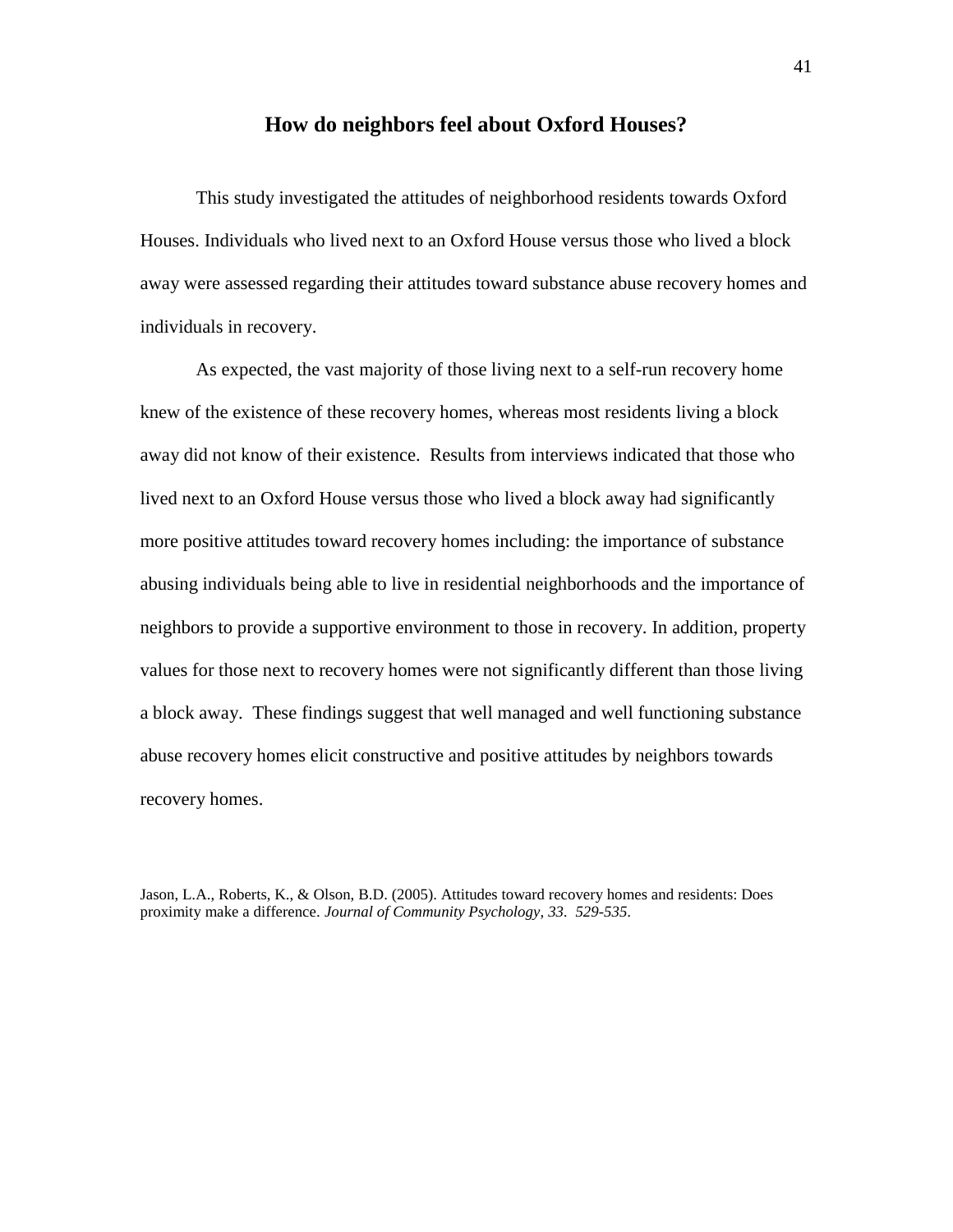## **How might Oxford Houses differ from Therapeutic Communities?**

The policies from 55 Oxford Houses were compared to 14 therapeutic communities (TCs). Both types of facilities did not permit self-injurious behaviors (such as physical self-harm or over medication of drugs) or setting destructive acts (e.g., destroying site property or possessions of others). Oxford Houses were significantly more liberal in permitting residents personal liberties compared to the TC aftercare facilities. The Oxford Houses permitted greater flexibility in terms of residents' smoking in their rooms, sleeping late in the morning or staying out late at night, going away for a weekend, and having "private time" in their locked room with guests. In addition, the Oxford House respondents were more likely than those in the TCs to permit residents to have their own personal possessions (e.g., pictures, artifacts, and furniture) within the dwelling.

Ferrari, J.R., Jason, L.A., Davis, M.I., Olson, B.D., & Alvarez, J. (2004). Assessing similarities and differences in governance among residential recovery programs: Self vs. staff rules and regulations. *Therapeutic Communities: The International Journal for Therapeutic and Supportive Organizations, 25,*  185-198.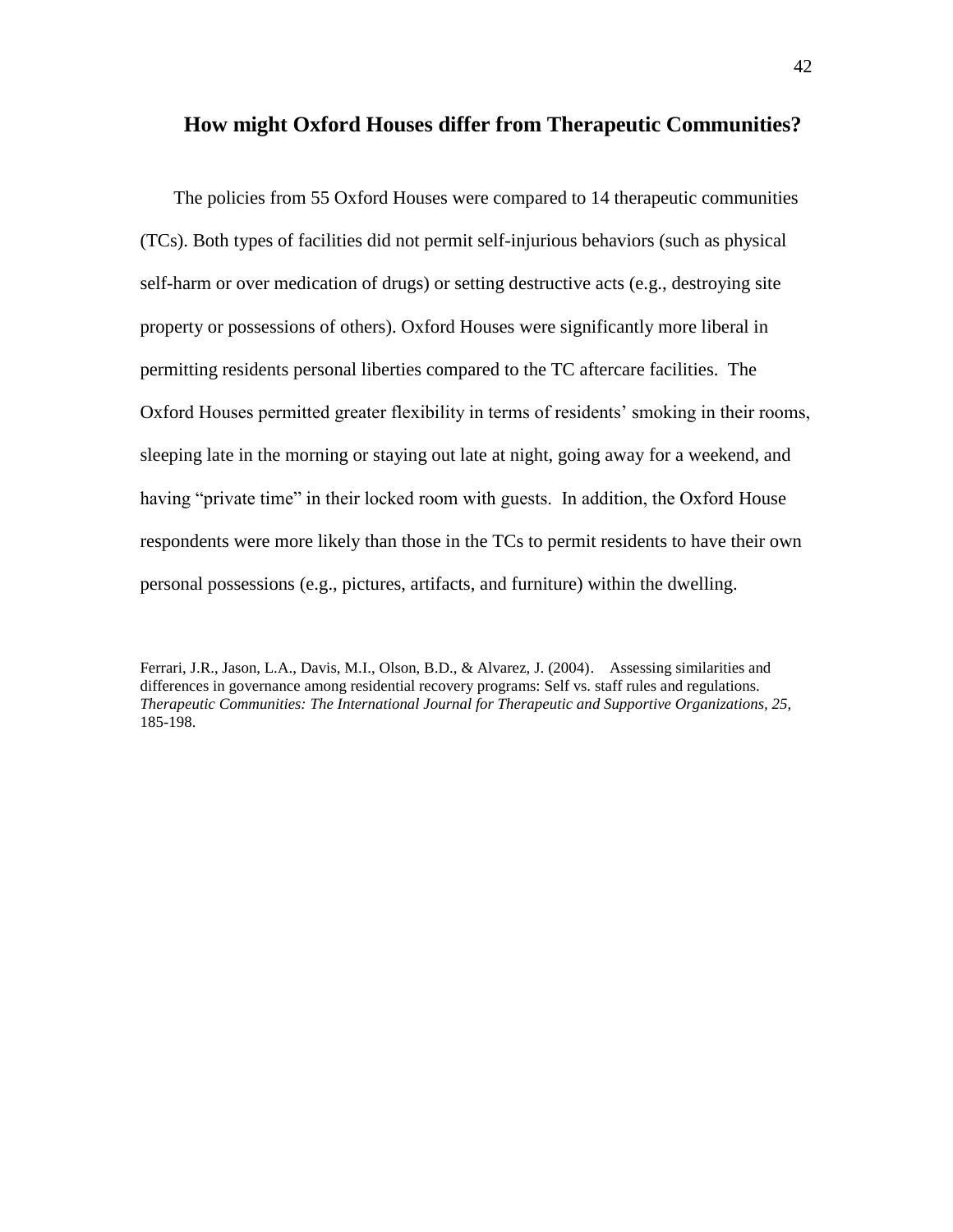# **Are there differences in Oxford Houses in different parts of the country?**

We studied 55 Oxford Houses across three diverse regions of the United States. Quantitative and qualitative methods were used to evaluate the interior and exterior aspects of Oxford Houses. Oxford House residents were found to live in rather similar dwellings. Regardless of geographic location, Oxford Houses were observed to have personal dressers in each bedroom (96.2%), room air-conditioners (70.9%), a utility room or designated space for laundry (96.2%), rooms decorated with pictures on the wall (100%), communal lounges with televisions (98.1%), public accessible telephones (100%), comfortable furniture in communal living areas (100%), and a functioning microwave in the kitchen (100%). Houses were generally located in mid to high socioeconomic settings, where there were very few intoxicated persons, drug dealers, or homeless persons. There were few empty lots, pawnshops, or bars/pubs nearby. The observers (with high inter-rater reliability or, agreement between observers) noted that public transportation was available, and the streets and neighborhoods were clean and well lit at night.

Ferrari, J. R., Jason, L. A., Sasser, K. C., Davis, M. I., & Olson, B. D. (2006). Creating a home to promote recovery: The physical environments of Oxford House. *Journal of Prevention & Intervention in the Community, 31*, 27-40.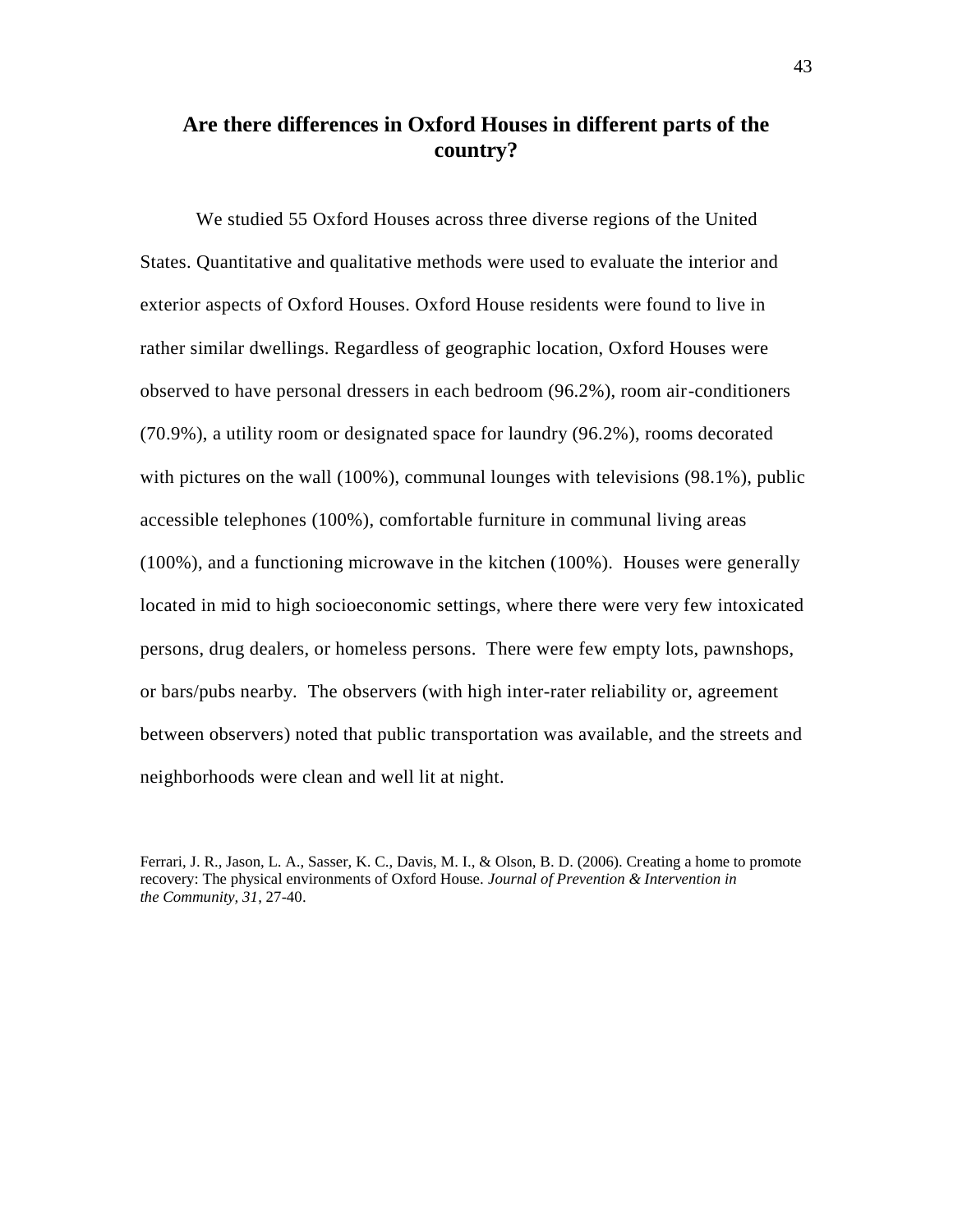#### **Are there differences in neighborhoods where Oxford Houses are located?**

We examined the setting/House-level characteristics of OHs in our national sample. These dwellings were located in four different neighborhood types: upper/middle class (23 Houses), urban working/lower class (71 Houses), suburban upper/middle-class (39 Houses), and suburban working/lower class (27 Houses). Interior dwelling characteristics and amenities located within a 2-block radius were similar across the four neighborhood types. However, Houses in urban, working, and lower class neighborhoods reported more alcohol/drug intoxicated persons. Most importantly, despite the greater potential for environmental temptations and easier access for substances, none of the neighborhood factors including neighborhood socioeconomic status significantly predicted relapse rates over a 12 month period. This suggests that Oxford Houses are very stable, and regardless of the neighborhood environments, they had good outcomes for the residents.

Ferrari, J.R., Groh, D.R., & Jason, L.A. (2009). The neighborhood environments of mutual-help recovery houses: Comparisons by perceived socio-economic status. In L.A. Jason, & J.R. Ferrari (Eds.). *Recovery from addiction in communal living settings: The Oxford House model [Special Issue]. Journal of Groups in Addiction & Recovery, 4,* 100-109.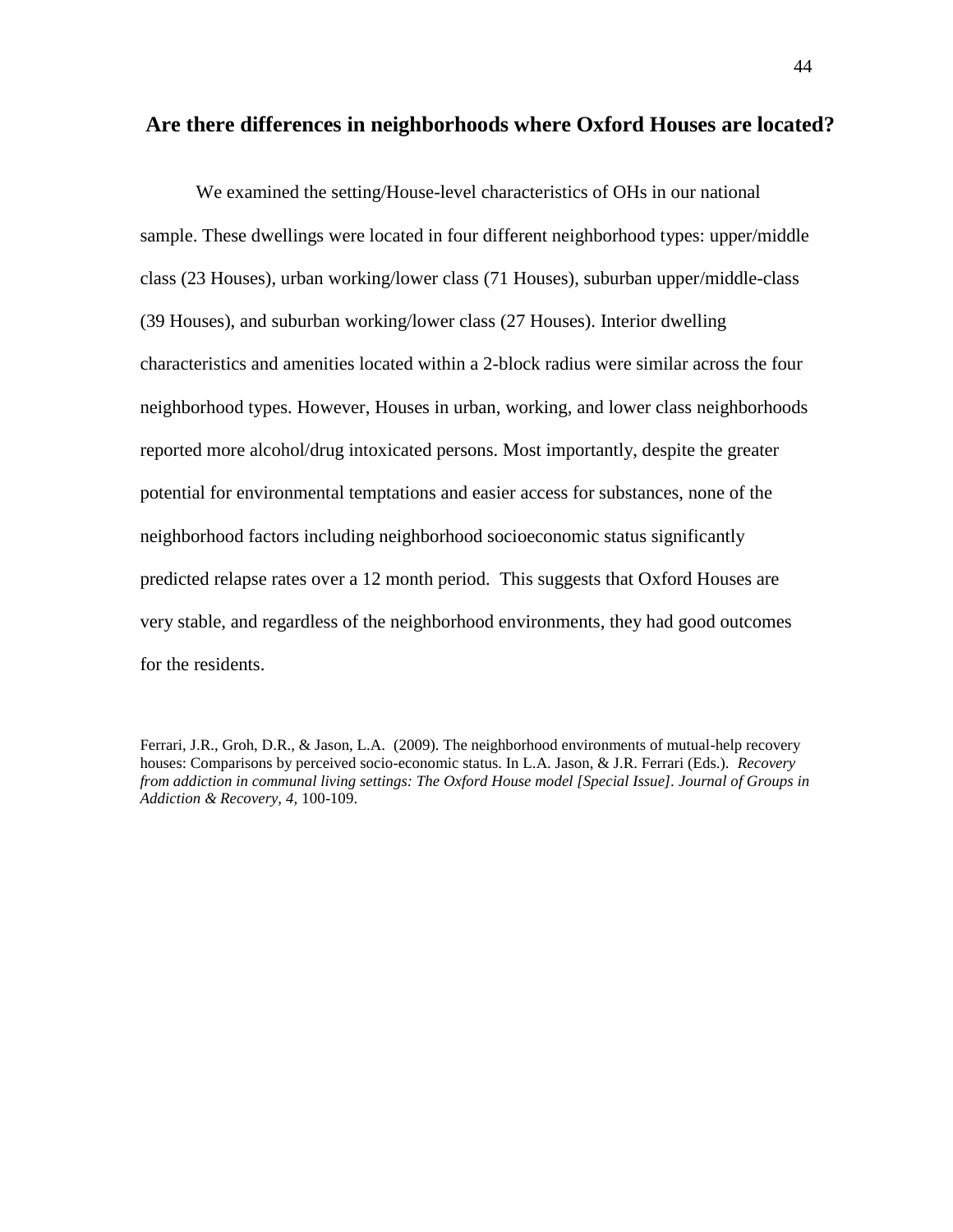#### **How different is one Oxford House from another?**

We wanted to determine if some Oxford Houses were distinctly different from other Oxford Houses, in interior and exterior, as well as in the amenities that the neighborhood offered. We looked at 55 houses in different regions of the United States, and found that Oxford Houses were generally similar. Most Oxford Houses have five to seven bedrooms. We also found that 69% to 74% of Oxford Houses have room air conditioners. Some houses designate non-smoking rooms, while others do not. We also compared the neighborhoods of Oxford Houses in the United States to the neighborhoods of Oxford Houses in Australia and found that many community amenities, such as grocery stores, churches, and medical clinics are equally accessible for residents of U.S. Oxford Houses as they are for residents of Australian Oxford Houses.

Ferrari, J. R., Jason, L. A., Blake, R., Davis, M. I., & Olson, B. D. (2006). "This is my neighborhood": Comparing United States and Australian Oxford House neighborhoods. *Journal of Prevention & Intervention in the Community, 31*, 41-50.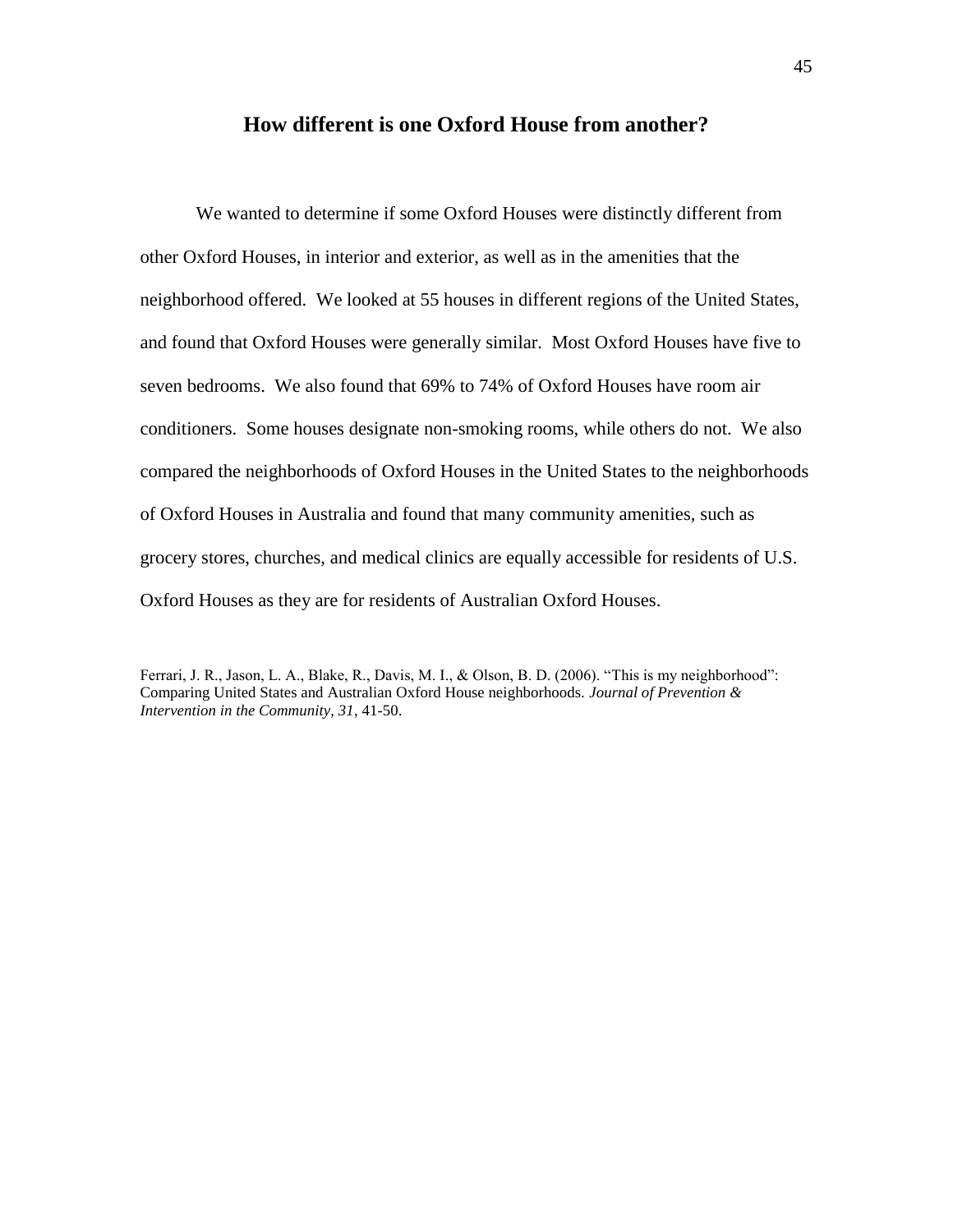#### **What occurs at weekly meetings?**

One of our studies analyzed behavioral data observed during business meetings at 29 Northern Illinois Oxford Houses (20 men, 9 women). The longer houses were in existence, the more they tended to talk about money issues. It could be that houses with more experience recognize the importance of dealing with the financial management of houses, and make sure that they have adequate time to resolve financial issues. Meetings tended to be open dialogues between members where policies and organizational issues were discussed. For instance, results indicated that voting was associated with lower conflict and increased communications involving action plans, humor, and informationgathering. Therefore, it is possible that voting allowed residents to feel that they were making a contribution to the success of the Oxford House, and as a consequence, voting might have been beneficial to the cohesion and sense of democracy within Oxford Houses. In addition, developing an action plan was related to humor, receiving emotional support, and the need for regrouping a meeting to focus on the topic at hand. Examples of possible action plans include: strategies to overcome debt to the house or ways to correct a problem behavior. It is clear from the behavioral observations that these types of action plans, in addition to voting, explanations, and questions are the most common types of exchanges, and they involve efforts by the residents to better deal with day to day policies and decisions that need to be made for successful house governance.

Jason, L.A., Ferrari, J.R., Freeland, M., Danielewicz, J., & Olson, B.D. (2005). Observing organizational and interaction behaviors among mutual-help recovery home members. *International Journal of*  Self Help & Self Care, 3, 117-132.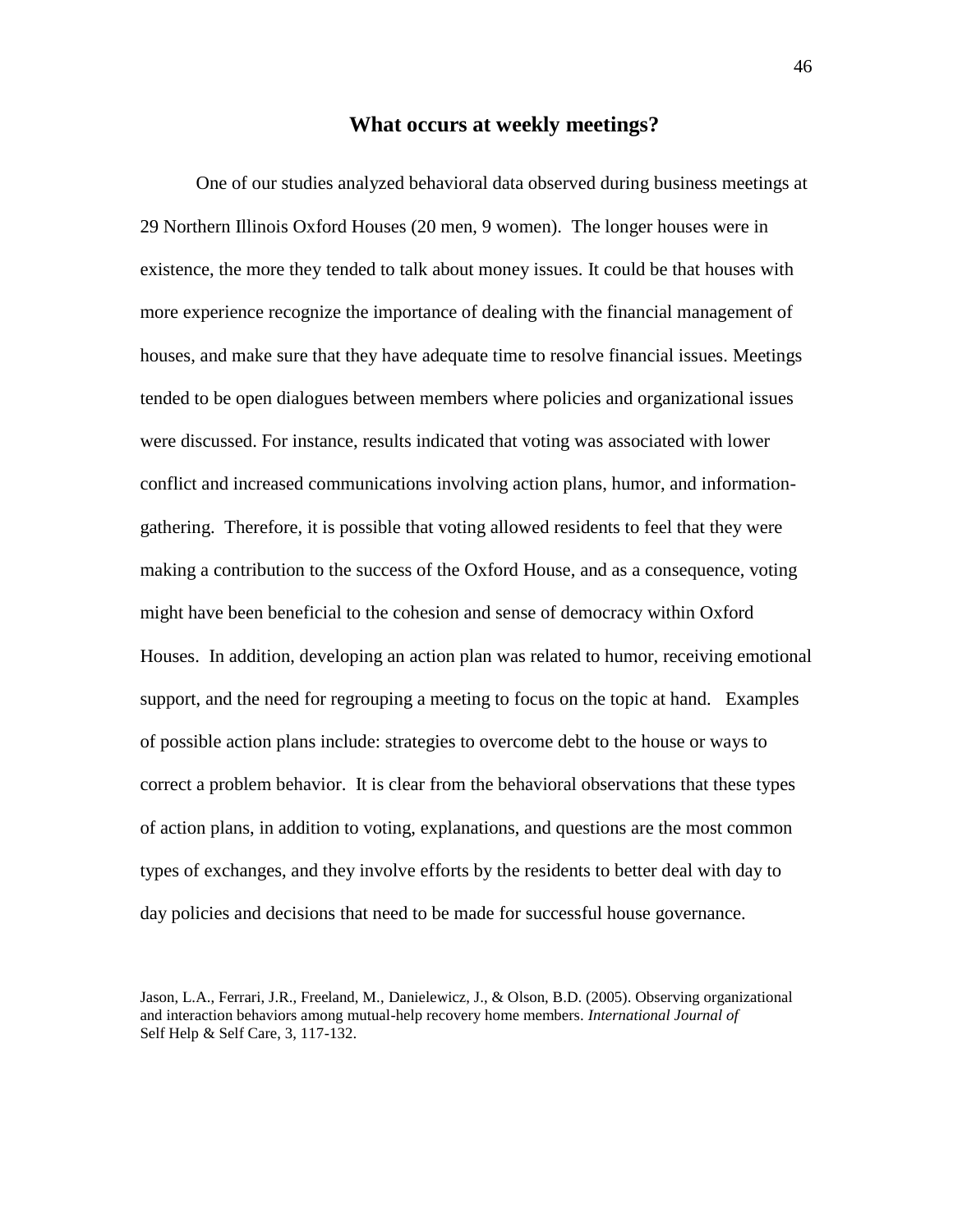#### **What type of support do Oxford House residents receive?**

We interviewed 132 male residents from 11 Oxford Houses in Illinois to determine how the people they have relationships with have influenced their substance use and their recovery. We found that only children have a positive effect on helping Oxford House residents with their substance use. However, parents, significant others, children, friends, and co-workers all had a positive effect on helping substance abusers recovery.

In a separate study we wanted to understand how living in the Oxford House and participating in Narcotics Anonymous affected who African Americans counted on for support in their recovery. We found that both living in the Oxford House and participating in NA had a strong effect on who African Americans turned to for support. We also found that 44% of the people who could be counted on for support were family members. Among family members, siblings and family members other than spouses, children or parents were the biggest help for staying sober.

Kim, K. L., Davis, M. I., Jason, L. A., & Ferrari, J. R. (2006). Structural social support: Impact on adult substance use and recovery attempts. *Journal of Prevention & Intervention in the Community, 31*, 85-94.

Flynn, A. M., Alvarez, J., Jason, L. A., Olson, B. D., Ferrari, J. R., & Davis, M. I. (2006). African American Oxford Houses residents: Sources of abstinent social networks. *Journal of Prevention & Intervention in the Community, 31,* 111-120.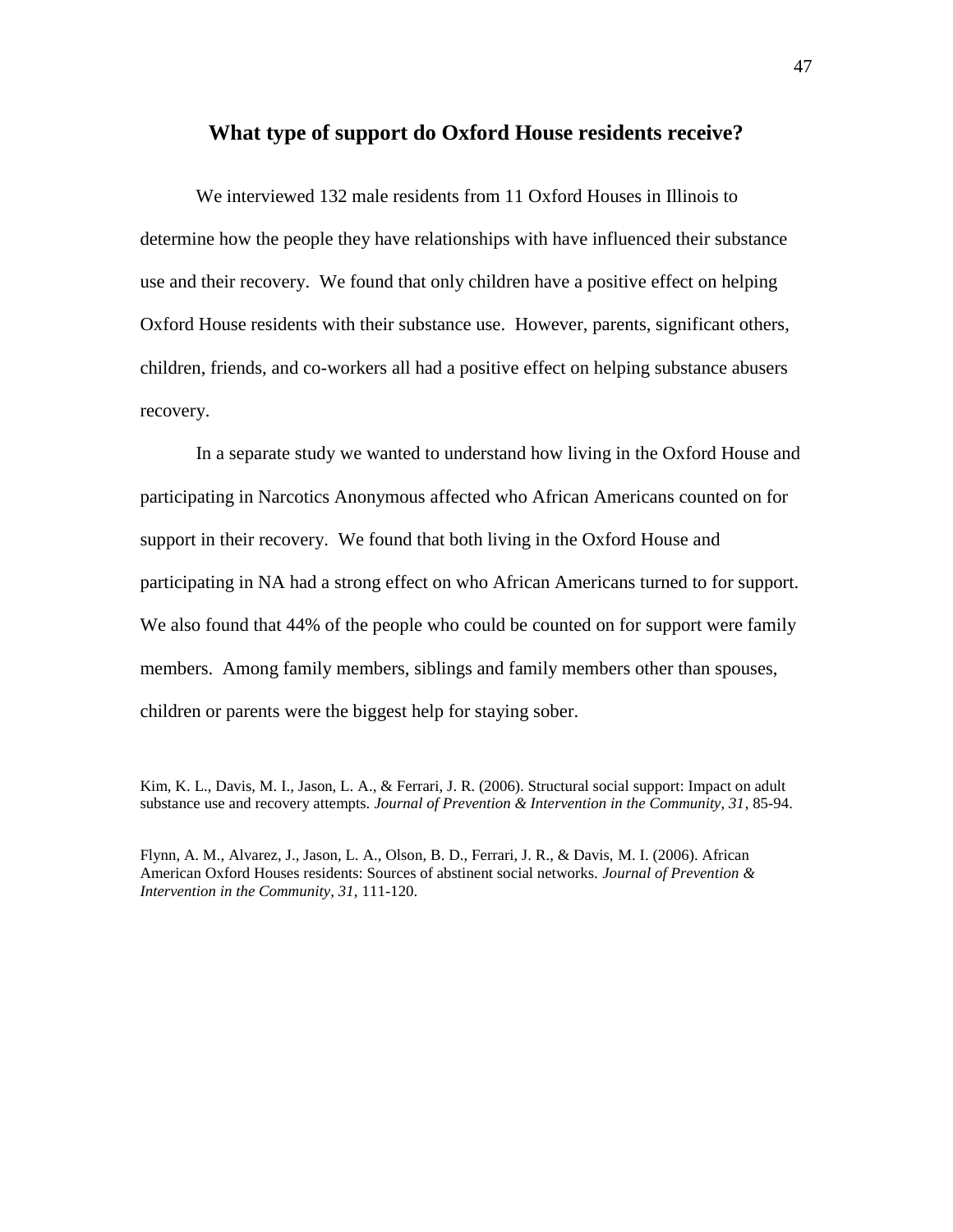# **What are some of the economic costs associated with opening an Oxford House?**

In efforts to understand the cost of an Oxford House, a study was conducted on the economic costs of the Oxford House, which was compared to the costs of inpatient treatment and those of incarceration. The study found that costs associated with the Oxford House program were relatively low. Costs associated with inpatient and incarceration history prior to entering Oxford Houses were high.

Another study looked at the impact of an Oxford House outreach worker in opening new houses. The funding of outreach workers has come from a state loan fund that has recently been terminated. In this study, we wanted to understand the impact of having an outreach worker to help open new houses. The study examined over 500 Oxford Houses and found that there are significantly more houses opened in states that employ an outreach worker to provide technical assistance than in those states that do not. The outreach workers slightly helped the opening of men's houses and significantly helped the opening of women's houses.

Braciszewski, J. M., Olson, B. D., Jason, L. A., & Ferrari, J. R. (2006). The influence of policy on the differential expansion of male and female self-run recovery settings. *Journal of Prevention & Intervention in the Community, 31*, 51-62.

Olson, B. D. Viola, J. J., Jason, L. A., Davis, M. I., Ferrari, J. R., & Rabin- Belyaev, O. (2006). Economic costs of Oxford House inpatient treatment and incarceration: A preliminary report. *Journal of Prevention & Intervention in the Community, 31,* 63-74.

Jason, L. A., Braciszewski, J. M., Olson, B. D., & Ferrari, J. R. (2005). Increasing the number of mutual help recovery homes for substance abusers: Effects of government policy and funding assistance. *Behavior and Social Issues, 14, 71-79.*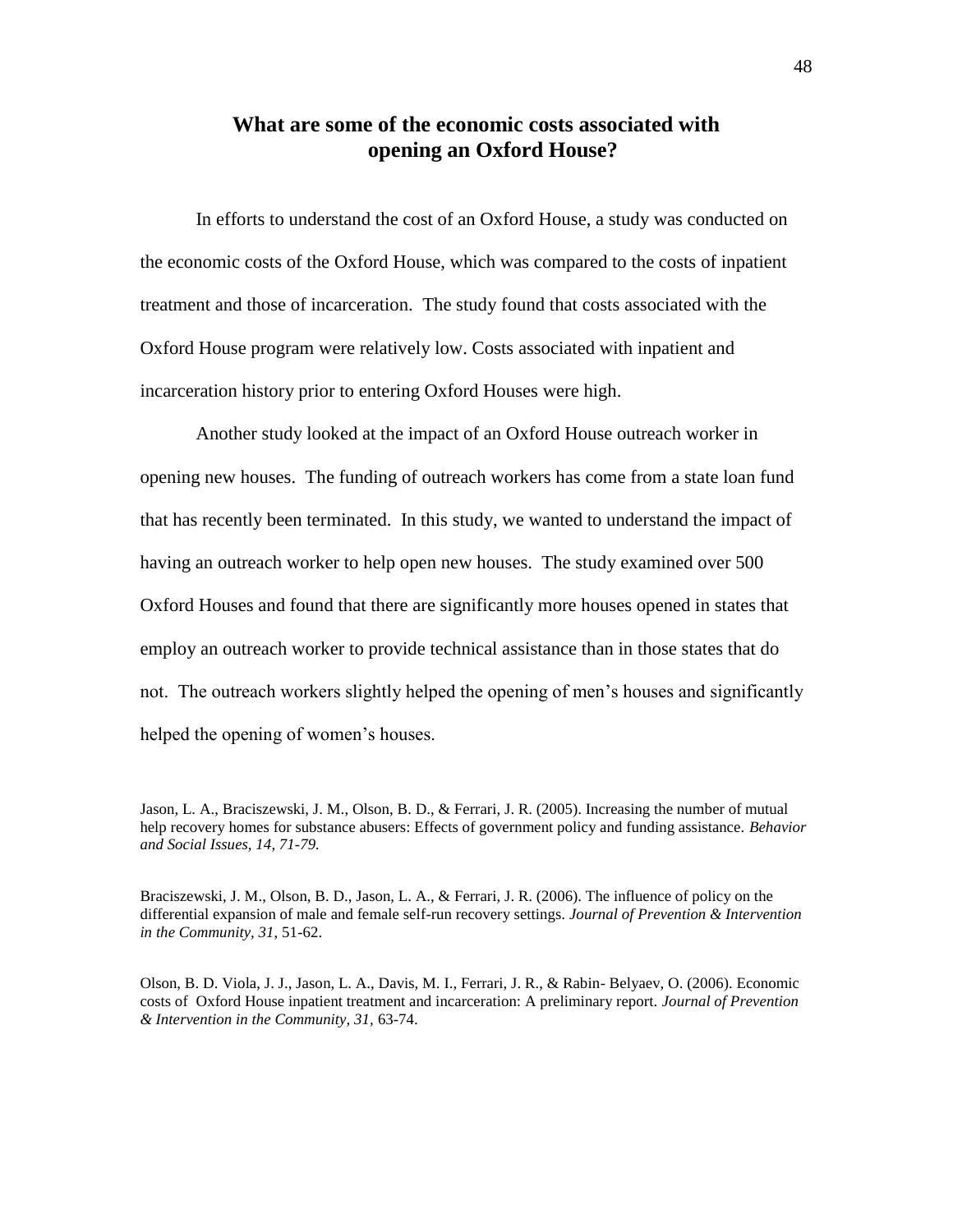#### **What are the economic benefits of living in Oxford Houses?**

We used data from a randomized controlled study of *Oxford House* (OH), a self-run, self-supporting recovery home, to conduct a cost-benefit analysis of the program. Following substance abuse treatment, individuals that were assigned to an OH condition  $(n = 75)$  were compared to individuals assigned to a usual care condition  $(n = 75)$ . Results suggest that OH compared quite favorably to usual care: the net benefit of OH stay was estimated to be over \$23,000 per person on average. Costs were incrementally higher under OH, but the benefits in terms of reduced illegal activity, incarceration and substance use substantially outweighed the costs. The positive net benefit for Oxford House is primarily driven by a large difference in illegal activity between OH and usual care participants. Using a sensitivity analysis, we estimated the net benefits under a more conservative approach and still arrived at a net benefit favorable to OH of \$13,136 per person. Conversely, if we considered the public payer perspective rather than the societal perspective, given that OH residents pay the rent and expenses associated with the treatment modality out of their own pocket, the net benefit would be an even more favorable \$31,043 per person.

Lo Sasso, A.T., Byro, E., Jason, L.A., Ferrari, J.R., & Olson, B. (2012). Benefits and costs associated with mutual-help community-based recovery homes: The Oxford House model. *Evaluation and Program Planning, 35*(1):47-53.PMID: 22054524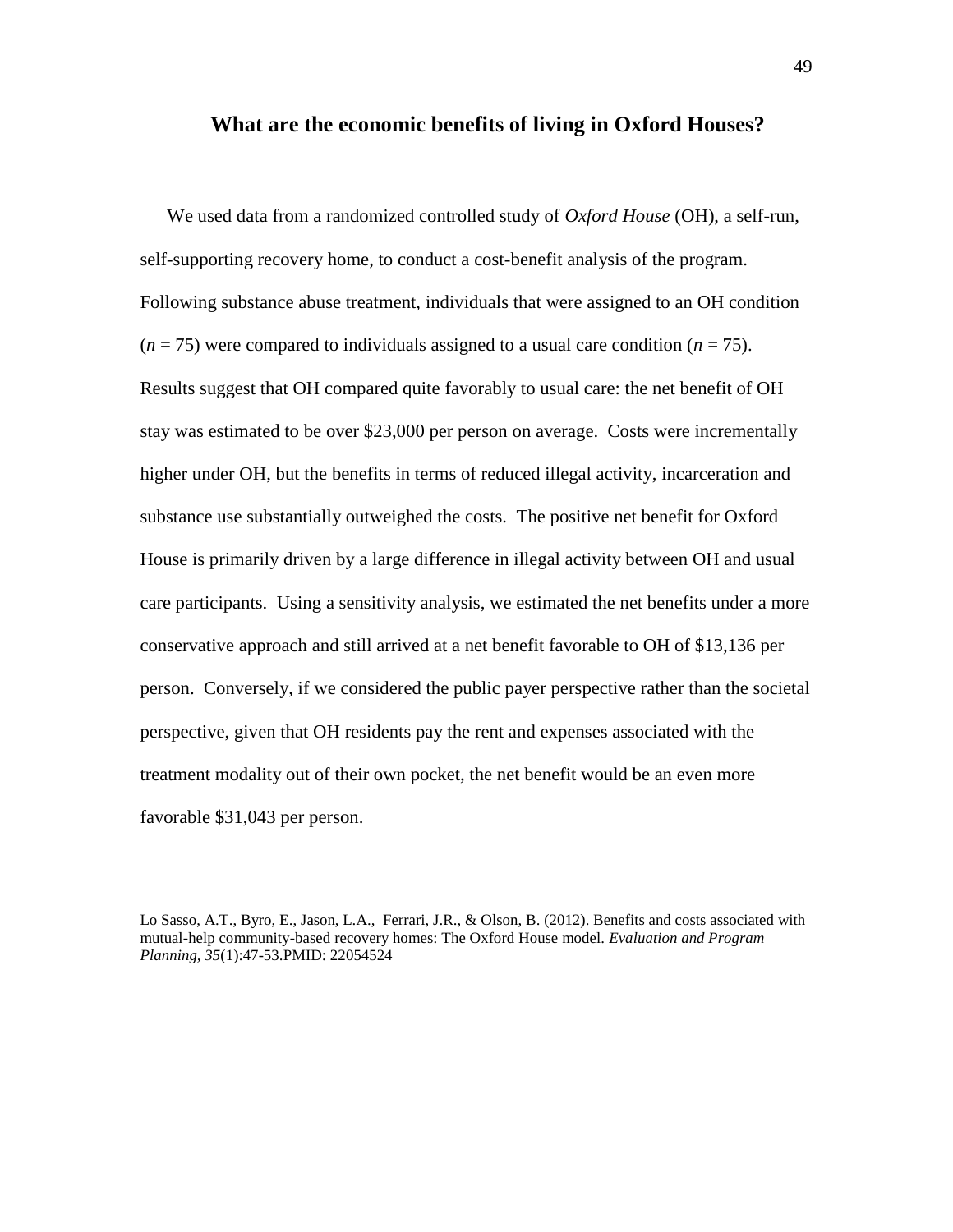# **What trends of medical care needs and use do we see among Oxford House residents?**

We tracked 292 female and 604 male residents of the Oxford House to understand their medical care needs and use. The research team focused on understanding how the frequency of medical problems, recent trauma, and recent substance abuse affected medical use. This was done by interviewing the female and male residents over an extended period of time.

We found that those who were unemployed used medical care more often than those who were employed. We also found that people who tended to use pharmaceutical drugs more often also tended to use medical care more often. Finally, we found that those who used risky substances (heroin, cocaine, and alcohol) did not tend to use medical care more often than those who did not. We further found that those who had experienced trauma in the last year did not tend to use medical services more often than those who did not. These findings could influence policy decision making of national spending on medical care.

Ponitz, J. E., Olson, B. D., Jason, L. A., Davis, M. I., Ferrari, J. R. (2006). Medical care of individuals residing in substance abuse recovery homes: An analysis of need and utilization. *Journal of Prevention and Intervention in the Community, 31*, 95-110.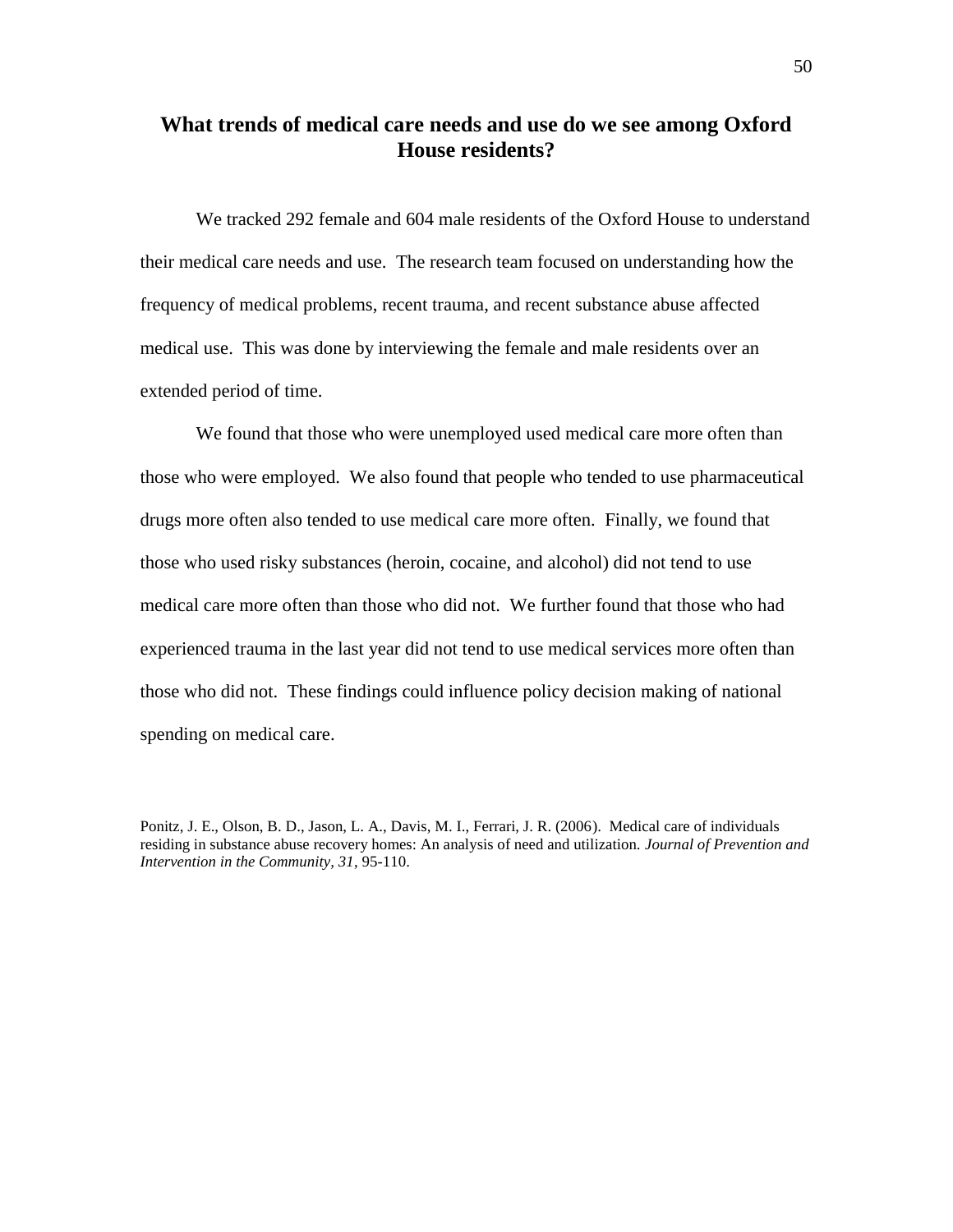#### **How do Oxford House residents help those in their community?**

In one of our projects, we had 56 individuals at the Oxford House World Convention complete a survey about their neighborhood involvement. In addition to reporting spending around 10.6 hours per month on neighborhood involvement, participants also reported the activities in which they were typically involved.

The majority of participants were involved in activities around their recovery. Thirty-five of the participants were involved in mentoring others in recovery. About 44% of the sample was involved in administering and running support groups. Neighborhood involvement around recovery also came in the form of educating the community: 56% were involved in educating the community about Oxford House, while 36% were involved in educating the community on recovery in general.

Involvement around recovery also included involvement in large community initiatives, as 39% of participants reported involvement in informing or advising agencies or local leaders and 32% reported involvement in community anti-drug campaigns. For some, this involvement also included speaking at political events (16%), and attending community meetings (30%), public hearings and forums (21%). Other general community activities reported by participants included working with youth (32%), fundraising (30%), and volunteering time with community organizations (23%). We also found that there was a significant positive correlation between the length of staying in Oxford Houses and participant involvement in the community. When asked: "Do you think living in the Oxford House increased your likelihood of involvement in your neighborhood," 48 of 56 participants answered, "yes."

Jason, L.A., Schober, D., Olson, B.D. (2008). Community involvement among second-order change recovery homes. *The Australian Community Psychologist,* 20, 73-83. Available at: http://www.groups.psychology.org.au/Assets/Files/20(1)-08-Jason-etal.pdf.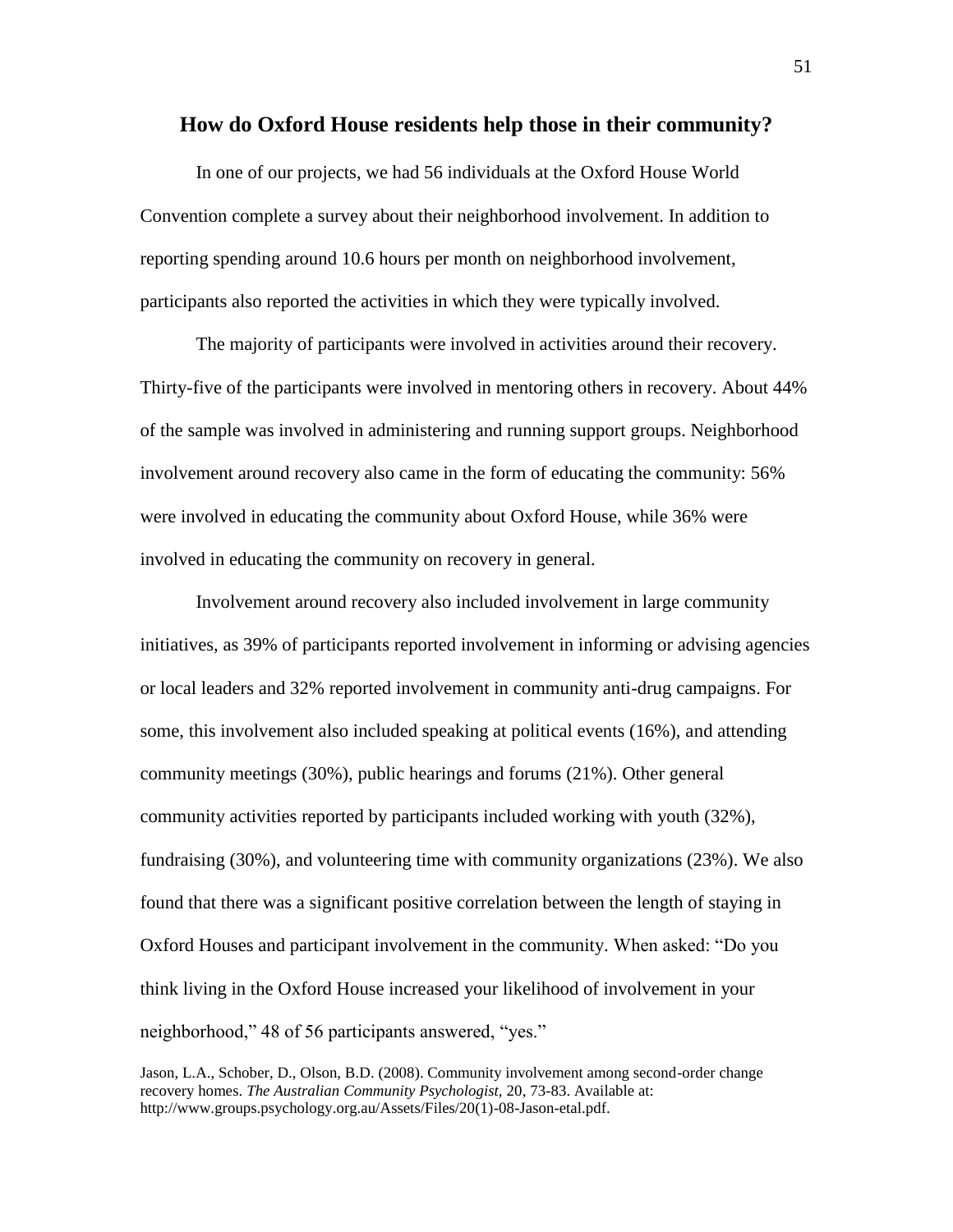## **How has Oxford House affected alumni experience?**

This study involved surveys of both current and former Oxford House residents who participated in a conference about Oxford Houses. The study implemented quantitative questions as well as qualitative inquiries into how relationships in family and community contexts have changed since/during their experiences in Oxford House.

Environmental and social factors are increasingly recognized as critical aspects of recovery from substance abuse over the long-term. Alumni tended to stay very involved in recovery activities and in their previous recovery communities, and also tended to have more beneficial circumstances than current residents. Both groups perceived their recovery environment positively, were able to maintain stable employment, and generally experienced improvements in their family relationships since being in the recovery homes.

Jason, L.A., Aase, D.M., Mueller, D.G., & Ferrari, J.R. (2009). Current and previous residents of selfgoverned recovery homes: Characteristics of long-term recovery. *Alcoholism Treatment Quarterly, 27,*  442-452.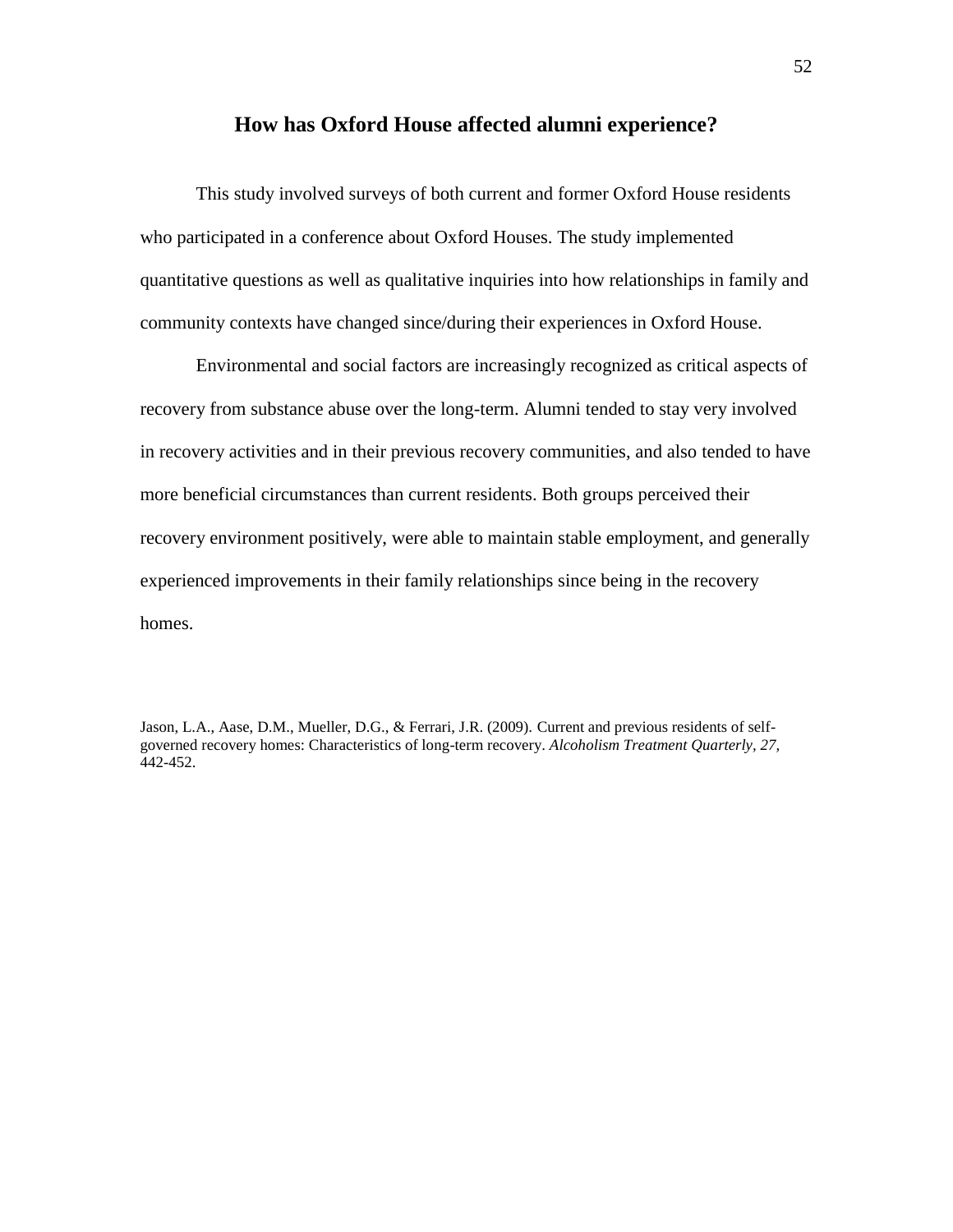#### **What contributes to the sustainability of Oxford Houses?**

This study examined the sustainability rates of 214 self-run substance abuse recovery homes called Oxford Houses (OHs) over a six-year period. We list five factors needed to sustain an OH: affordable housing, residents following OH principles, resident income, institutional support, and community support. Results indicated a high sustainability rate (86.9%) in which 186 OHs remained open and 28 OHs closed. Reasons for houses closing  $(N = 14)$  included lack of affordable housing, which we classified as an external factor. Houses that closed because of internal factors  $(N = 13)$  included residents who were unable to adhere to OH rules, and insufficient income of residents. No house-level differences for income, sense of community, average lengths of stay, house age, or neighborhood characteristics were found between the houses that closed versus houses that remained open. Because the OH system relies on residents to sustain individual houses located in ordinary residential neighborhoods, these findings suggest that OH sustainability depends on locale, primarily access to affordable housing and adequate job opportunities for residents. Factors that enable the Oxford Houses to be maintained over time include the low financial cost of the program to residents and taxpayers, the use of volunteers to support and replicate Oxford Houses, the clear benefits of the model to residents, the strength of Oxford House to endure initially slow growth and legal challenges, the leadership of Paul Molloy, and the mutually beneficial partnerships it has formed with organizations.

Harvey, R., Mortensen, J., Aase, D., Jason, L., & Ferrari, J.R. (in press). Factors affecting the sustainability of self-run recovery homes in the United States. *International Journal of Self-Help & Self-Care.*

Mueller, D. G., Mortensen, J., Aase, D., & Jason, L. A. (2009). Project, organization, and environment factors in sustaining Oxford House. In M.F. Hindsworth & T.B. Lang (Eds.). *Community Participation: Empowerment, Diversity, and Sustainability*. New York: Nova.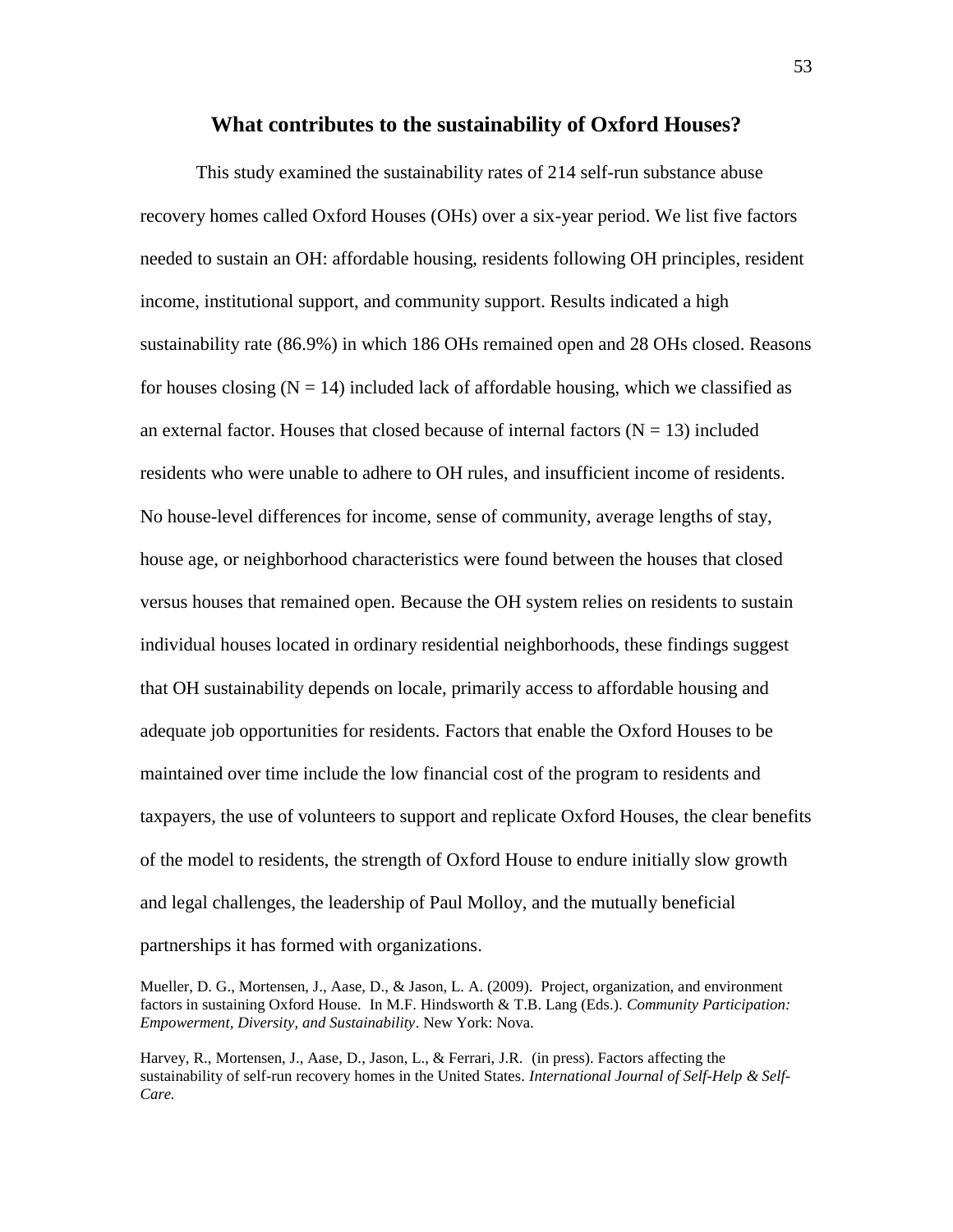# **What do we know about the relationship between people's motivation to recovery and the actions they take to make that recovery successful?**

The purpose of this research was to investigate the utility of hope in substance abuse recovery. It examined two types of hope (a person's motivation/drive to recover, and the different routes that a person takes to achieve stable sobriety), related to substance use abstinence among 90 new residents of Oxford Houses.

Results indicated that a person's motivation and drive to recover significantly predicted alcohol use but the different routes that a person takes to achieve stable sobriety failed to predict drug or alcohol use at this time point. Additionally, both forms of hope predicted drug (but not alcohol use) at an 8-month follow-up assessment. These findings indicated that participants' hope may be linked to substance use at later stages of recovery.

Mathis, G.M., Ferrari, J.R., Groh, D.R., & Jason, L.A. (2009). Hope and substance abuse recovery: The impact of agency and pathways within an abstinent communal-living setting. In L.A. Jason, & J.R. Ferrari (Eds.). *Recovery from addiction in communal living settings: The Oxford House model [Special Issue]. Journal of Groups in Addiction & Recovery, 4,* 42-50.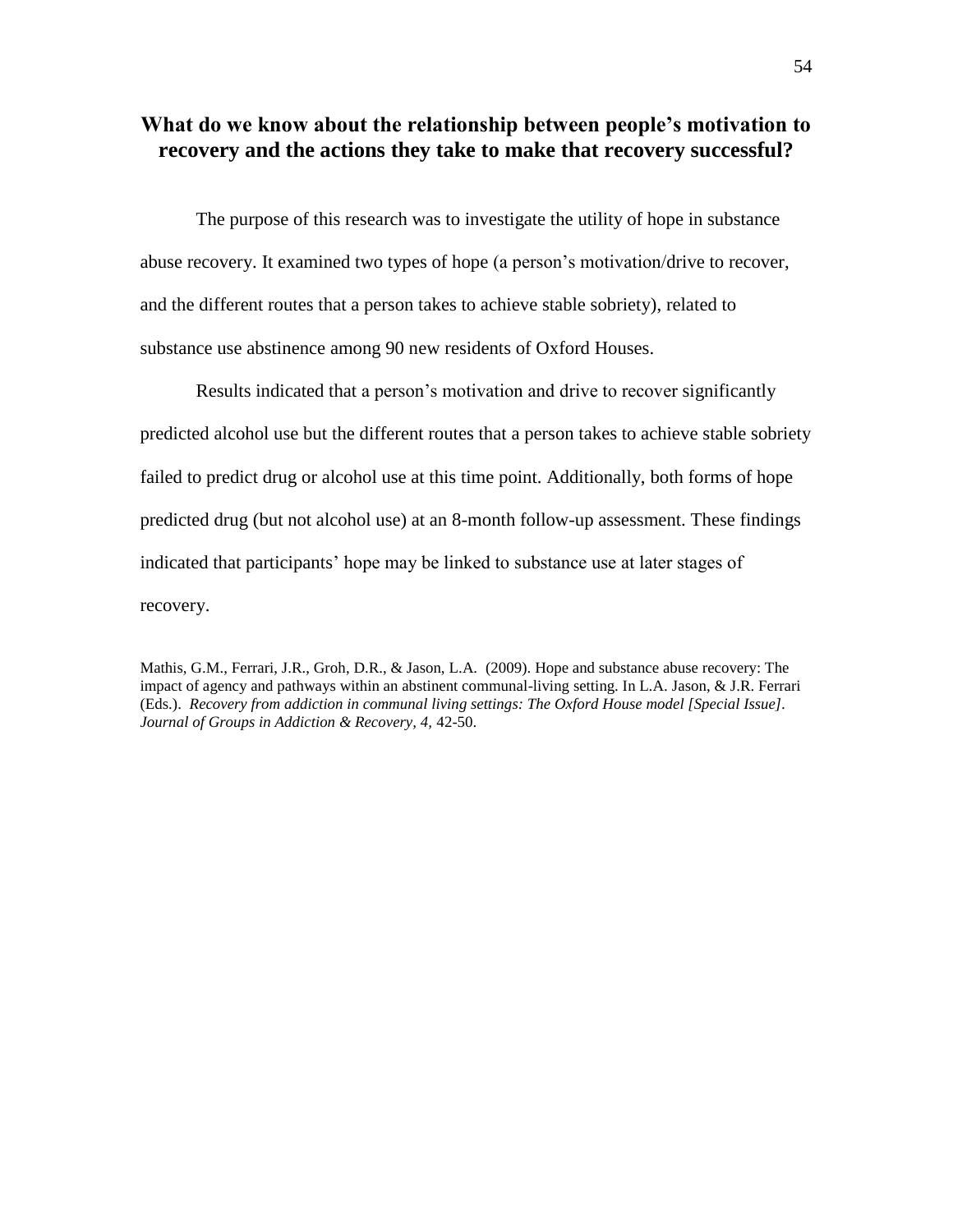# **What do we know about the impact that social support has on individuals in Oxford House?**

This study investigated the relationship between general and alcohol-specific social support from family versus friends on alcohol use in Oxford House residents. Overall, results demonstrated that out of the different types of social support, general social support provided by friends had the greatest impact on drinking behaviors in this sample. General support from friends was the strongest predictor of fewer days consuming alcohol. Friends who provide general support may offer a great asset to recovery, especially in the Oxford House setting. The impact of friends in this sample is consistent with the fact that Oxford House residents live with friends instead of family members. This finding is similar to other research (Jason et al., 1997) showing that Oxford House residents considered ''fellowship with similar peers,'' the single most important aspect of the Oxford House living experience.

Groh, D.R., Jason, L.A., Davis, M.I., Olson, B.D., & Ferrari, J.R.(2007). Friends, family, and Alcohol Abuse: An examination of General and alcohol-specific social support. *The American Journal on Addictions*, 16, 49-55.

Groh, D., Olson, B.D., Jason, L.A., Ferrari, J.F., & Davis, M.I. (2007). A factor analysis of the Important People Inventory. *Alcohol and Alcoholism, 42, 347-353.* 

Groh, D., Jason, L.A., Ferrari, J., & Halpert, J. (2011). A longitudinal investigation of the predictability of the threefactor model of the Important People Inventory. *The American Journal of Drug and Alcohol Abuse, 37(*4), 259-63. PMID: 21702726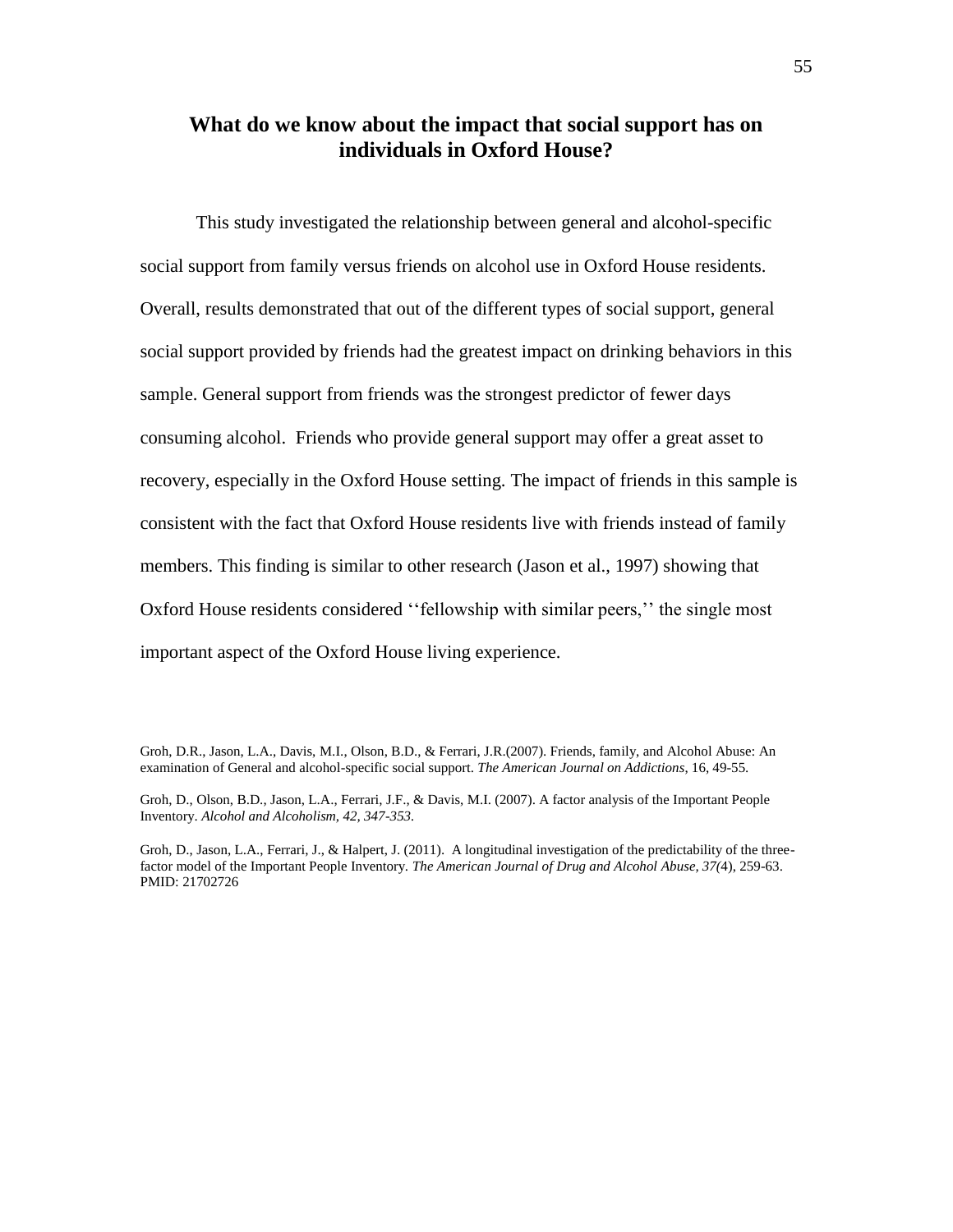#### **Does the number of members living in an Oxford House matter?**

Group homes sometimes face significant neighborhood opposition, and municipalities frequently use maximum occupancy laws to close down these homes. This study examined how the number of residents in Oxford House recovery homes impacted residents' outcomes. Larger homes (eight or more residents) may reduce the cost per person and offer more opportunities to exchange positive social support, thus, it was predicted that larger Oxford Houses would exhibit improved outcomes compared to smaller homes. Using data from 643 residents from Oxford Houses around the U.S., larger House size predicted less criminal and aggressive behavior.

Maximum occupancy regulations that apply to recovery homes are often based on false beliefs and fears. Neighbors often oppose recovery homes because they fear increased crime and violence, and in order to appease these residents, cities frequently use maximum occupancy laws to close the group homes. This pattern is quite ironic given that the Houses being closed (i.e., larger homes) should actually give neighbors less reason for concern. It seems obvious that laws based on these misconceptions should be eliminated. Overall, Oxford Houses have positive (not negative) effects on local communities (Jason et al.*,* 2006), and residents of larger Houses appear to be highly desirable community members (i.e., who engage in less criminal and aggressive behaviors). Our findings have been used in several court cases to argue against closing down larger Oxford Houses.

Jason, L.A., Groh, D.R., Dorocher, M., Alvarez, J., Aase, D.M., Ferrari, J.R. (2008). Counteracting "Not in My Backyard": The positive effects of greater occupancy within mutual-help recovery homes. *Journal of Community Psychology,* 36(7), 947-58.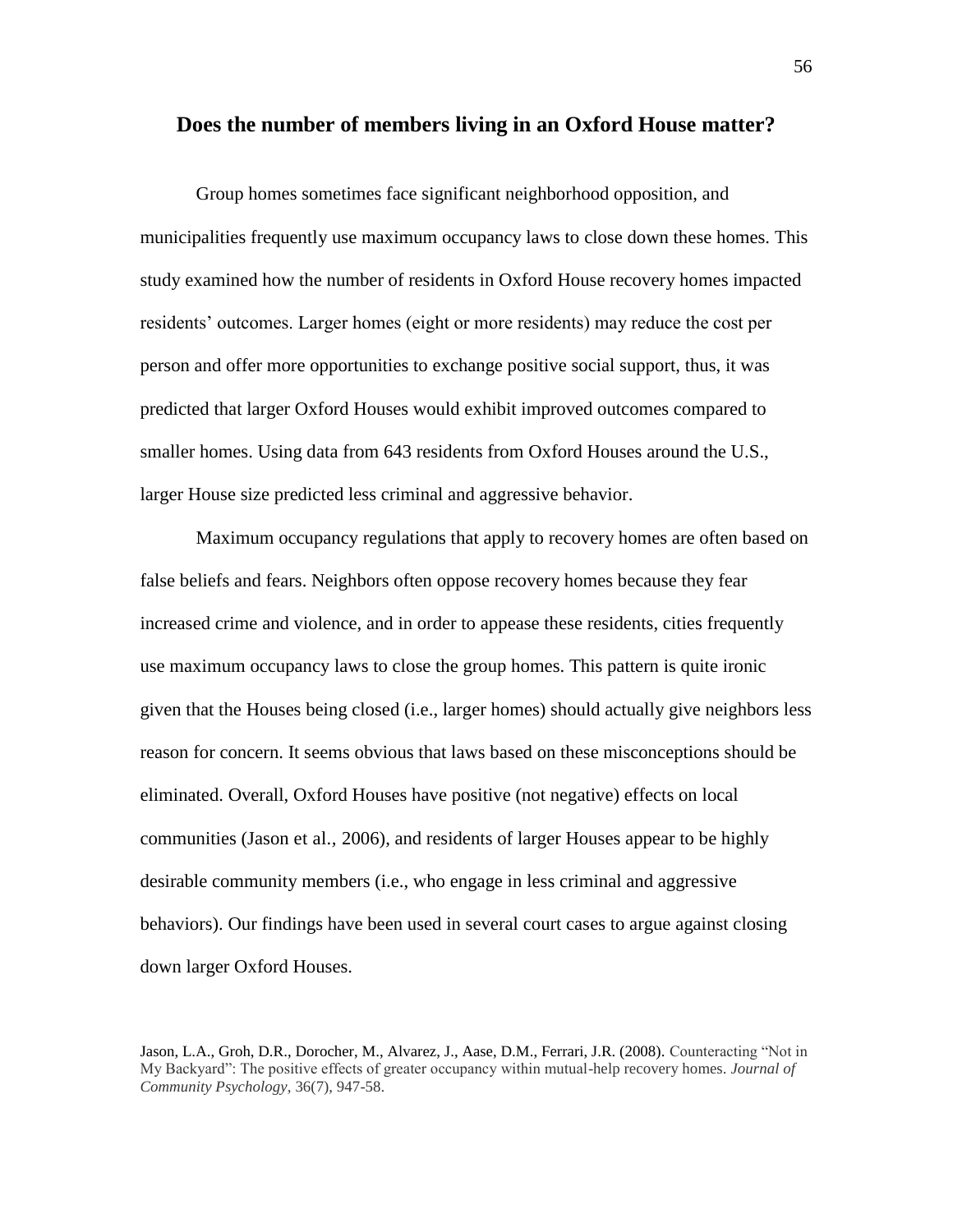#### **How does self-regulation change as a function of living in Oxford Houses?**

In this study, we examined the relationships between self-regulation, the ability to exercise control over thoughts and behaviors, and abstinence maintenance among adults using our national data set of Oxford Houses. Self-regulation scores (controlling for sex and age) were related positively to length of abstinence. In addition, a factor analysis of self-regulation scores resulted in some differentiation between general self-discipline and impulsivity in self-control related to addiction among OH residents.

The second study focused on the relationships between self-regulation and social support among individuals recovering from addictive disorders. Participants resided in one of 143 communal living, democratically governed, abstinent homes located across the United States. Data on self-regulation was collected at a baseline assessment and 8 months later. Participants' self-regulation scores, on average, increased over time and the self-regulation change scores were significantly related to general social support.

Ferrari, J.R., Stevens, E.B., & Jason, L.A. (2010). An exploratory analysis of changes in self-regulation and social support among men and women in recovery. *Journal of Groups in Addiction Recovery,* 5, 145-154.

Ferrari, J.R., Stevens, E.B., & Jason, L.A. (2009). The role of self-regulation in abstinence maintenance: Effects of communal living on self-regulation. In L.A. Jason, & J.R. Ferrari (Eds.). *Recovery from addiction in communal living settings: The Oxford House model [Special Issue]. Journal of Groups in Addiction & Recovery, 4,* 32-41.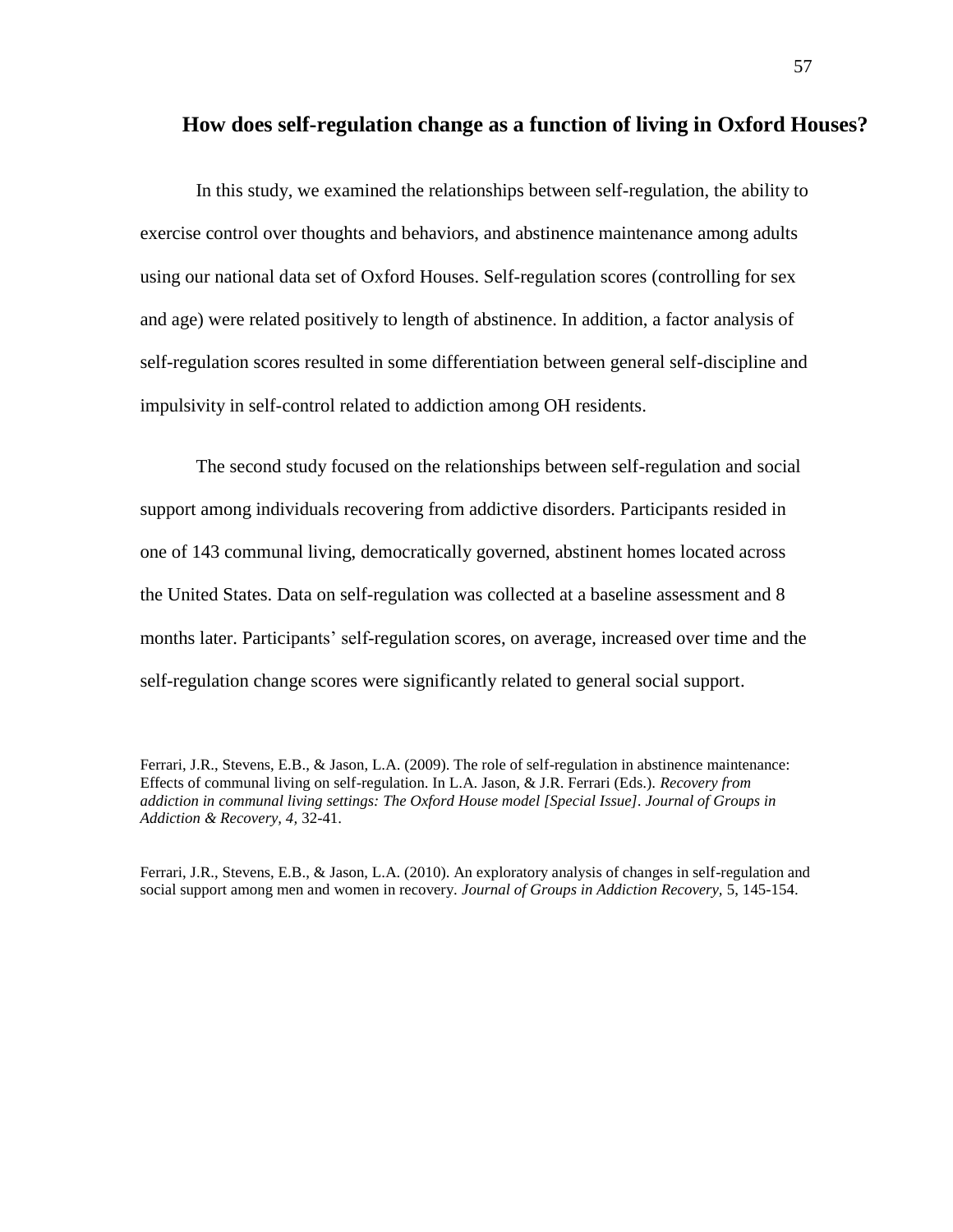#### **Do changes in tolerance occur as a function of living In Oxford Houses?**

Changes in tolerance toward others (i.e., universality/diversity measure) among 150 participants (93 women, 57 men) discharged from inpatient treatment centers randomly assigned to either a self-help, communal living setting or usual after-care and interviewed every 6 months for a 24 month period was explored. Hierarchical Linear Modeling examined the effect of condition (Therapeutic Communal Living versus Usual Care) and other moderator variables on wave trajectories of tolerance attitudes (i.e., universality/diversity scores). Over time, residents of the communal living recovery model showed significantly greater tolerance trajectories than usual care participants.

Results supported the claim that residents of communal living settings unit around super-ordinate goals of overcoming substance abuse problems. Also, older compared to younger residents living in a house for 6 or more months experienced the greatest increases in tolerance. Theories regarding these differential increases in tolerance, such as social contact theory and transtheoretical processes of change, are discussed in the article.

Olson, B.D., Jason, L.A., Davidson, M., & Ferrari, J.R. (2009). Increases in tolerance within naturalistic, self-help recovery homes. *American Journal of Community Psychology, 44,* 188–195.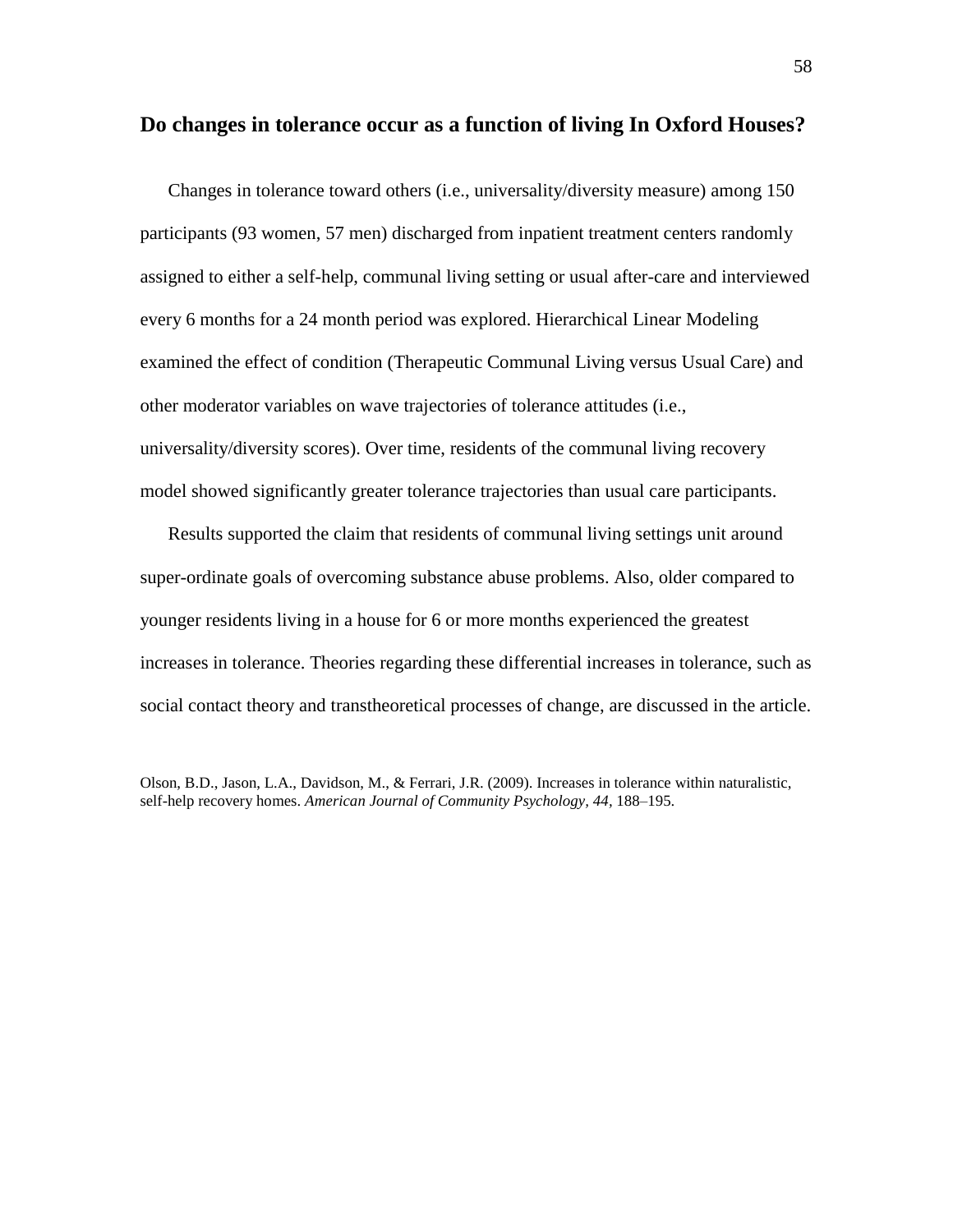#### **What do we know about Oxford House landlords?**

Landlords of community-based recovery homes are an under-researched group. The few existing studies available suggest that landlords might be more open to renting to vulnerable populations if certain conditions are met or communication is more open between all parties involved. The present exploratory study surveyed 30 landlords of selfgoverned recovery homes across the United States regarding their attitudes and opinions about renting to these homes, and motivations for community service.

Results indicated that landlords generally had positive perceptions of renting to self-governed recovery environments, and even perceived benefits of renting to these homes compared to more traditional tenants. Implications of these findings for future research are discussed in the context of existing research and limitations of the present study.

Ferrari, J. R., Aase, D. M., Mueller, D. G., & Jason, L. A. (2009). Landlords of self-governed recovery homes: An initial exploration of attitudes, opinions, and motivation to serve others. *Journal of Psychoactive Drugs, 31,* 349-354. PMID: 20235441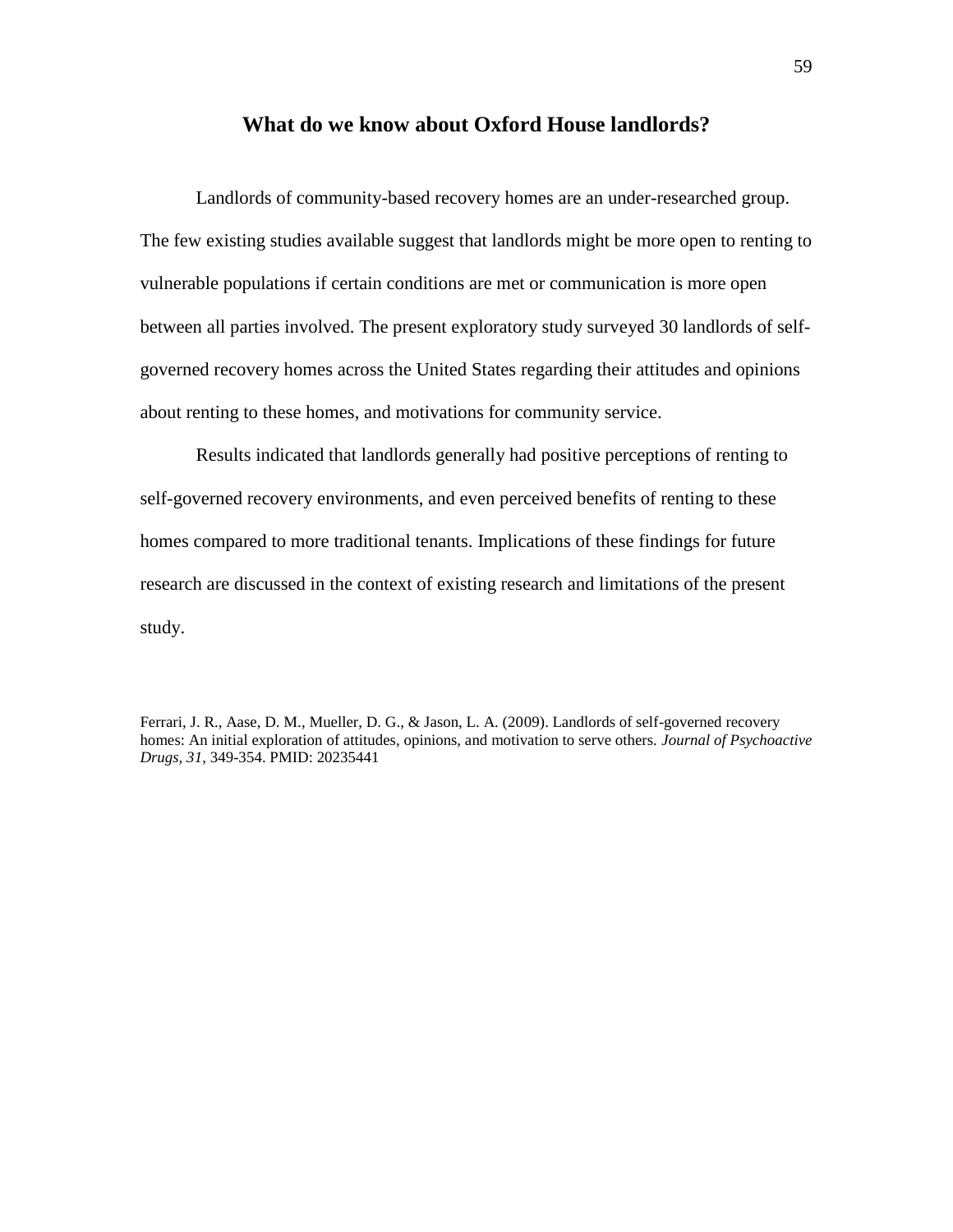# **Is gambling a problem among Oxford House residents?**

The aim of the present study was to address the prevalence of gambling among the individuals residing in self-governed recovery homes for substance abuse. Participants residing in Oxford Houses were recruited, 71 in total, 44 males and 23 females, and given standardized gambling assessments assessing gambling behaviors and perceptions of normative gambling.

Results suggest that the prevalence of pathological gambling or, problematic gambling resulting from an underlying mental condition, (19.7%) among those in recovery for substance abuse is a growing concern among the residents and needs to be addressed. Implications of these findings are discussed for comorbid or, co-occurring, addictive behavior problems and future research on recovery environments.

Majer, J.M., Angulo, R.S., Aase, D.M., & Jason, L.A. (2011). Gambling behaviors among Oxford House residents: A preliminary investigation. *Journal of Social Service Research,* 37, 422-427. PMCID: PMC3177173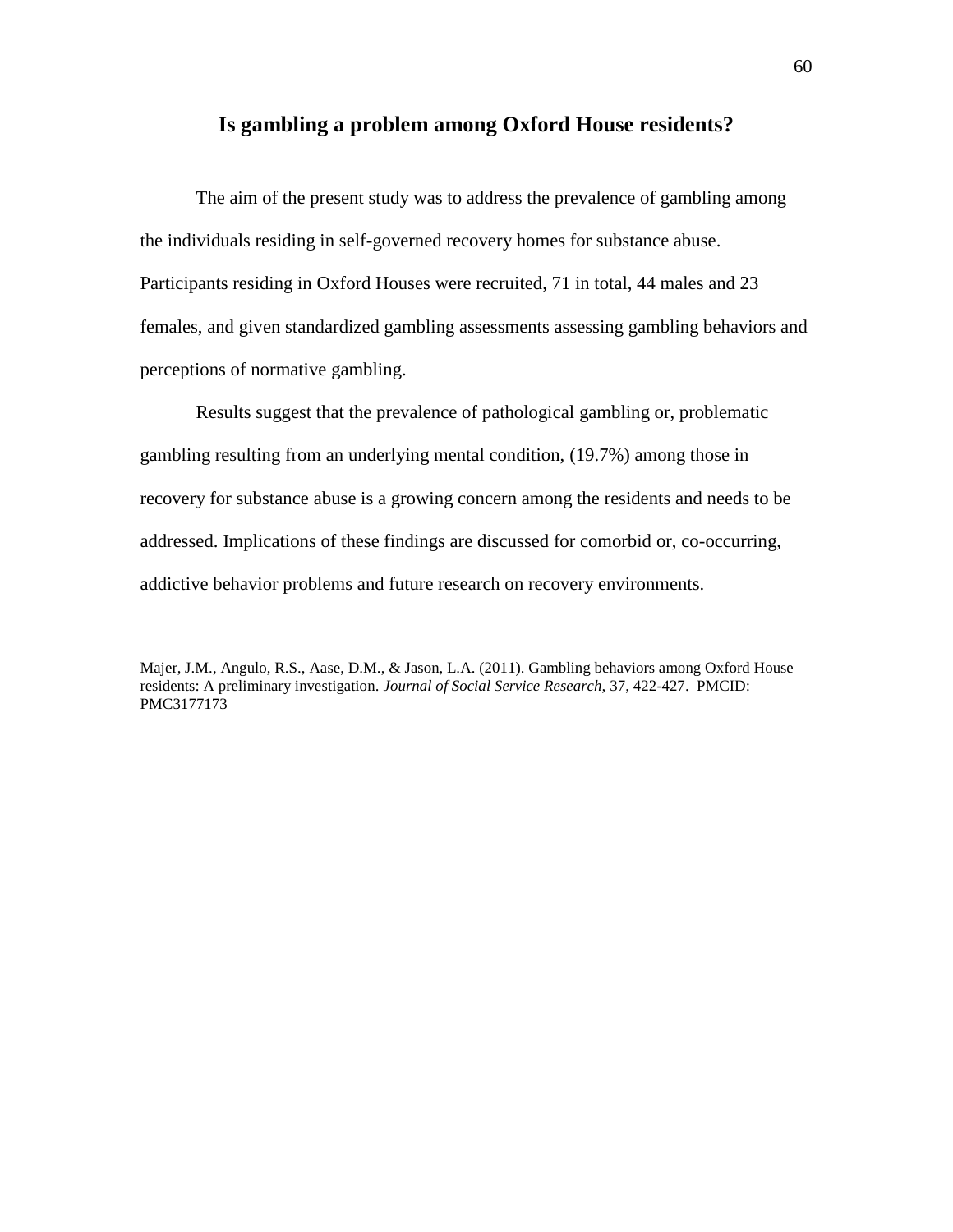# **The importance of hope in Oxford Houses**

There are currently more than 2 million people in American prisons and jails, with approximately 25 % incarcerated for a drug offense (Justice Policy Institute, 2008). Given the high rates of incarceration and reincarceration in the U.S., it is important to understand factors associated with risk for these criminal justice outcomes. One potentially important factor for such outcomes is hope, a cognitive based theory of the psychological construct of hope has two components, *agency* (goal-directed determination) and *pathways* (planning to meet goals) (Snyder et al., 1991). In the current study we hypothesized that lower levels of global hope and agency would predict reincarceration among Oxford House residents. We conducted a secondary data analysis  $(n = 45)$  of an existing longitudinal survey of residents of Oxford House. As hypothesized, greater global hope and agency significantly predicted lower odds for reincarceration. However, lower levels of pathways component was not predictive of reincarceration though.

Dekhtyar, M., Beasley, C., Jason, L.A., & Ferrari, J.R. (in press). Hope as a predictor of reincarceration among mutual-help recovery residents. *Journal of Offender Rehabilitation.*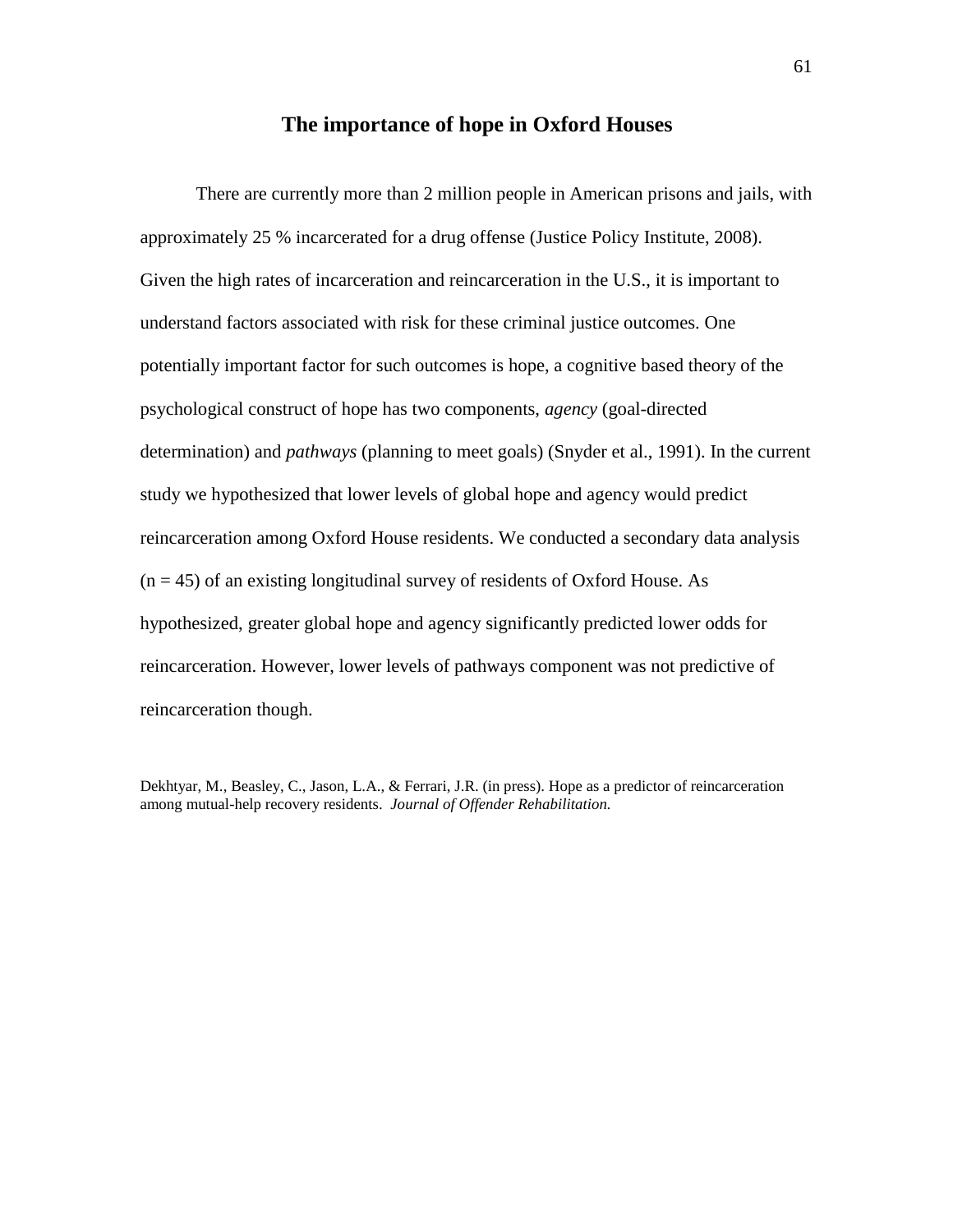# **The roles of hopefulness, self-esteem and self-control in Oxford Houses**

Hopefulness remains unclear in relation to aspects of self-control and self-esteem among adults in substance abuse recovery. The present study explored the relationship between *dispositional hope* (agency and pathway) with *self-esteem* (self-liking, selfcompetency, and self-confidence) and *self-regulation* (impulse control and selfdiscipline). Results showed that multiple dimensions of these constructs were significant as individual predictors. With persons in recovery, self-regulation included impulsivity control and self-discipline, while self-esteem reflected self-liking, competence, and a sense of self-confidence. Furthermore, both hope-pathways and hope-agency significantly related to self-control/impulse control but not self-control/discipline, and self-esteem/competency was associated with hope-pathways but not hope-agency.

Ferrari, J.R., Stevens, E.B., Legler, R., & Jason, L.A. (2012). Hope, self-esteem, and self-regulation: Positive characteristics among persons recovering from substance abuse. *Journal of Community Psychology, 40*, 292-300.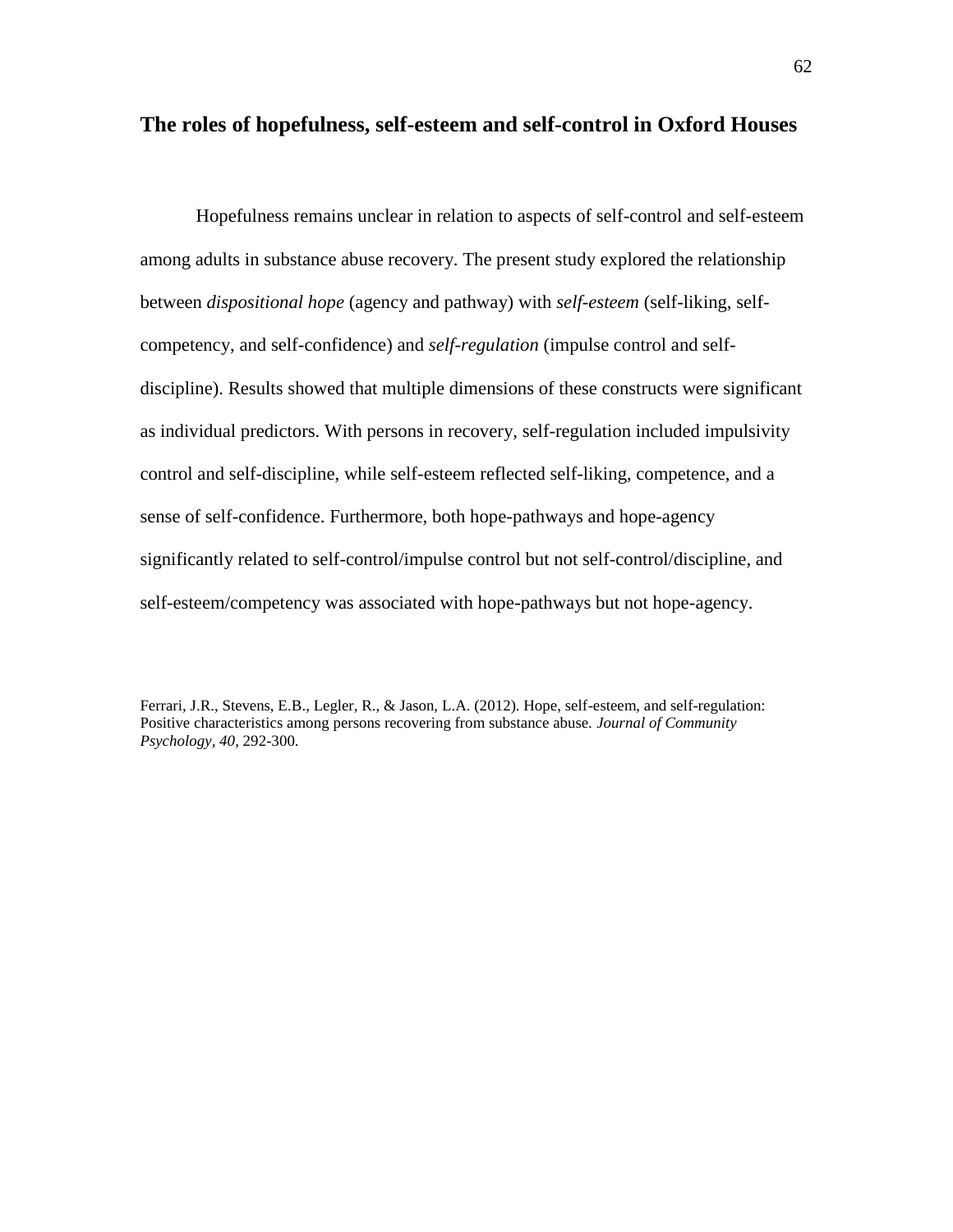## **Are self-efficacy and self-regulation critical for recovery?**

Previous research found that self-regulation and self-efficacy were linked to substance use abstinence. The present study examined the relationships between changes in self-regulation and self-efficacy as predictors of substance use abstinence. A total of 150 adult individuals in substance abuse recovery participated in a randomized, longitudinal study comparing a communal housing model versus usual aftercare. Both the change in self-regulation and the change in self-efficacy were significantly predictive of the likelihood of abstinence. Additionally, changes in self-regulation and self-efficacy were largely independent. These findings suggest future research for examining change in self-regulation and self-efficacy substance abuse research.

Chavarria, J., Stevens, E.B., Jason, L.A., & Ferrari, J.R. (in press). The effects of self-regulation and selfefficacy on substance use abstinence. *Alcoholism Treatment Quarterly.*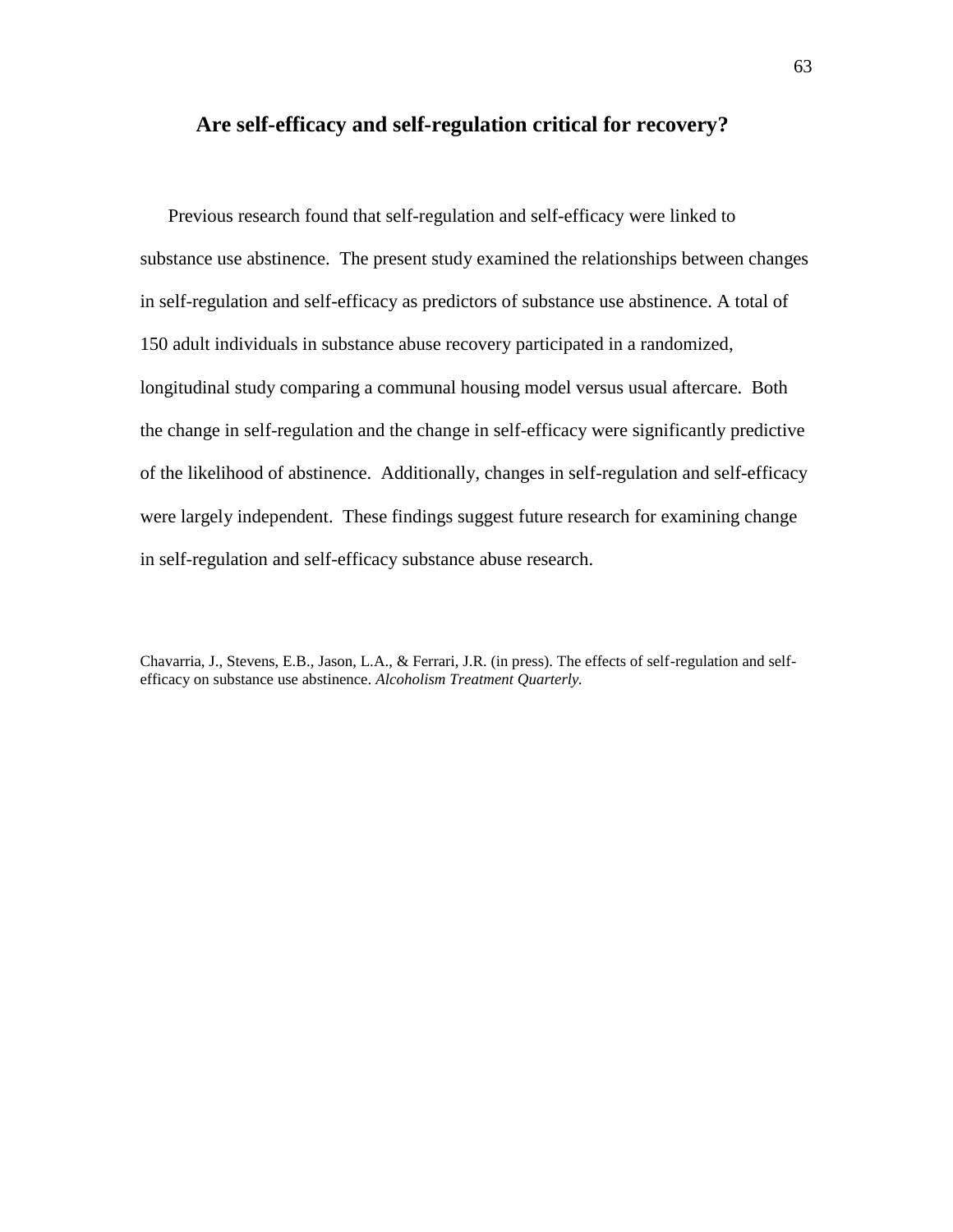#### **How does Person-Environment Fit work within Oxford Houses?**

Our next study examined sobriety in experienced houses (average length of residency > 6 months) compared to less experienced houses (average length of residency  $\leq$  6 months) in relation to individual resident characteristics (age, length of residence in an Oxford House, referral from the criminal justice system). Using *multilevel modeling*, findings indicated that older residents living in an experienced Oxford Houses were more likely to remain abstinent over time than those in inexperienced homes. Additionally, for inexperienced houses, residents who had been in the Oxford House for a longer period had a higher the probability of abstinence than those that had been in the house for a shorter period of time. Lastly, legal referral was related to a lower probability of 1-year abstinence but only for those in experienced homes. These types of person environment interactions point to the need for more research to better understand how person variables interact with environmental variables in the processes of recovery and adaptation to settings, as well as for treatment professionals' consideration of both person and environment when making recovery home referrals.

Beasley, C., Jason, L.A., & Miller, S. (2012). The General Environment Fit Scale: A factor analysis and test of convergent construct validity. *American Journal of Community Psychology, 50*, 64-76.

Beasley, C. R., Miller, S. A., Jason, L. A., Stevens, E., & Ferrari, J. R. (in press). Person-environment interactions among residents of Oxford House recovery homes. *Addiction Research & Theory.*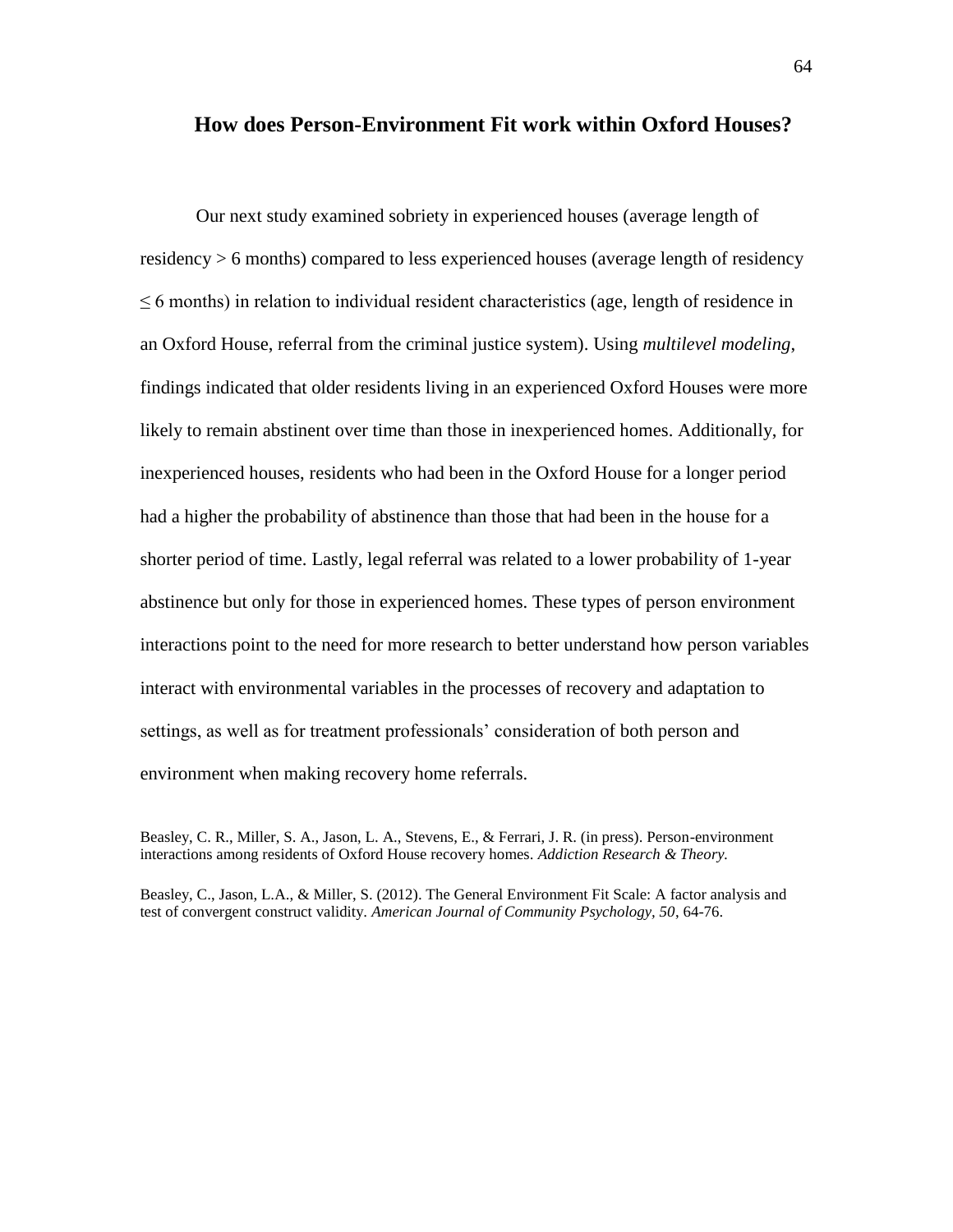# **The importance of resource gain and loss**

Individuals that reported lower levels of resource gain at baseline, as well as decreased gain trajectories and increased loss trajectories over time were more likely to relapse. Findings support self-help group "step work" models and the application of COR theory for relapse likelihood prediction in a sample of individuals in longer term substance abuse recovery. Research efforts should examine the complex relationship between these dynamic intra-individual resources, social cognition, self-regulation and relapse risk. Future interventions should address the importance of the continual development and protection of these valuable intra-individual resources to prevent relapse.

Walt, L.C., Stevans, E., Jason, L.A. & Ferrari, J.R. (2012). Continued successful substance abuse recovery during the Maintenance Stage: Intra-individual resource loss and gain predict relapse. *Open Journal of Medical Psychology, 1*, 1-7.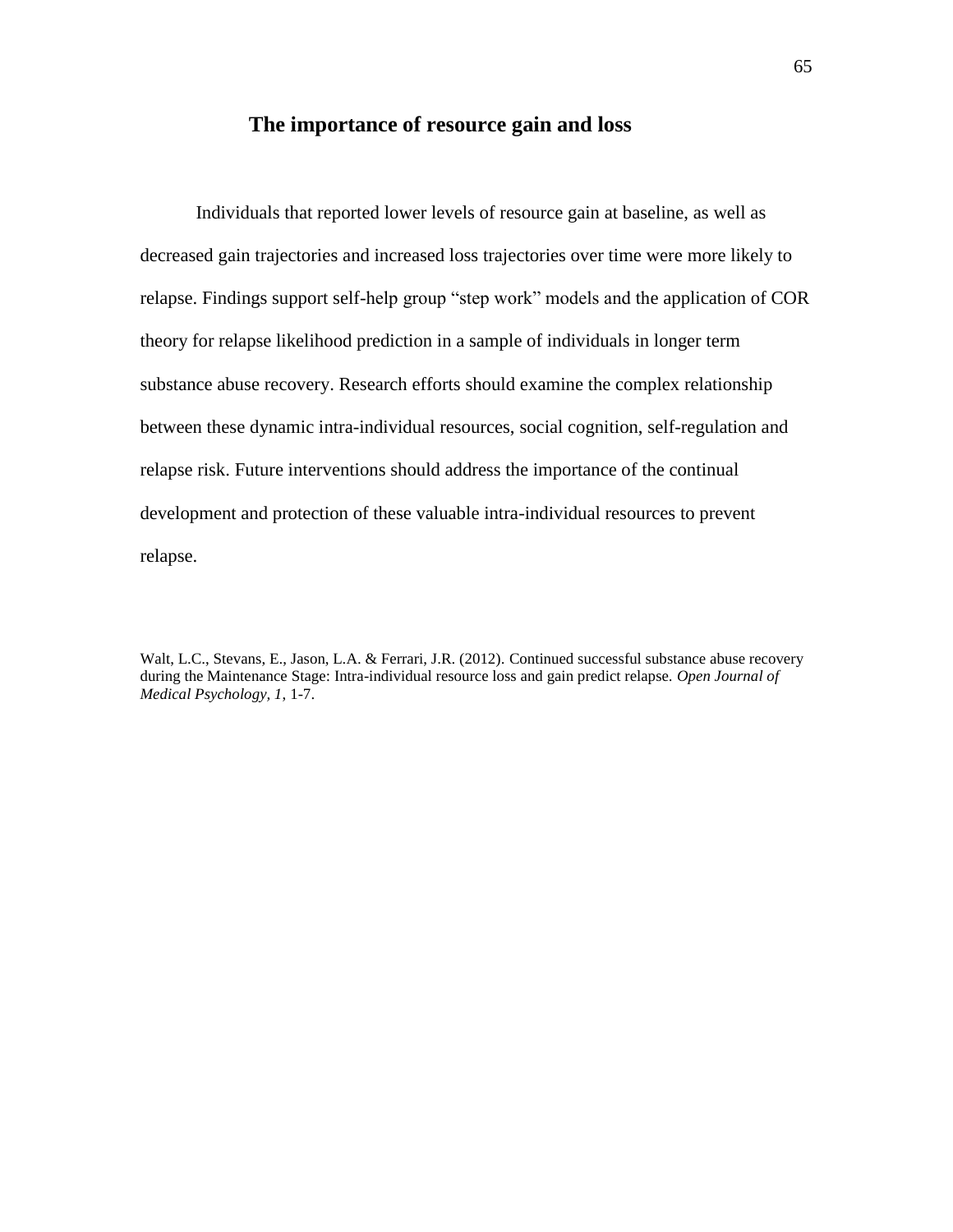#### **Oxford House spreads to Africa**

In general, the results of the interviews suggested that the house was functioning fairly well at the time of the interviews. Most residents expressed satisfaction with their experience in the house and their progress on their efforts to recover from substance abuse. In addition, the responses of the residents suggested that there were some bumps on the road during the first months after the house opened. There are indications that there were some conflicts and conflicts among members of Oxford Houses are inevitable, but how they are handled is crucial to their speedy resolution and to maintaining a positive climate among members. In addition, appropriate response to conflict and to resident relapse is essential to maintaining the model of recovery that has been shown to be effective in Oxford Houses in the United States. This includes clear and consistent handling of situations in which members relapse. Given the priority of maintaining sobriety in the house, residents need to be firm and consistent in asking another resident to leave the house when he has relapsed.

Legler, R., & Jason, L.A. (in press). Formative evaluation of a community-based recovery home in Ghana, Africa. *Annals of Research.*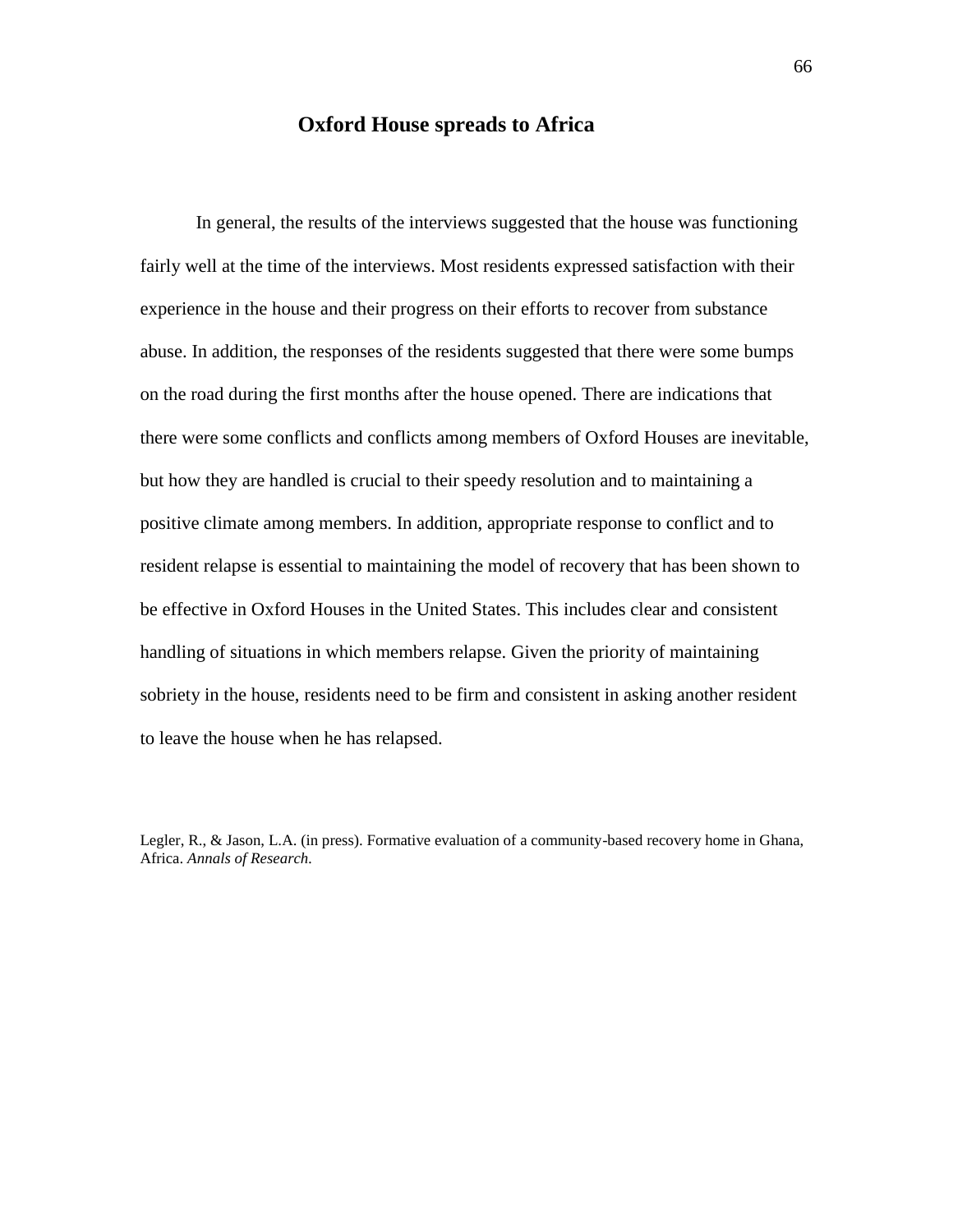## **Are changes in social networks the key to success?**

Although evidence exists that substance abuse abstinence is enhanced when individuals in recovery are embedded in social networks that are cohesive, few studies examined the network structures underlying recovery home support systems. In two studies, we investigated the mechanisms through which social environments affect health outcomes among two samples of adult residents of recovery homes. Findings from Study 1 (*n* = 150) indicated that network size and the presence of relationships with other Oxford House (OH) residents both predicted future abstinence. Study  $2 (n = 490)$ included individuals who lived in an OH residence for up to 6 months, and their personal relationship with other house residents predicted future abstinence.

Jason, L.A., Stevens, E., Ferrari, J.R., Thompson, E., & Legler, R. (2012). Social networks among residents in recovery homes. *Advances in Psychology Study, 1*, 4-12.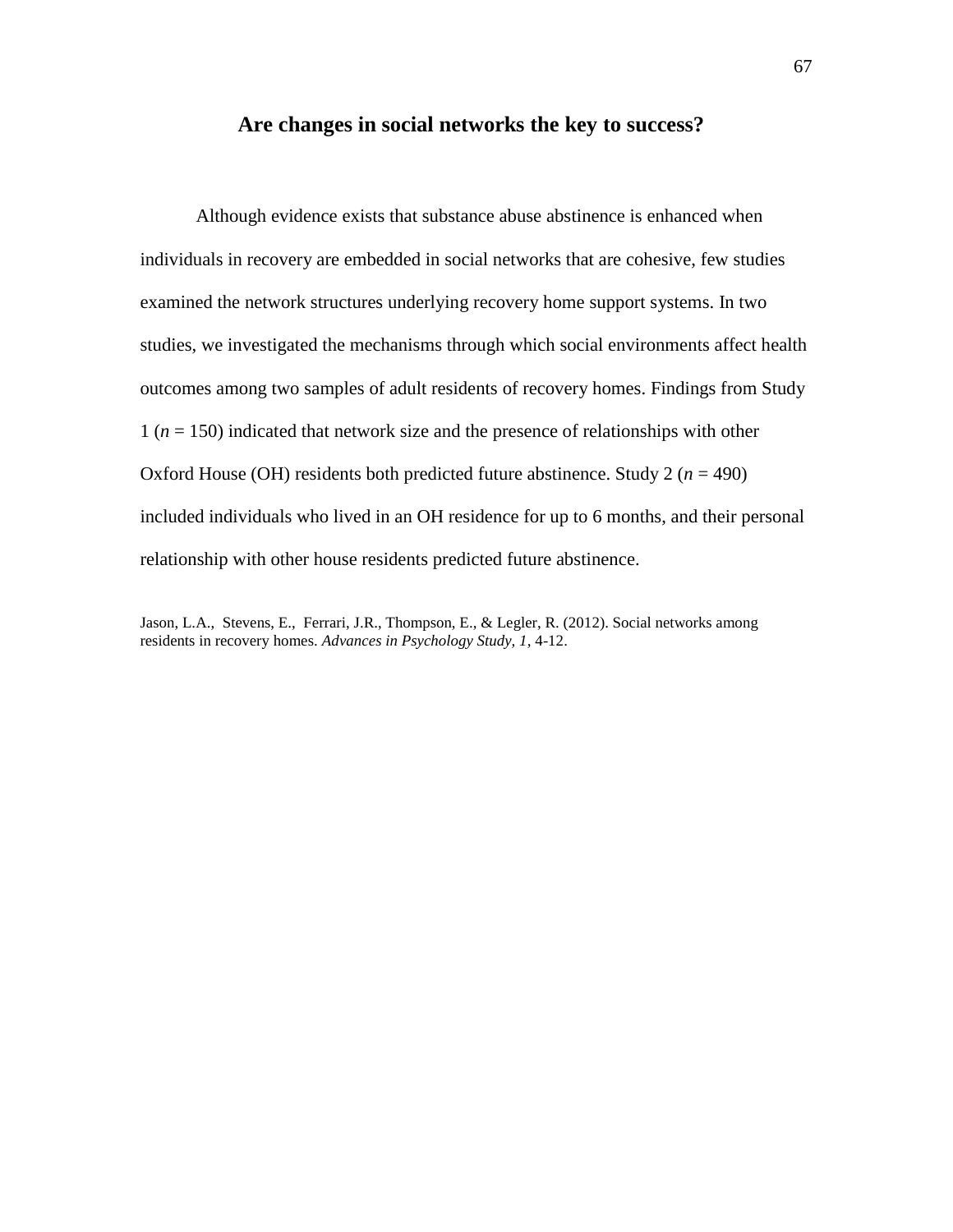# **Social Climate differences between Oxford Houses and Therapeutic Communities**

This study compared the social climate of peer-run homes for recovering substance abusers called Oxford House (OH) to that of a staffed residential therapeutic community (TC). Residents of OHs (*N*=70) and the TC (*N*=62) completed the Community Oriented Programs Environment Scales (COPES). OHs structurally differ on two primary dimensions from TCs in that they tend to be smaller and are self-run rather than professionally run. Findings indicated significantly higher Involvement, Support, Practical Orientation, Spontaneity, Autonomy, Order and Organization, and Program Clarity scores among the OH compared to TC residents. Additional analyses found the OH condition was higher Support, Personal Problem Orientation, and Order and Organization scores among women compared to men residents. These results suggested that these smaller OH self-run environments created a more involving and supportive social milieu than a larger staff-run TC. These findings are interpreted within Moos' (2007) four theoretical ingredients (i.e., social control, social learning, behavioral economics, and stress and coping), which help account for effective substance abuse treatment environments.

Harvey, R., & Jason, L.A. (2011). Contrasting social climates of small peer-run versus a larger staff-run substance abuse recovery setting. *American Journal of Community Psychology*, 48, 365–372. PMID: 21400123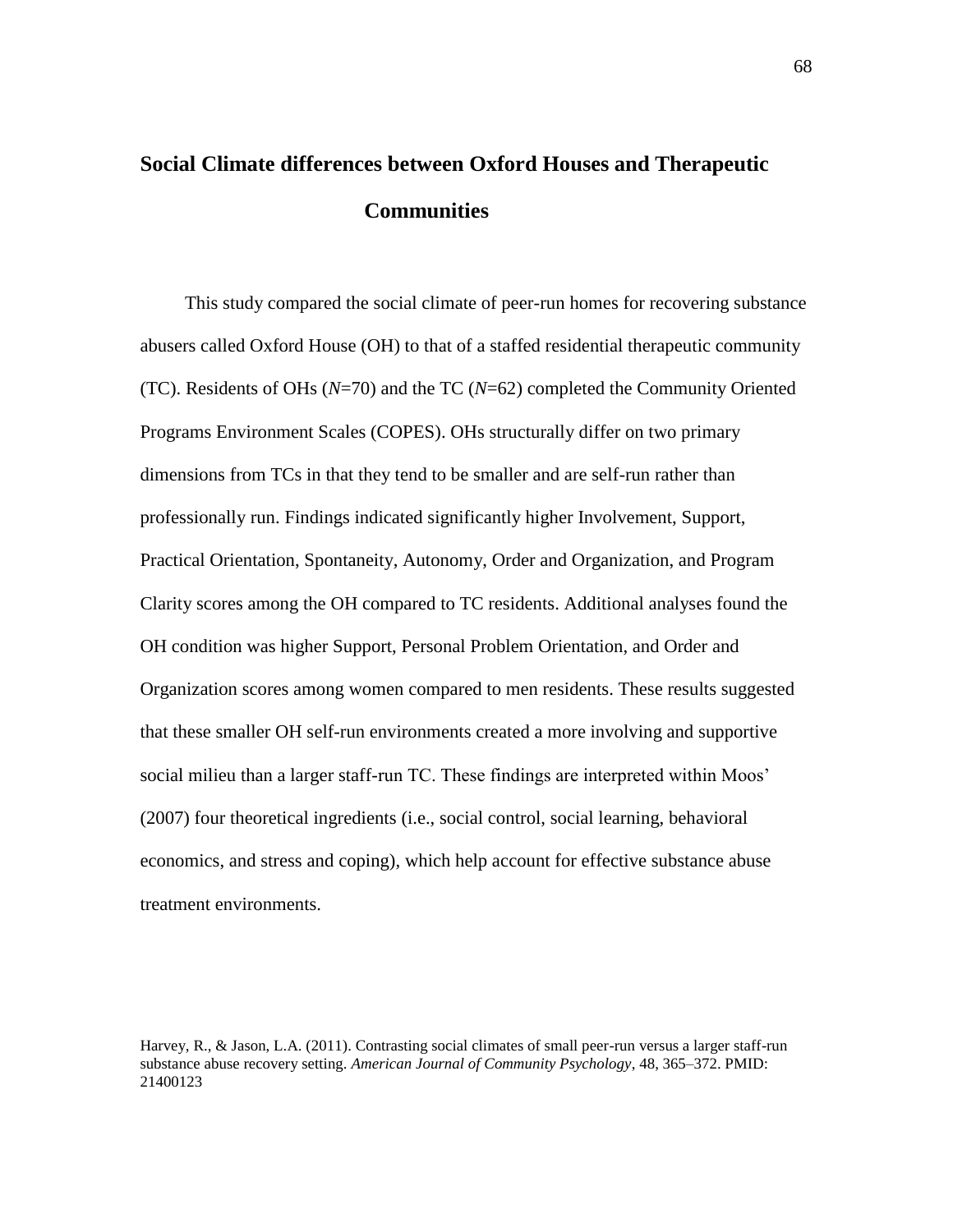#### **What types of Empowerment occur in Oxford Houses?**

Empowerment is an interdisciplinary construct heavily grounded in the theories of community psychology. Although empowerment has a strong theoretical foundation, few context-specific quantitative measures have been designed to evaluate empowerment for specific populations. The present study explored the factor structure of a modified empowerment scale with a cross-sectional sample of 296 women in recovery from substance use who lived in recovery homes located throughout the United States. Results from an exploratory factor analysis identified three factors of psychological empowerment which were closely related to previous conceptualizations of psychological empowerment: self perception, resource knowledge and participation. Further analyses demonstrated a hierarchical relationship among the three factors, with resource knowledge predicting participation when controlling for self-perception. Finally, a correlational analysis demonstrated the initial construct validity of each factor, as each factor of empowerment was significantly and positively related to self-esteem.

Hunter, B. A., Jason, L. A. & Keys, C. B. (2012). Factors of empowerment for women in recovery from substance use. *American Journal of Community Psychology.* Published online 6 March 2012. PMID: 22392193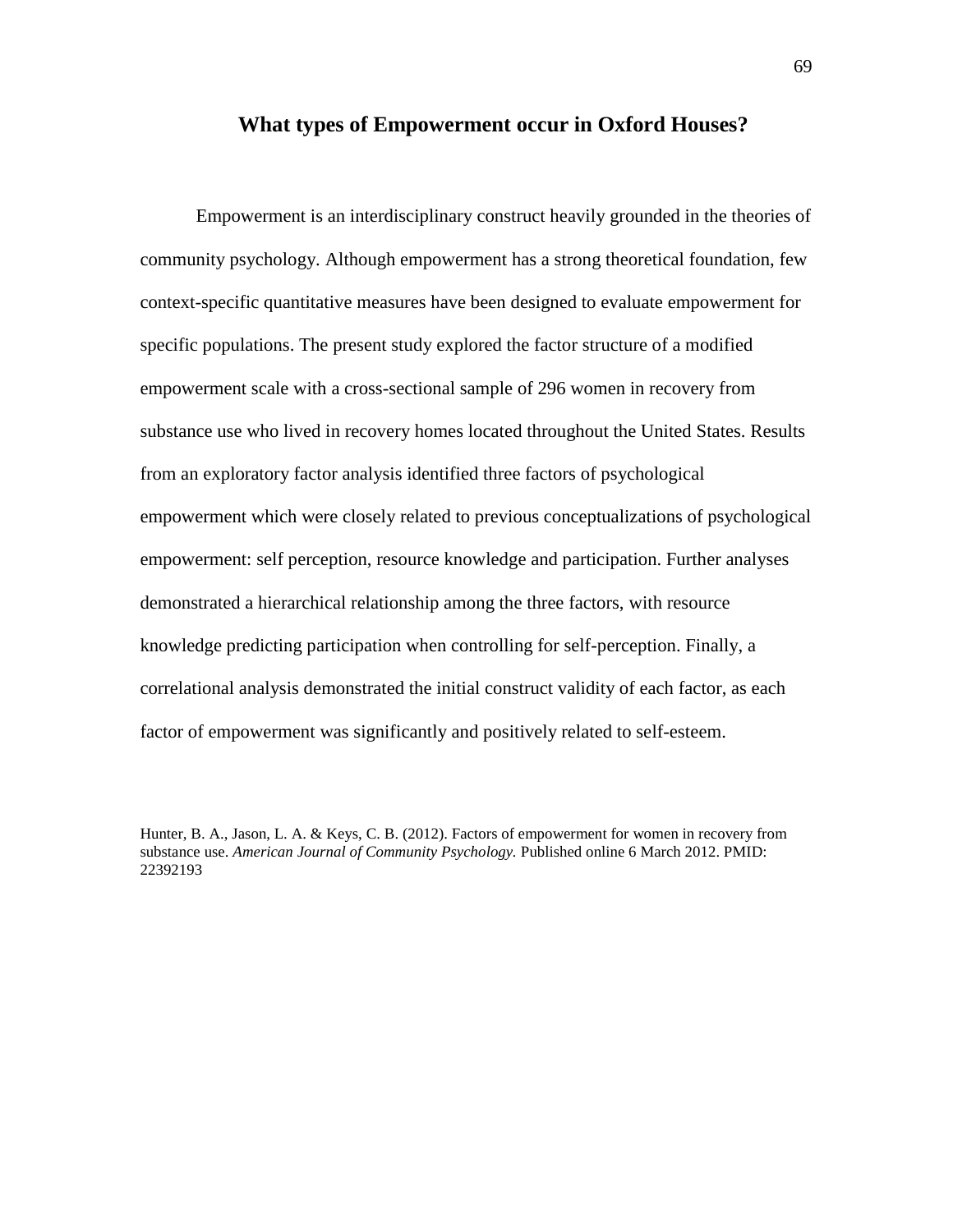#### **Does disclosing sexual assault help in the recovery process?**

Research suggests that many women experience some form of sexual assault in their lifetime and that women who engage in substance abuse often have a higher incidence of past sexual assault than women in the general population. Given the documented rates of sexual assault among women in recovery from substance use, it is important to explore community interventions that promote positive recovery from substance use and sexual assault. Research demonstrated that living in an Oxford House provides sober social support and that this increased social support may promote the use of positive coping strategies to strengthen recovery from substance use, however; the relationship between social support and sexual assault for women is unclear. Thus, the current study examines the Oxford House model for women in recovery from substance use who have experienced sexual assault. A cross sectional sample of women living in Oxford Houses in the United States was obtained to examine the relationship among disclosure of sexual assault, social support, and self-esteem. Results suggested that many women used Oxford House as a setting in which to disclosure prior sexual assault. Results also indicated that women who disclosed their assault experience reported higher self-esteem and social support than women who had not disclosed.

Hunter, B.A., Robinson, E., & Jason, L.A. (2012). Characteristics of sexual assault and disclosure among women in substance abuse recovery homes. *Journal of Interpersonal Violence*. PMID: 22328648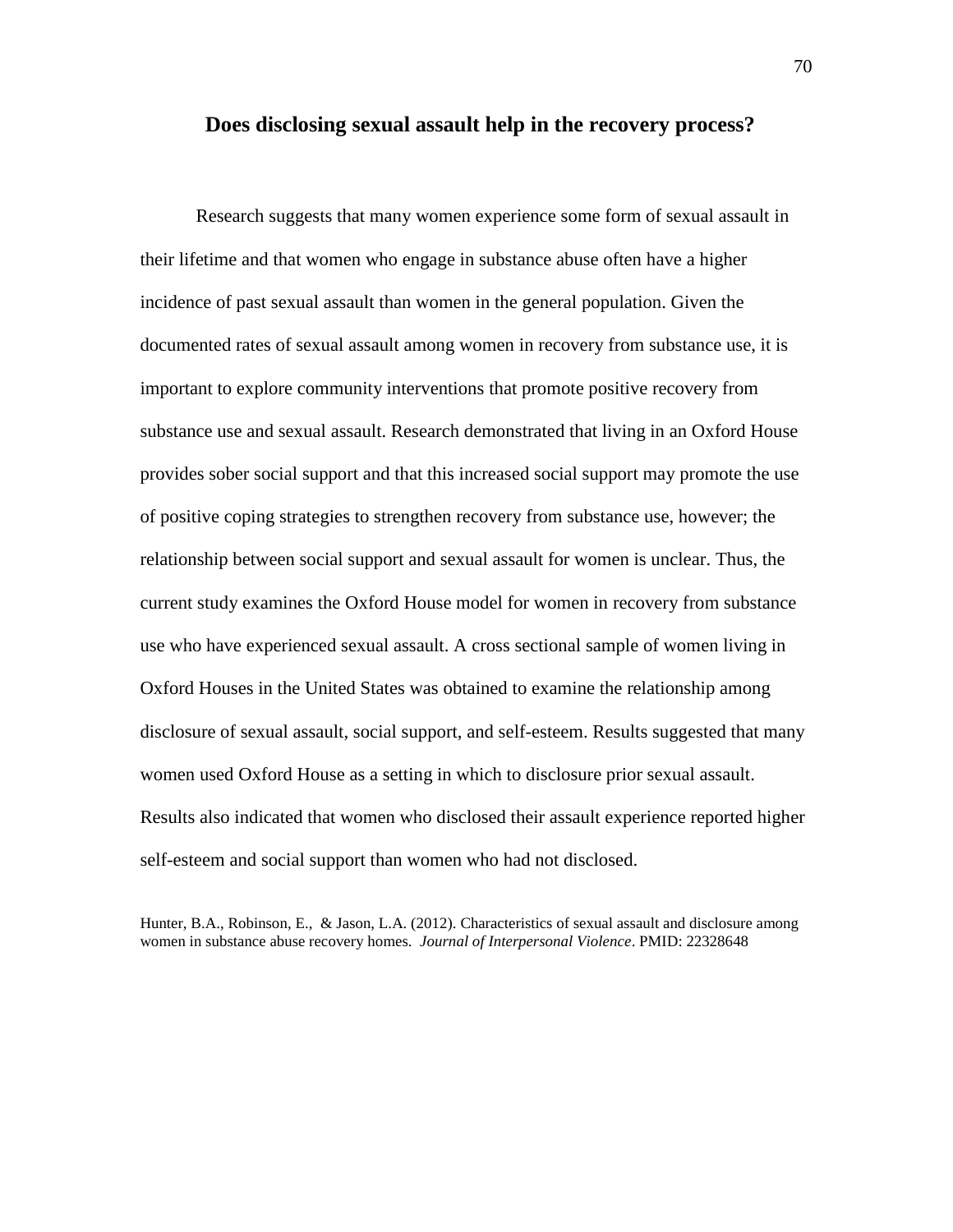#### **How do residents with PTSD do in Oxford House?**

Our next study examined self-regulation, unemployment, and substance use outcomes for individuals with and without posttraumatic stress disorder (PTSD) who had transitioned from substance use treatment centers to the community. Participants, recruited from substance abuse treatment centers, were randomly assigned to an Oxford House self-help communal living environment  $(n = 75)$  or received usual aftercare  $(n = 75)$ . Among these 150 individuals, 32 participants (27 women, 5 men) were diagnosed with lifetime PTSD. At a two year follow-up, individuals with PTSD in the usual aftercare condition showed significantly lower levels of self-regulation than those in the Oxford House condition with or without PTSD. These findings highlight the importance of abstinence supportive settings following substance use treatment, especially for individuals with PTSD.

Jason, L.A., Mileviciute, I., Aase, D.M., Stevens, E., DiGangi, J., Contreras, R., & Ferrari, J.R. (2011). How type of treatment and presence of PTSD affect employment, self-regulation, and abstinence. *North American Journal of Psychology, 13, 175-186.* NIHMSID: 266513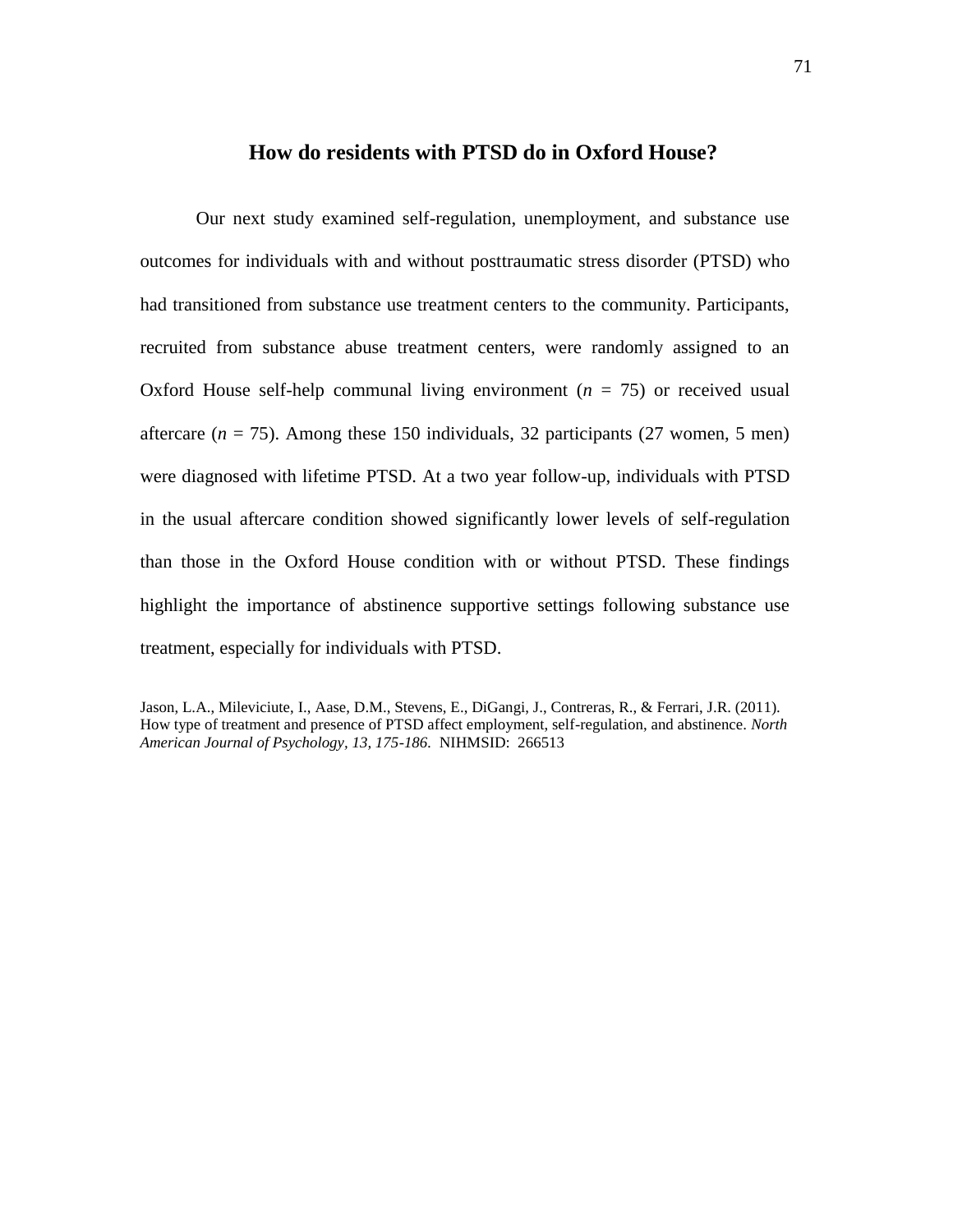### *Studies in Progress*

#### **Abstinent social support in Oxford House**

 The primary aim of this National Institute of Drug Abuse funded project is to employ a randomized design to more closely study the role played by post-release aftercare in the outcomes of 300 criminal offenders who received in-prison substance abuse treatment. This study proposes to compare the relative effectiveness of Therapeutic Community (TC) aftercare to an Oxford House (OH) aftercare alternative that provides a supportive living environment without the professional treatment of TC aftercare. Bringing scientific methods to the examination of TCs and the OH community-based recovery models for addiction will help identify the active components of these recovery settings.

Typically, TC aftercare outcomes for prison TC graduates are compared to aftercare-as-usual, which can range across a wide variety of interventions. Few, if any, comparison groups have provided a residential setting that emphasizes socialization and abstinence from drugs and alcohol, a hallmark of TC aftercare settings. The proposed study will utilize ex-offenders randomly assigned to either TCs, OHs, or usual care postrelease settings, and examine program effects (i.e., substance use, criminal and health outcomes), and economic factors associated with these models. Research findings from a study that contrasts these different approaches has the potential of influencing practice and informing policy.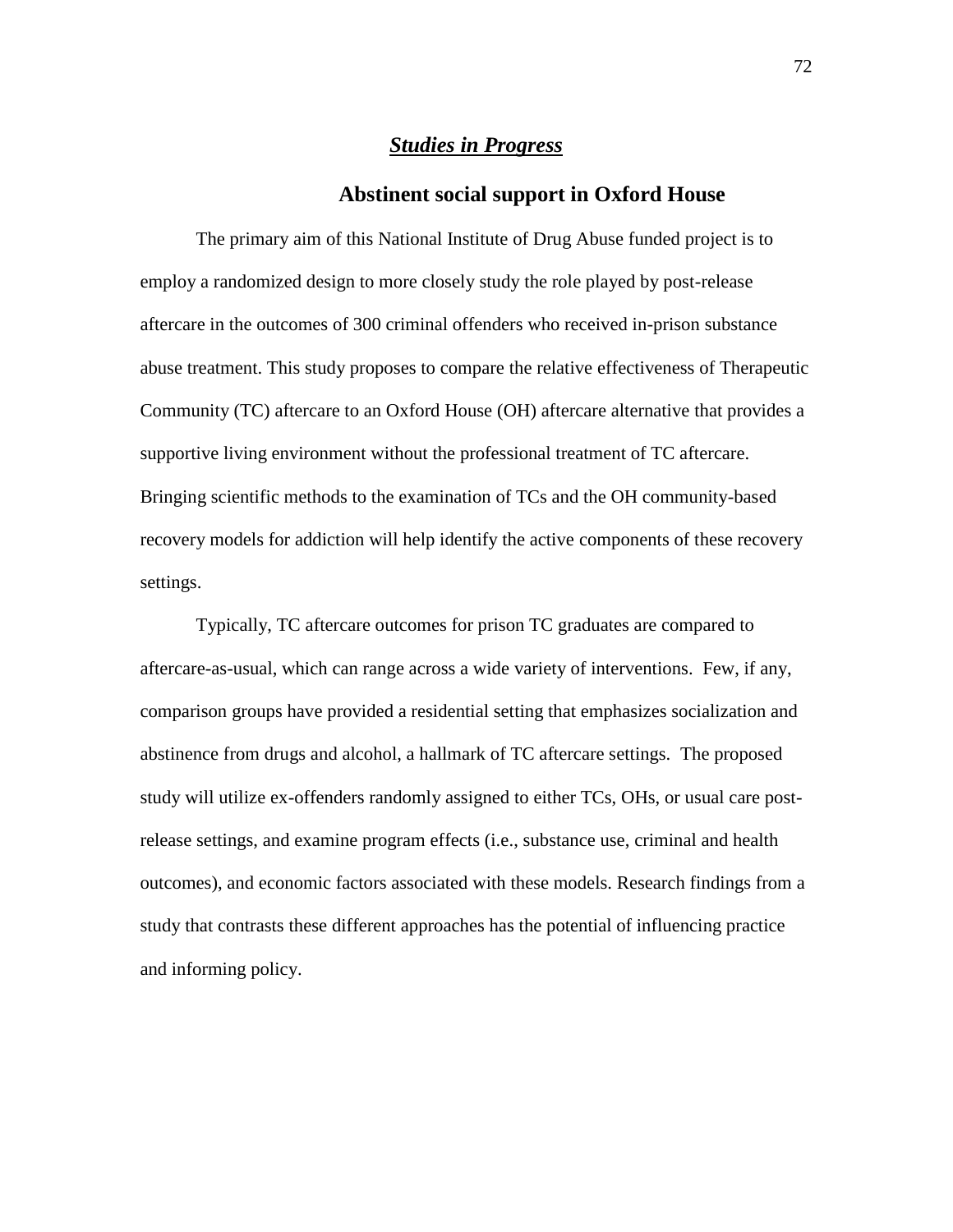## **Community participatory intervention with high-risk African-American women**

It is critical to evaluate gender-specific residential post-release programs that provide atrisk women with supports that serve to increase abstinence from substance use, reduce HIV risk behaviors, reduce psychological symptoms, decrease recidivism, and help attain better health outcomes. It is important to identify the types of settings or interventions that might promote health service utilization and more positive health outcomes following release from jail.

With funding from the National Center on Minority Health and Health Disparities, we will examine the potentially different roles of abstinence-specific and general social support for African-American women who are exiting the criminal justice system. A randomized pretestposttest experimental design will be employed to compare communal-living settings supportive of abstinence (i.e., Oxford House condition) to a usual care condition.

We hypothesize that women assigned to the Oxford House condition will report reduced HIV risk behaviors and better health outcomes (i.e., better medical adherence and health service utilization), decreased recidivism, increased abstinence from substance use, improved psychological functioning, and higher levels of support than women assigned to the usual care condition at all follow-up intervals.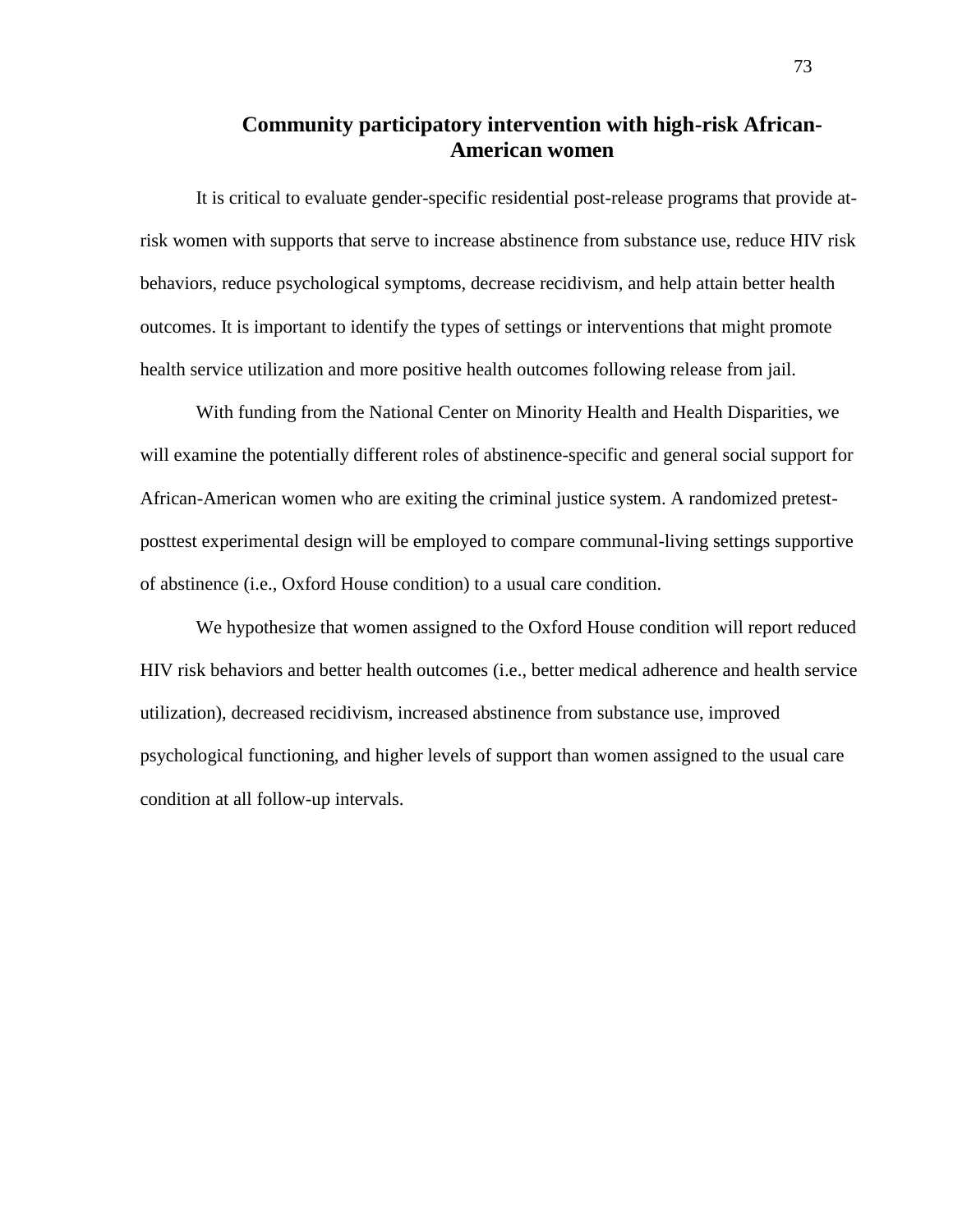## **Culturally-modified Oxford Houses**

Culturally-modified Oxford Houses may be a more effective option for Hispanic/Latino individuals who are Spanish-dominant, less comfortable with U.S. culture, and/or identify more strongly with their ethnic culture. In these Houses, all residents will be Hispanic/Latino, and participants will have the option of speaking English, Spanish, or a mixture of both languages. Culturally-modified Oxford Houses will also provide a more culturally-congruent experience such as welcoming visits by extended family members. In addition, residents of Culturally-modified Oxford Houses are more likely to use culturally-congruent communication styles, characterized by an emphasis on relationships, downplaying direct conflict in relationships in order to preserve harmony and respect.

In the present NIAAA funded study, we will compare the outcomes of Hispanic/Latino individuals assigned to a Culturally-modified Oxford Houses to those assigned to a traditional Oxford House. The present study hypothesizes that individuals who prefer to speak Spanish and identify with Hispanic/Latino culture and values will be more likely to remain abstinent in Culturally-modified Oxford Houses, while Hispanics/Latinos who are English-dominant and identify with U.S. culture will have better outcomes in "traditional" Oxford Houses.

Contreras, R., Alvarez, J., DiGangi, J., Jason, L.A., Sklansky, L., Mileviciute, I., Navarro, E., Gomez, D., Rodriguez, S., Luna, R., Lopez R., Rivera, S., Padilla, G., Albert, R., Salamanca, S., & Ponziano, F. (2012). No place like home: Examining a bilingual-bicultural, self-run substance abuse recovery home for Latinos. *Global Journal of Community Psychology Practice, 3,* 2-9.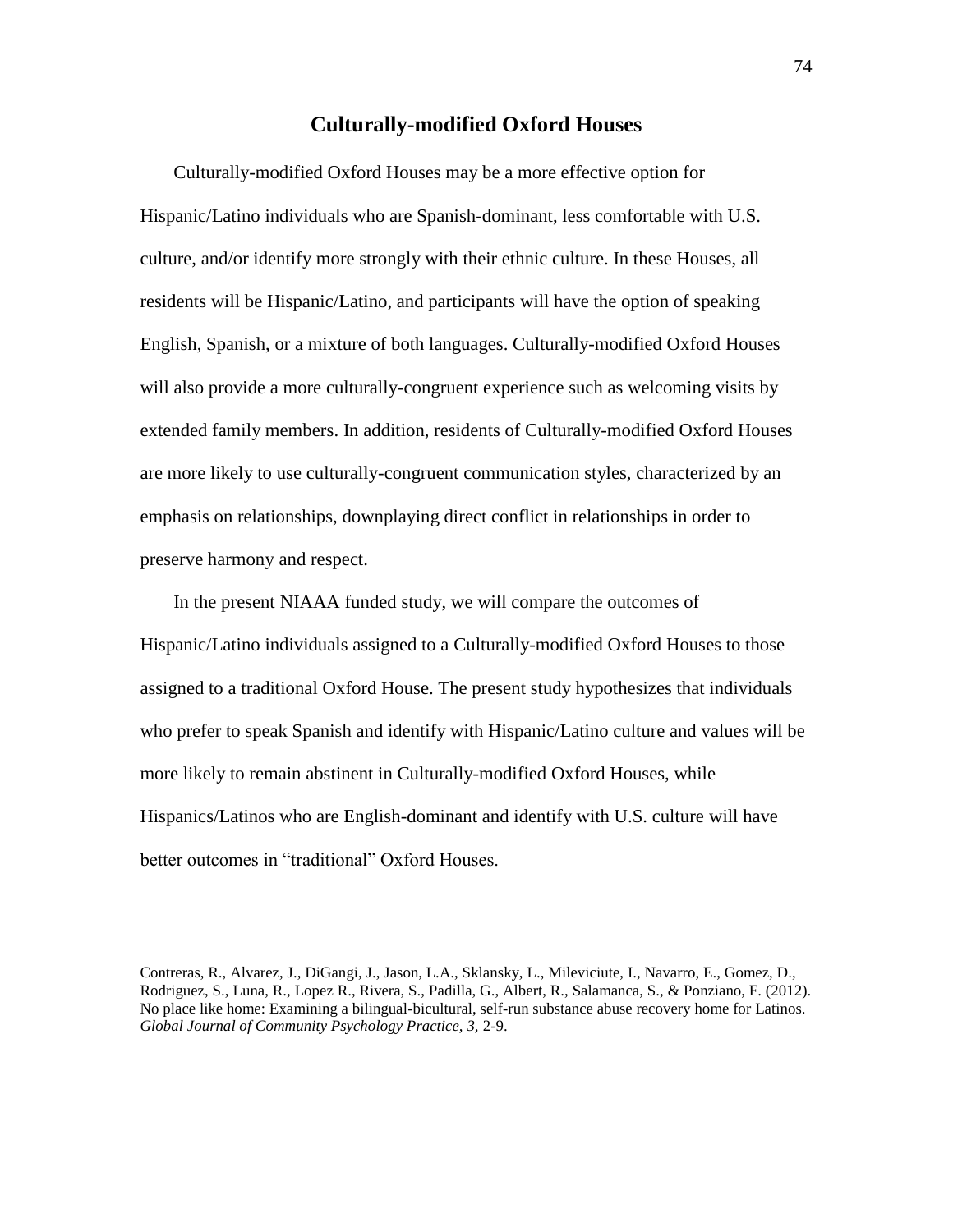## **Other articles about Oxford House by our team:**

Jason, L.A., Pechota, M.E., Bowden, B.S., Kohner, K., Pokorny, S.B., Bishop, P., Quintana, E., Sangerman, C., Salina, D., Taylor, S., Lesondak, L., & Grams, G. (1994). Oxford House: Community living is community healing. In J.A. Lewis (Ed). *Addictions: Concepts and Strategies for Treatment*, (pp.333-338). Gaithersburg, MD: Aspen Publications.

Jason, L.A. (1997). *Community building: Values for a sustainable future.* Westport, CT: Praeger.

Jason, L.A., Davis, M.I., Ferrari, J.R., & Bishop, P.D. (2001). Oxford House: A review of research and implications for substance abuse recovery and community research. *Journal of Drug Education, 31,* 1-27.

Olson, B.D., Jason, L.A., d'Arlach, L., Ferrari, J.R., Alvarez, J., Davis, M. I., Olabode-Dada, O., Horin, E., Oleniczak, J., Cooper, D., Burger, T., Curtis, C., Flynn, A., Sasser, K., & Viola, J. (2002). Oxford House, second-order thinking, and the diffusion of systems-based innovations. *The Community Psychologist. 35,* 21-22.

Jason, L.A., Olson, B.D., Ferrari, J.R., Layne, A., Davis, M.I., Alvarez, J. (2003). A case study of selfgovernance in a drug abuse recovery home. *North American Journal of Psychology, 5*, 499-514.

Alvarez, J., Olson, B.D., Jason, L.A., Davis, M.I., & Ferrari, J.R. (2004). Heterogeneity among Latinas and Latinos in substance abuse treatment: Findings from a national database. *Journal of Substance Abuse Treatment, 26,* 277-284.

Suarez-Balcazar, Y., Davis, M., Ferrari, J., Nyden, P., Olson, B., Alvarez, J., Molloy, P., Toro, P. (2004). Fostering university-community partnerships: A framework and an exemplar. In L.A. Jason, C.B. Keys, Y. Suarez-Balcazar, R.R. Taylor, M. Davis, J. Durlak, & D. Isenberg (Eds.). *Participatory community research: Theories and methods in action.* American Psychological Association: Washington, D.C.

Danielewicz, J., Deaner, J., Garcia, R., Hsu, T., Nelson, C., Shagott, T., Alvarez, J., Davis, M., Ferrari, F., Jason, L., Majer, J., & Olson, B. (2005). Oxford House: A place to call home. *Family Therapy Magazine, 4(3*), 24-27.

Olson, B. D., Jason, L. A., Ferrari, J. R., & Hutcheson, T. D. (2005). Bridging professional and mutualhelp: An application of the transtheoretical model to the mutual-help organization. *Applied & Preventive Psychology: Current Scientific Perspectives, 11, 168-178.*

Aase, D.M., Jason, L.A., & Robinson, W.L. (2008). 12-Step participation among dually-diagnosed individuals: A review of individual and contextual factors. *Clinical Psychology Review, 28,* 1235-1248.

Groh, D., Jason, L.A., & Keys, C.B. (2008). Social network variables in Alcoholics Anonymous: A literature review. *Clinical Psychology Review, 28,* 430-450.

Groh, D.R., Ferrari, J.R., & Jason, L.A. (2009). Self-reports of substance abusers: The impact of social desirability on social network variables. In L.A. Jason, & J.R. Ferrari (Eds.). *Recovery from addiction in communal living settings: The Oxford House model [Special Issue]. Journal of Groups in Addiction & Recovery, 4,* 51-61.

Jason, L.A., & DiGangi, J. (2009). Oxford Houses reduce substance abuse and increase employment. *National Council Magazine, 3,* 20-21.

Alvarez, J., Jason, L.A., Flynn, A.M., Davis, M.I., Olson, B.D., Ferrari, J.R., & Rosenberg, S.L. (2010). Psychometric properties of the multi-group ethnic identity measure among individuals in substance abuse